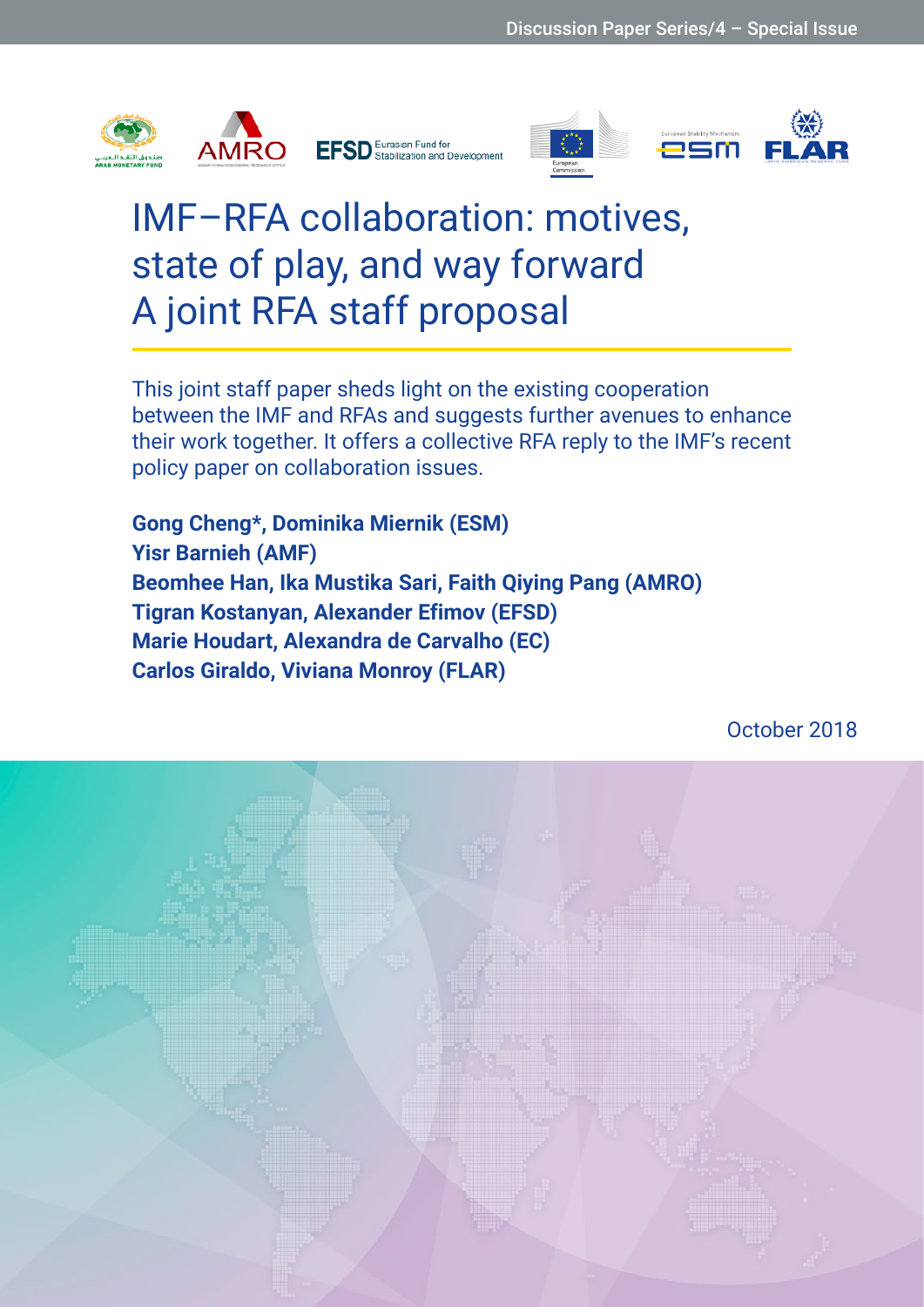**Disclaimer**: The views expressed herein are those of the authors and do not necessarily reflect those of the institutions involved or their shareholders.

This joint paper is written by the staff members of the listed Regional Financing Arrangements, with the authorisation of Rolf Strauch (Chief Economist, ESM), Yasuto Watanabe (Deputy Director, AMRO), Sergei Ulatov (Coordination Director, EFSD), Elena Flores (Director for International Economic and Financial Relations, Global Governance, DG ECFIN, EC), Carlos Giraldo (Director of Economic Studies, FLAR). We thank Samantha Springfield (South African Reserve Bank) for her valuable comments on the BRICS CRA and IMF staff for their constructive comments on the paper. We also thank the ESM Communications Team, especially Sharman Esarey and Rachel Calero, for editing and layout suggestions.

\* Corresponding author. Address: ESM, 6a Circuit de la Foire Internationale, L-1347 Luxembourg. E-mail: [g.cheng@esm.europa.eu.](mailto:g.cheng@esm.europa.eu)

| Print | ISBN 978-92-95085-54-1 |                | doi:10.2852/567263 | DW-AC-18-002-EN-C |
|-------|------------------------|----------------|--------------------|-------------------|
| PDF   | ISBN 978-92-95085-55-8 | ISSN 2467-2025 | doi:10.2852/71600  | DW-AC-18-002-EN-N |

More information on the European Union is available on the Internet (<http://europa.eu>). Luxembourg: Publications Office of the European Union, 2018

#### © European Stability Mechanism, 2018

All rights reserved. Any reproduction, publication and reprint in the form of a different publication, whether printed or produced electronically, in whole or in part, is permitted only with the explicit written authorisation of the European Stability Mechanism.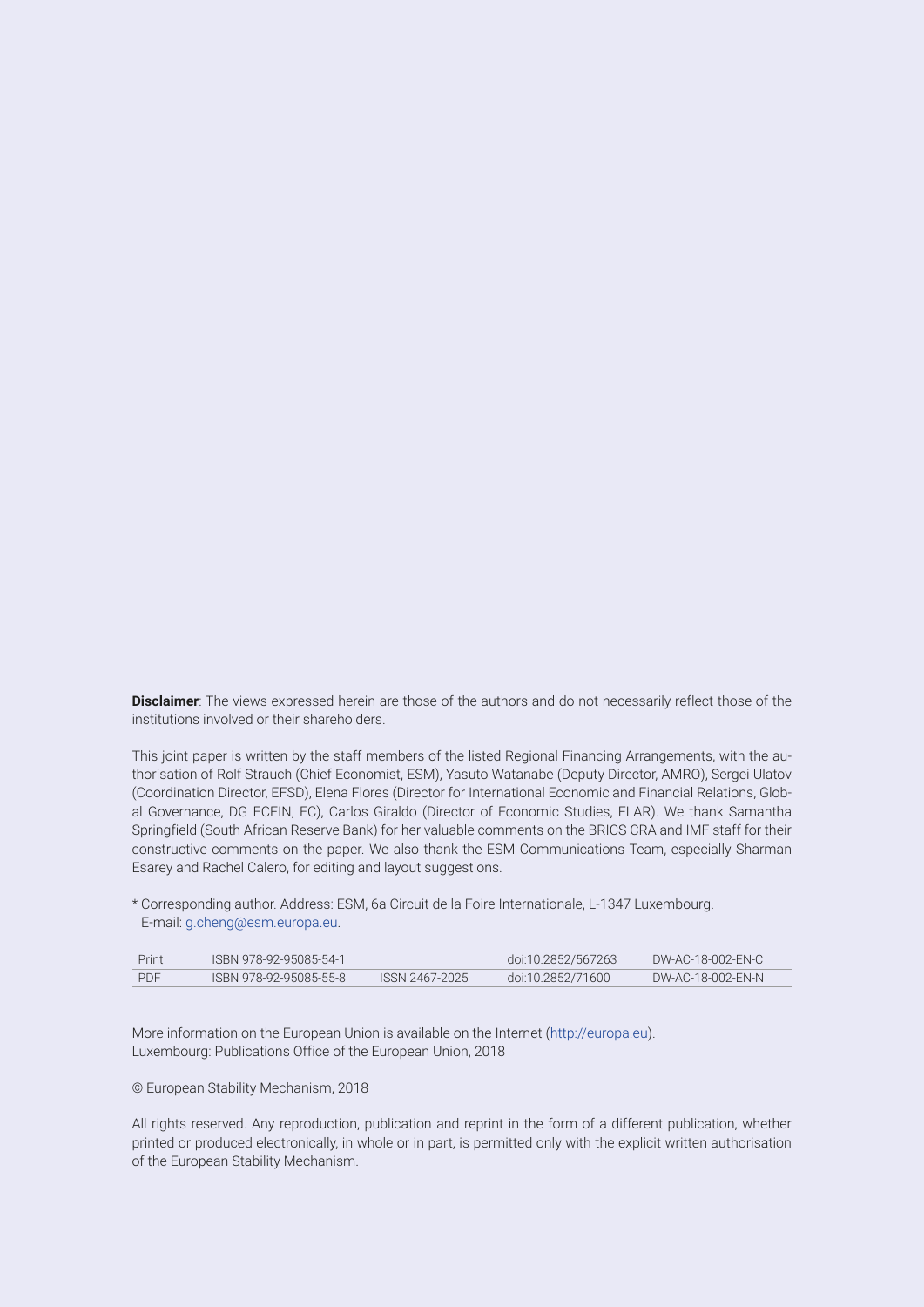## Table of contents

#### [2 Acronyms](#page-3-0)

- 3 [Introduction](#page-4-0)
- 7 1. [Motives for enhancing cooperation between the IMF and RFAs](#page-8-0)
- [8 1.1 Academic](#page-9-0) support
- [9 1.2 Comparative](#page-10-0) advantages from a practical perspective
- 11 2. [Stocktaking: current collaboration between RFAs and the IMF](#page-12-0)
- 12 2.1 Training and capacity building
- [13 2.2 Surveillance](#page-14-0) and consultation
- [15 2.3 In-crisis](#page-16-0) collaboration

#### 19 3. Shaping future collaboration: [a proposal from RFAs](#page-20-0)

- 20 3.1 RFAs' feedback on the IMF proposed cooperation principles and modalities
- 22 3.2 Actions for fostering RFA-IMF collaboration in the short run
- [25 3.3 Strategic](#page-26-0) reflection on long-term collaboration goals
- [28 Conclusion](#page-29-0)
- 29 [References](#page-30-0)
- [31 Annex](#page-32-0)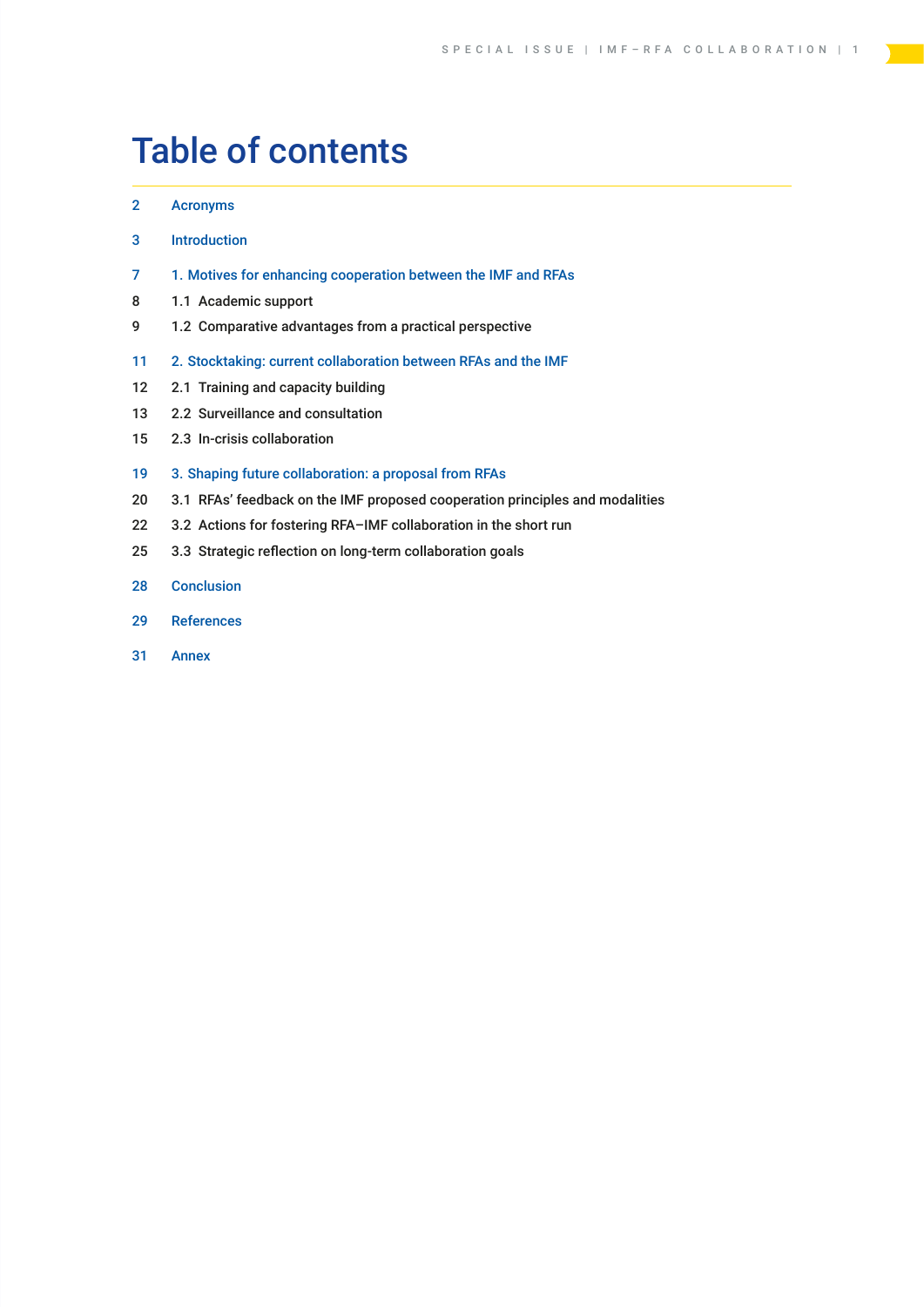## <span id="page-3-0"></span>Acronyms

| <b>ADB</b>                   | Asian Development Bank                                          |
|------------------------------|-----------------------------------------------------------------|
| <b>ADMDI</b>                 | Arab Debt Market Development Initiative                         |
| <b>AMF</b>                   | Arab Monetary Fund                                              |
| <b>AMRO</b>                  | ASEAN+3 Macroeconomic Research Office                           |
| ASEAN+3                      | Association of Southeast Asian Nations + China, Japan and Korea |
| <b>BoP</b>                   | <b>Balance of Payments</b>                                      |
| <b>BRICS</b>                 | Brazil, Russia, India, China and South Africa                   |
| <b>BRICS CRA</b>             | <b>BRICS Contingent Reserve Arrangement</b>                     |
| BSA(s)                       | Bilateral Swap Arrangement(s)                                   |
| <b>CMIM</b>                  | Chiang Mai Initiative Multilateralisation                       |
| EC                           | European Commission                                             |
| <b>ECB</b>                   | European Central Bank                                           |
| <b>EFSD</b>                  | Eurasian Fund for Stabilization and Development                 |
| <b>EFSF</b>                  | European Financial Stability Facility                           |
| <b>EFSM</b>                  | European Financial Stabilisation Mechanism                      |
| <b>ESM</b>                   | European Stability Mechanism                                    |
| <b>EU BoP</b>                | European Union Balance of Payments Facility                     |
| <b>EU MFA</b>                | European Union Macro-Financial Assistance                       |
| <b>FLAR</b>                  | Fondo Latinoamericano de Reservas (Latin American Reserve Fund) |
| G20                          | Group of Twenty                                                 |
| <b>G20 IFA Working Group</b> | G20 International Financial Architecture Working Group          |
| <b>GFSN</b>                  | Global Financial Safety Net                                     |
| <b>IMS</b>                   | International Monetary System                                   |
| <b>IMF</b>                   | International Monetary Fund                                     |
| MDB(s)                       | Multilateral Development Bank(s)                                |
| MoU                          | Memorandum of Understanding                                     |
| <b>NAFA</b>                  | North American Financial Agreement                              |
| <b>PCI</b>                   | Policy Coordination Instrument                                  |
| RFA(s)                       | Regional Financing Arrangement(s)                               |
| <b>SAARC</b>                 | South Asian Association for Regional Cooperation                |
| <b>SDR</b>                   | Special Drawing Rights                                          |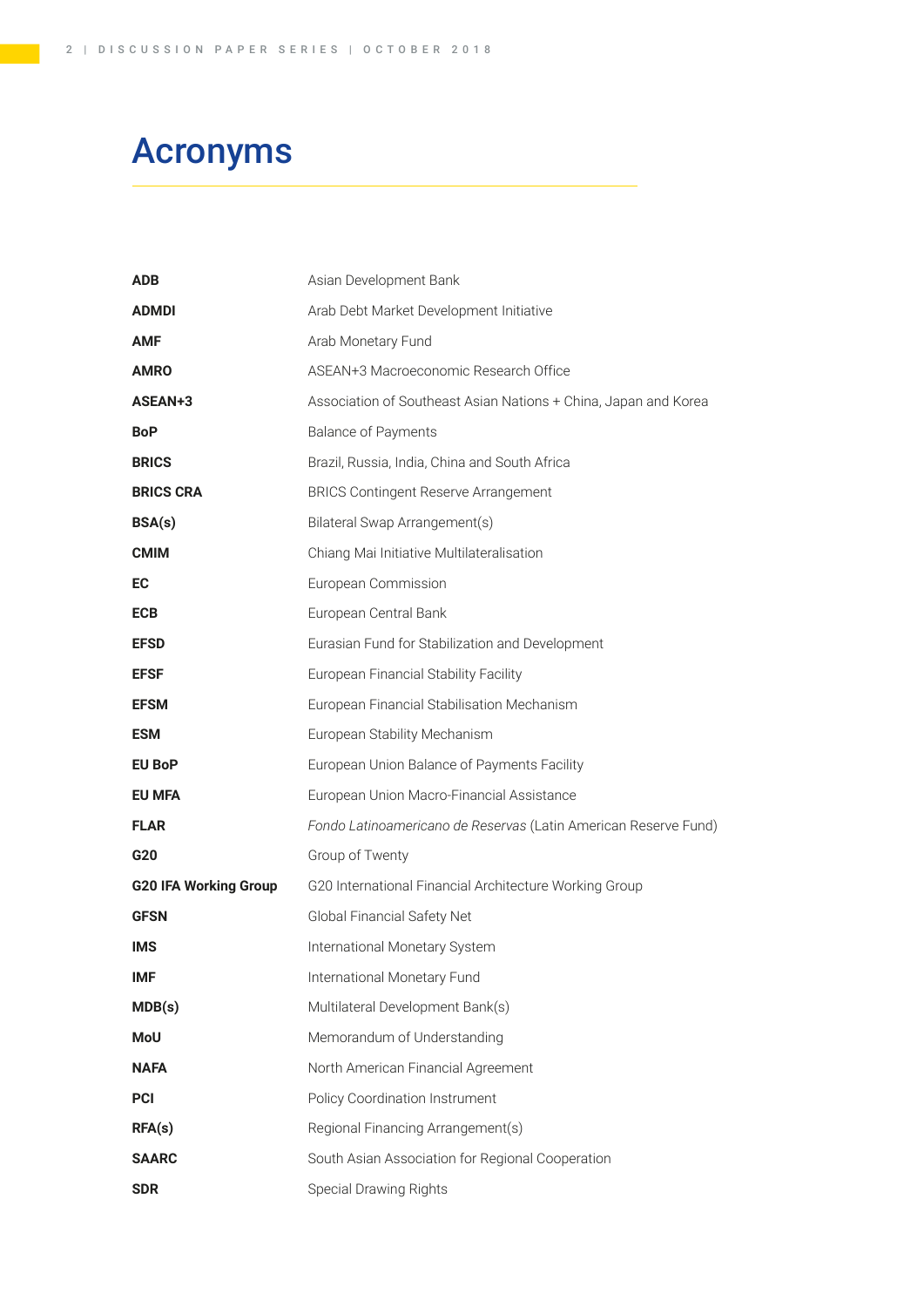## <span id="page-4-0"></span>Introduction

The last global financial crisis made clear that the International Monetary System (IMS) needs strong financial backstops to provide crisis-time liquidity to countries hit directly by large economic shocks or affected by crisis contagion. In this context, the Group of Twenty (G20) most-developed economies urged at the height of the crisis that the so-called Global Financial Safety Net (GFSN) be strengthened. The GFSN refers to the different layers of resources for crisis prevention and resolution, which come mainly from (i) international reserves held by national central banks, (ii) bilateral swap arrangements between central banks (BSAs), (iii) Regional Financing Arrangements (RFAs), and (iv) the International Monetary Fund (IMF). Policymakers tried not only to increase the overall resources in the safety nets but also to enhance the coordination among different layers, thereby facilitating the effective use of resources and mitigating moral hazard risks.<sup>1</sup>

Among the four layers of the GFSN, foreign reserves and bilateral swap arrangements are policy tools at the discretion of national authorities, while tapping resources from RFAs, where available, or the IMF requires multilateral decision-making. Therefore, the coordination and collaboration issues concern mostly the two latter layers of the safety net. In 2010, the G20 governments agreed to find "ways to improve collaboration between RFAs and the IMF" as one important component of the overall priorities to reform the International Financial Architecture (IFA) under the Korean G20 presidency. To provide overall guidance on this topic, G20 finance ministers and central bank governors established and endorsed a set of high-level principles for cooperation between the IMF and RFAs in October 2011 (see Annex 1).

The GFSN has evolved considerably since the publication of these principles. We would like to highlight three salient features in the scope of this paper.

First, RFAs have emerged as an important line of defence in the safety net to safeguard financial and macroeconomic stability in the regions they cover. For instance, we see the creation of a few new RFAs with large lending capacity as well as the strengthening of existing institutions. Inaugurated on 8 October 2012, the European Stability Mechanism (ESM) replaced the European Financial Stability Facility (EFSF), becoming the permanent crisis resolution mechanism for the euro area with a lending capacity of €500 billion. The BRICS Contingent Reserve Arrangement (BRICS CRA) was set up as a pool of swap lines of US\$100 billion among the five big emerging market economies in June 2014. At the same time, some existing RFAs were further strengthened institutionally and financially. For instance, the Arab Monetary Fund (AMF) doubled its authorised and subscribed capital in 2013 to 1.2 billion Arab Accounting Dinars, the equivalent of US\$5.4 billion. In Asia, the overall lending resources available in the Chiang Mai Initiative Multilateralisation (CMIM) were doubled to US\$240 billion in 2014 from US\$120 billion and in the same year a crisis prevention facility was introduced. Moreover, the ASEAN+3 Macroeconomic Research Office (AMRO) was established in April 2011 as an independent regional surveillance unit to monitor and analyse regional economies and support the decision-making of CMIM; it became an international organisation in February 2016. The Anti-Crisis Fund of the Eurasian Economic Community, established in June 2009, was transformed into the Eurasian Fund for Stabilization and Development (EFSD) with a dual mandate of providing crisis-time liquidity and supporting long-term

<sup>1</sup> See Cheng (2016) for an account of the evolution of policy discussions on strengthening the GFSN in the G20 framework.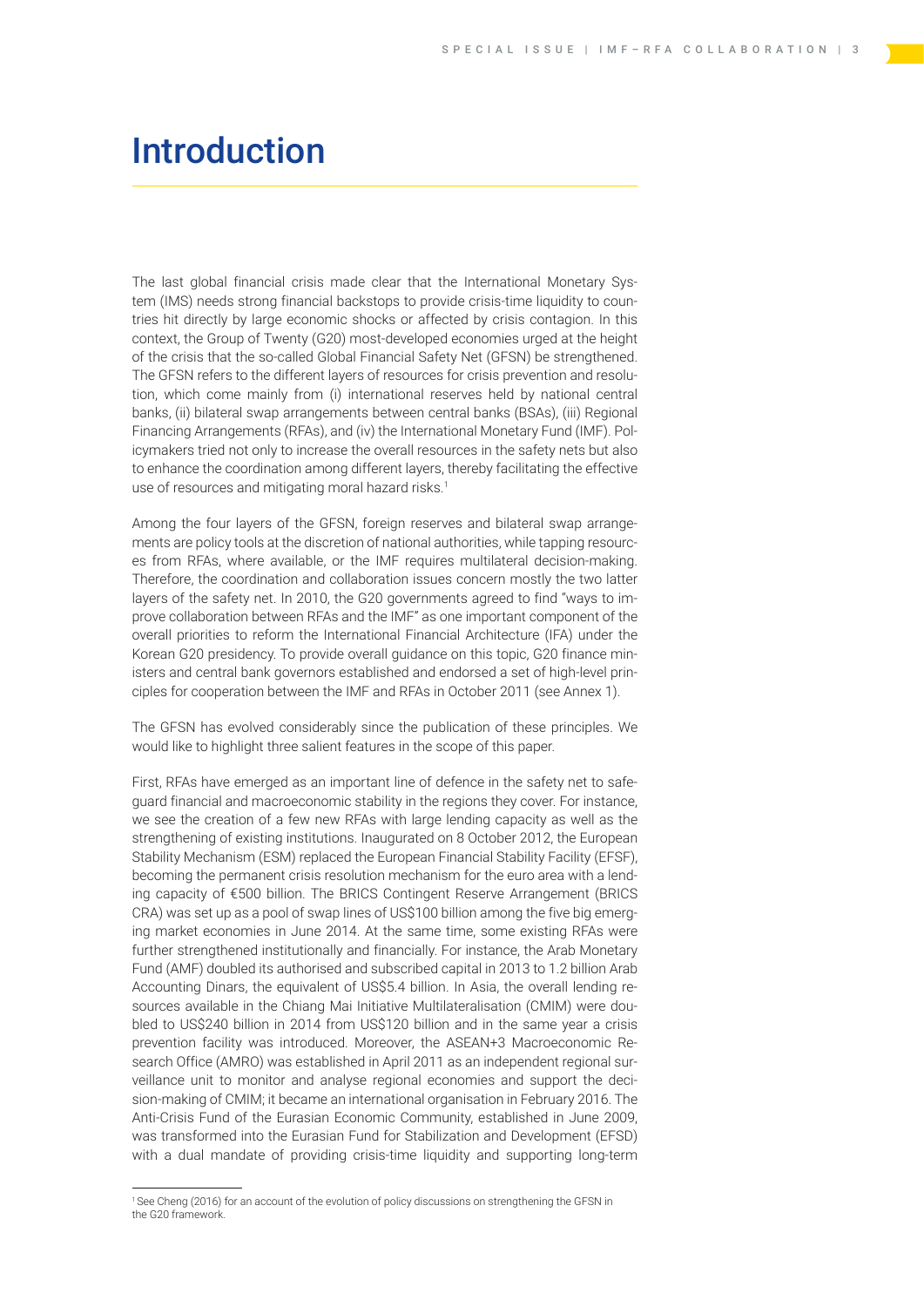growth projects. Finally, the Latin American Reserve Fund (*Fondo Latinoamericano de Reservas*, FLAR) increased its subscribed capital by 40% in 2012. It also welcomed a new member state, Paraguay, in March 2015, which contributed to the capital growth of the institution. Overall, FLAR's paid-in capital has increased by roughly 60% since 2010. The evolution of these regional crisis resolution mechanisms also accentuated the diversity in the group, given their distinct mandates, histories, and operational frameworks.

Second, the resolution of the euro area debt crisis provided a new field to test the collaboration between the regional institutions in Europe and the IMF. Generally speaking, most of the IMF–RFA co-financed cases in recent years took place in Europe (IMF, 2017c). With the creation of the ESM, close technical and financial cooperation with the IMF was envisaged institutionally and enshrined in the ESM Treaty. For instance, the European institutions and the IMF worked hand-in-hand on programme design and negotiations with the beneficiary member states when making their own programmes. They also joined forces for onsite country programme reviews and post-programme monitoring. Overall, this in-crisis collaboration worked well. However, it also shed light on the areas that would require future improvement, as highlighted by various programme evaluations.<sup>2</sup>

Finally, both the IMF and RFAs have increasingly searched for ways to enhance cooperation. RFAs, as a group, have launched a series of initiatives to better cooperate amongst themselves and created a regular dialogue framework with the IMF. In October 2016, AMRO, the ESM, and FLAR jointly organised the first high-level policy dialogue and invited the heads of all existing RFAs to discuss collaboration and crisis management issues with the IMF. This policy dialogue has since become an institutionalised framework that promotes the exchange of views between RFAs and the IMF at the highest level.<sup>3</sup> An annual research seminar, where expert staff from the various institutions and academics discuss issues of common interest, was also launched in Singapore in September 2017, and held again in Cartagena in May 2018. The research seminar aims at discussing technical-level issues relevant for the mandates and daily operations of the different institutions. The IMF has also invested significant effort into understanding the adequacy of the GFSN, by proposing new instruments which could potentially be combined with some RFAs' toolkits (IMF, 2017a and 2017b) and by further elaborating collaboration principles and modalities between the IMF and RFAs (IMF, 2017c). The IMF also published for the first time a Transmittal Policy to guide document exchange between the Fund and RFAs in January 2017.

In this context, a group of RFAs agreed to jointly consider how to improve collaboration with the IMF in the future, building on current working relations and cooperation experience. In particular, we wish to reflect collectively on a number of issues relevant to all RFAs, such as information sharing, capacity building, and our common quest for best practice in crisis prevention and management. This is the collective or multilateral approach we particularly value in this joint exercise. To further explore the synergies between the IMF and RFAs, it is necessary to factor in the heterogeneity of RFAs and their respective mandates and expertise. This can best be achieved through bilateral exchanges of views between the IMF and individual RFAs. While this approach has merit, RFAs also share similarities and aim to improve their core functions over time by learning from each other and from the IMF, which is at the centre of the GFSN and has long-standing experience in crisis detection and resolution. We aim to promote this multilateral framework, using it to discuss with the IMF the issues with a common denominator. Both the bilateral and multilateral approaches to the collaboration issue are illustrated in Figure 1.

<sup>&</sup>lt;sup>2</sup> Please refer to IEO (2016), ECA (2015), ECA (2017), and Tumpel-Gugerell (2017), to name only a few. <sup>3</sup> For more information on the High-level RFA Dialogue, please refer to the joint statements: AMRO, ESM, FLAR and AMF (2016) and (2017).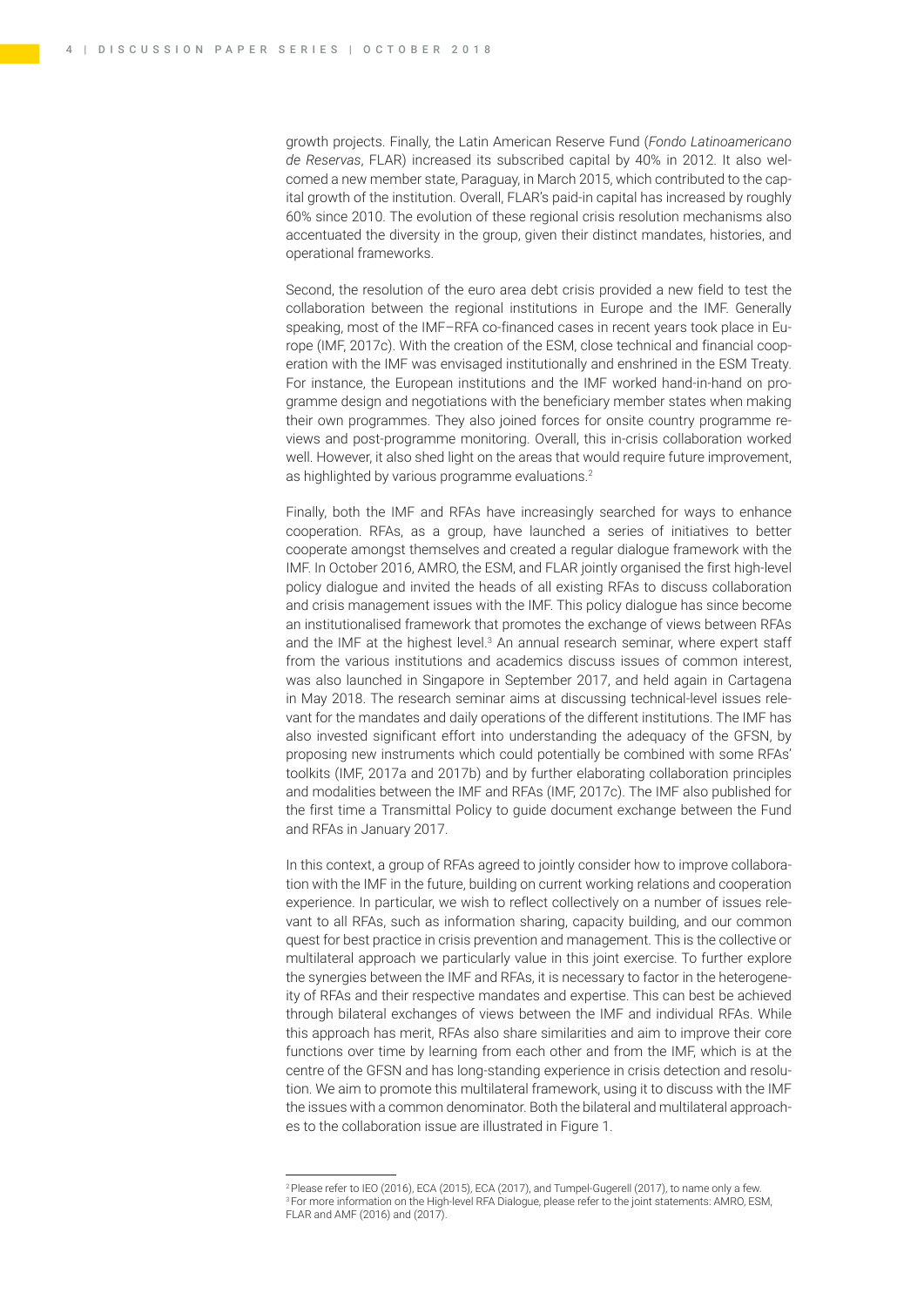#### Figure 1 **Approaches to RFA***–***IMF collaboration**



Source: Depicted by the authors

This joint paper will first explain the motives for cooperation drawn both from academic research and the lessons learned from concrete RFA practices (Section 1). It will then take stock of different forms of RFA–IMF collaboration that have taken place but have often gone either unnoticed by the general public or largely unremarked (Section 2). As a collective reply to IMF (2017c), the paper will subsequently provide food for thought on how to make the IMF 2017 cooperation principles operational, and identify key areas for immediate improvement and long-term strategic issues for collective reflection (Section 3). Overall, the paper aims to formulate some concrete proposals to further develop the cooperation between RFAs and the IMF and contribute to future deliberations on strengthening the GFSN in the G20 International Financial Architecture (IFA) Working Group. Notwithstanding its importance, the cooperation among RFAs will be broadly discussed but will not be the main focus of this paper.

#### Box 1. What is a Regional Financing Arrangement?

We define a Regional Financing Arrangement as a crisis prevention or resolution mechanism for a defined region or a group of countries sharing similar economic characteristics (e.g., BRICS) and mandated to provide emergency liquidity to its member countries. The financial resources with which RFAs provide liquidity can come from member countries' contributions – in the form of paid-in recourses or financial commitments – or are borrowed from financial markets based on a capital structure (Cheng and Lennkh, 2018a). Some RFAs may also have a surveillance function which aims to detect emerging risks that would affect a member country's financing needs. We also note that a few RFAs have a clear mandate for economic development and integration in their region. In general, despite the heterogeneity in their mandates, histories and operational modalities, crisis prevention and financing are the common denominator of these regional crisis mechanisms.

The paper will talk about eight of the existing RFAs: Arab Monetary Fund (AMF), BRICS Contingent Reserve Arrangement (BRICS CRA), Chiang Mai Initiative Multilateralisation (CMIM) together with its surveillance unit ASEAN+3 Macroeconomic Research Office (AMRO), Eurasian Fund for Stabilization and Development (EFSD), the European Stability Mechanism (ESM), European Union Balance of Payments Facility (EU BoP) and Macro-Financial Assistance (MFA) which are both administered by the European Commission (EC), and the Latin American Reserve Fund (*Fondo Latinoamericano de Reservas*, FLAR). The geographical coverage of these RFAs is illustrated in Figure 2.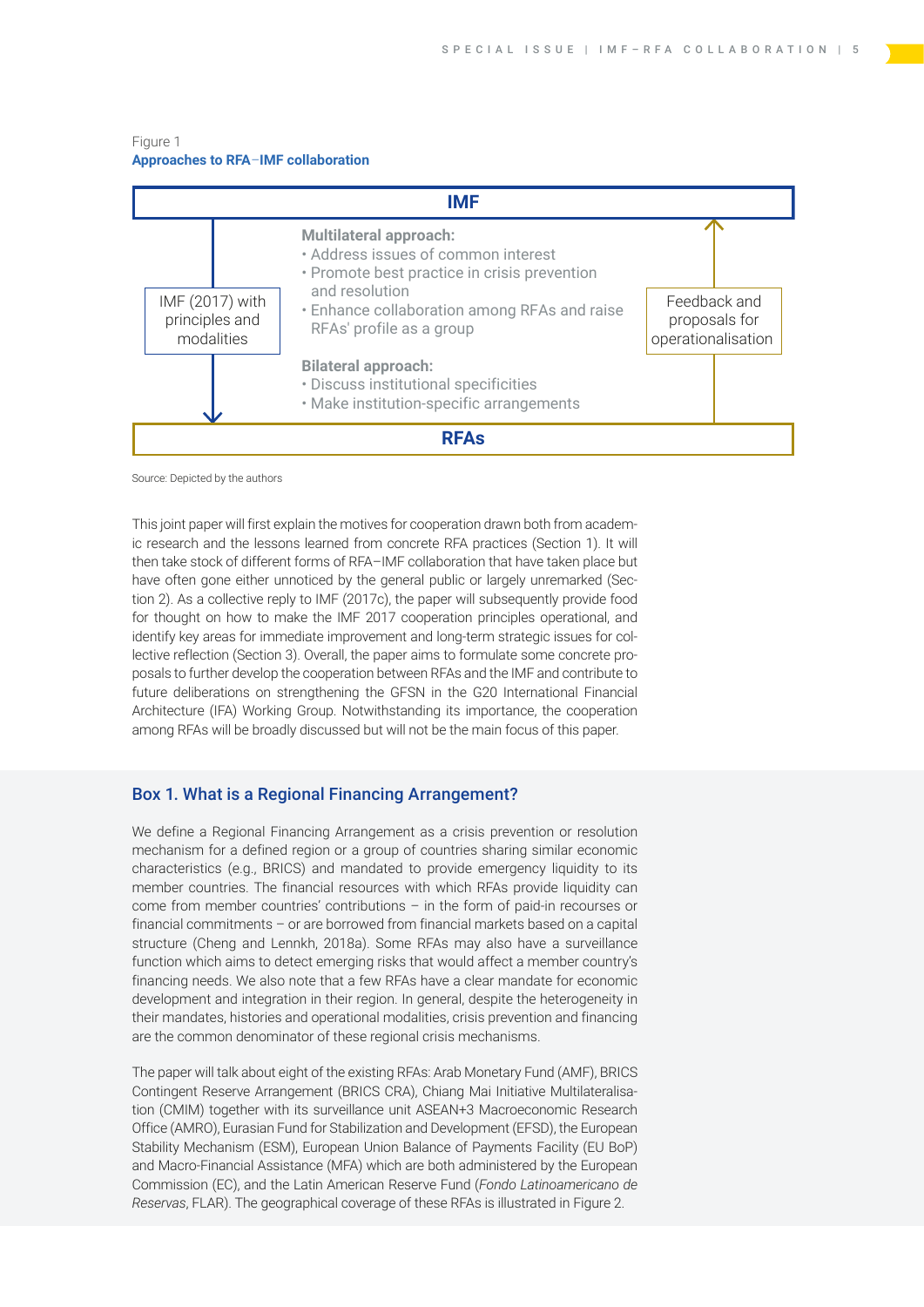

Source: Depicted by the authors

For the European RFAs, the European Financial Stabilisation Mechanism (EFSM) has to be mentioned but will not be discussed at length. Based on the EU Council Regulation 470/2010 and its 2015 amendment, the EFSM is expected to be used only in extreme cases, especially for the euro area members after the creation of the ESM. Figure 2 also does not graphically represent the EU MFA as the coverage of this facility is determined on a case-by-case basis and subject to ex ante qualification criteria (see Annex 2).

We also exclude from our analysis the North American Financial Agreement (NAFA) and the South Asian Association for Regional Cooperation (SAARC), which both the IMF (2013) and IMF (2016) referred to as RFAs. The NAFA is an auxiliary agreement under the North American Free Trade Agreement, which will be soon replaced by another trade agreement between the US, Mexico and Canada. As to the SAARC, we share the view of the Reserve Bank of India (RBI) that the credit lines available under the SAARC should be qualified as bilateral swap arrangements instead of as an RFA, given that these swap lines are provided solely by the Reserve Bank of India to the other members of SAARC in a one-way direction and are subject to a plurennial approval by the RBI only.

Finally, Multilateral Development Banks (MDBs) can also provide budget or Balance of Payments (BoP) support to their crisis-hit member countries, and have done so in the past. The Asian Development Bank (ADB) and the World Bank provided such financing during the Asian financial crisis and the global financial crisis. But the primary goal of MDBs is to provide project financing for growth and poverty reduction and they therefore have a different core mandate from that of the IMF and RFAs. We group the IMF and RFAs together as "GFSN institutions" – as coined by Ocampo (2017) – to highlight the crisis resolution focus of these institutions in contrast to the MDBs.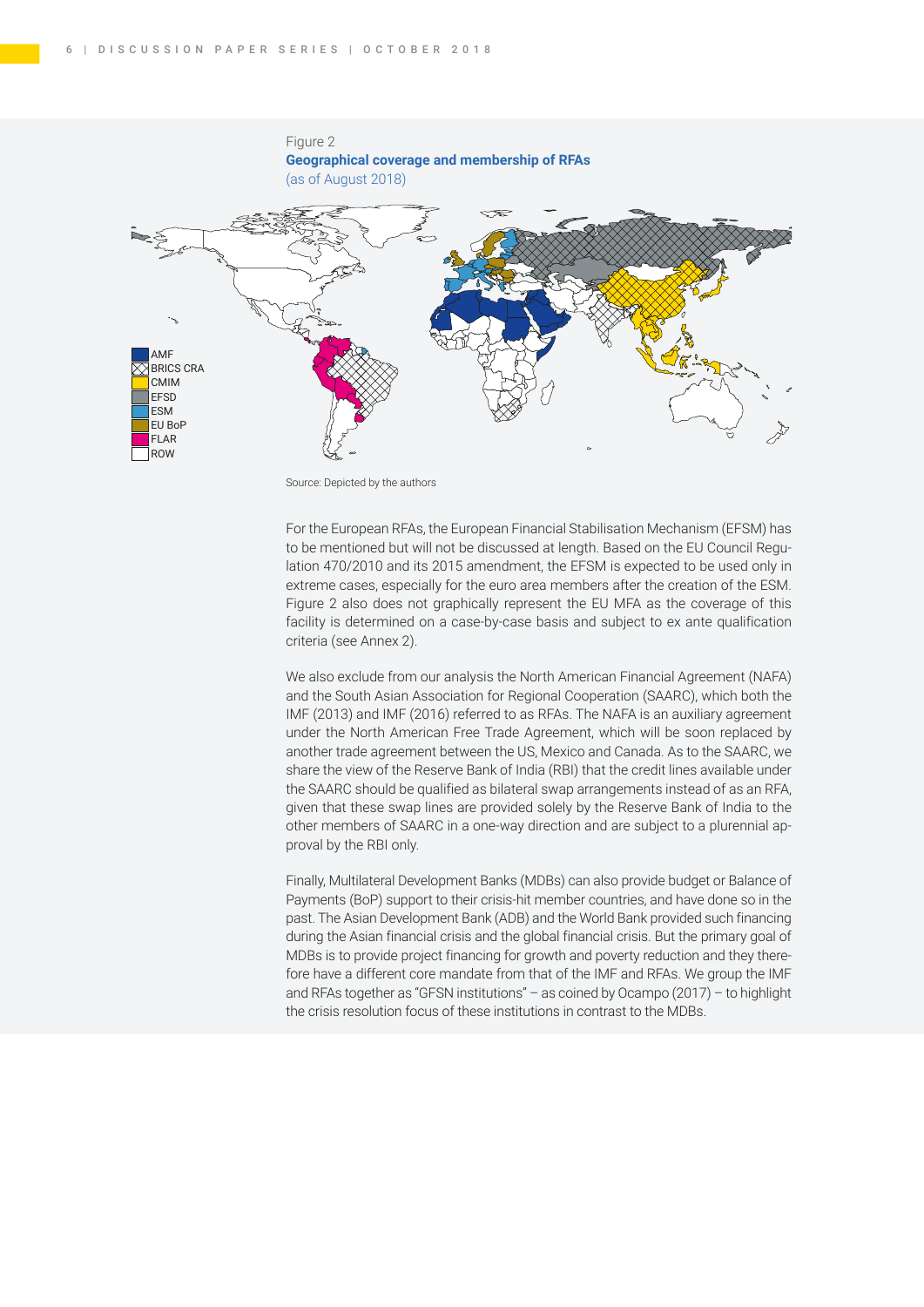<span id="page-8-0"></span>1. Motives for enhancing cooperation between the IMF and RFAs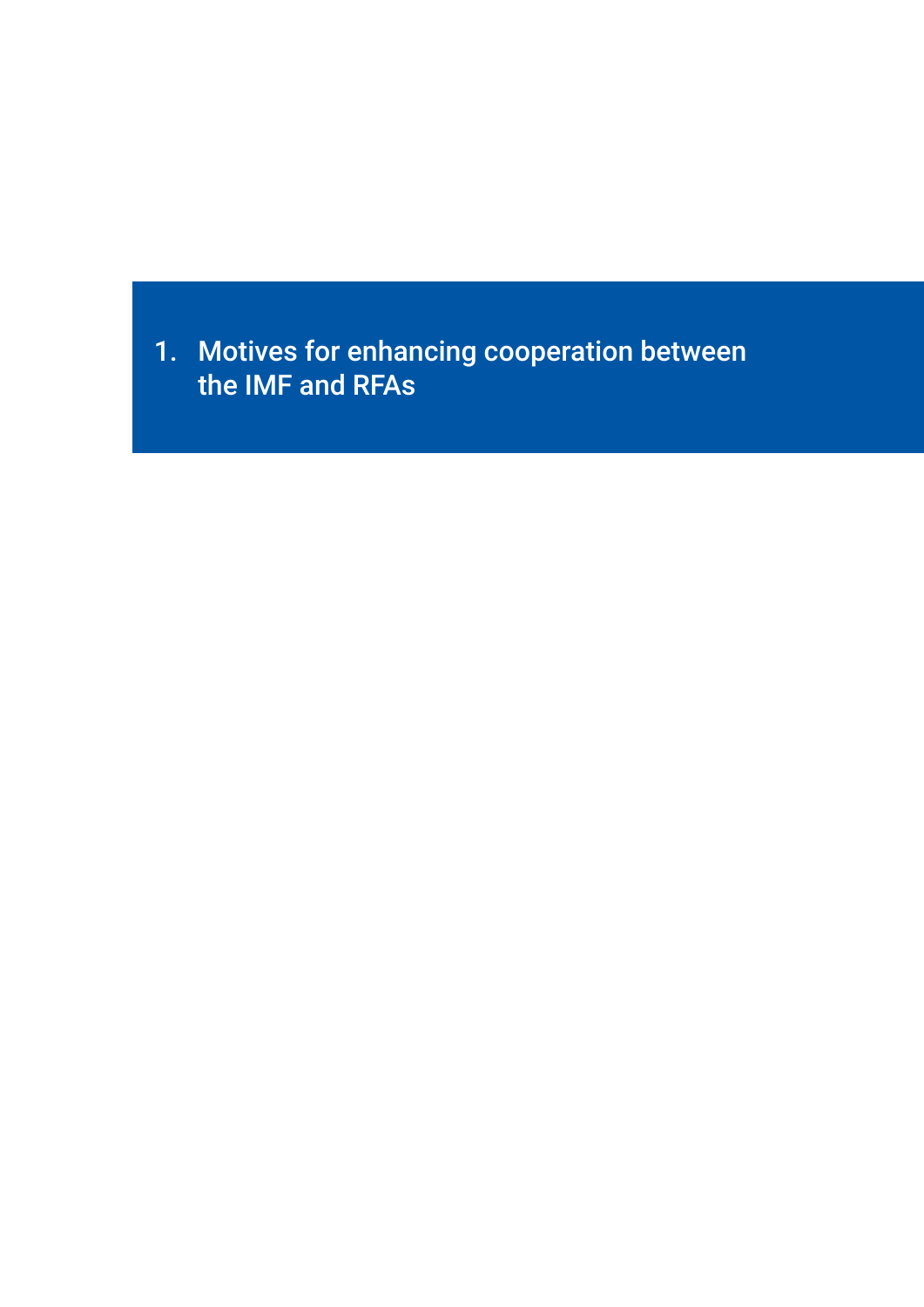#### <span id="page-9-0"></span>1.1 Academic support

An increasing number of papers in the policy world and academia are focusing on the effectiveness of global crisis management and the interplay between the various layers of the safety net. This section presents selected academic contributions on the topic and aims at providing academic inspiration on how to shape the relationship between the global and regional firewalls.

First, economic literature advocates enhanced RFA–IMF cooperation in order to mitigate negative externality in the form of moral hazard and to form a holistic macroeconomic diagnosis facilitated by constructive competition. As regards combating moral hazard risks, Scheubel and Stracca (2016) provide an excellent literature review of the externalities applied in the international context when insurance against future crises is provided collectively. What we want to emphasise here is that effective partnership and cooperation is one way to reduce moral hazard risks, i.e., to avoid programme shopping and delayed requests for financial assistance. Cheng et al. (2018c) provide evidence that even if some RFAs have no legally defined or *de jure* collaboration framework with the IMF, RFAs may provide financial assistance in a narrow time window around an IMF programme to a common member state. Under this form of *de fact*o cooperation, RFAs, e.g., FLAR, may provide bridge financing to allow its members sufficient time to request an IMF arrangement, which is on average bigger and associated with conditionality and thereby helps RFAs reduce the risk of moral hazard. In the same vein, Weder di Mauro and Zettelmeyer (2017) encourage RFAs to develop their own "internal commitment devices" that would commit liquidity resources only to the countries that keep their house in order in non-crisis times. The IMF's design and revision of its exceptional access policy provides an example of how to develop such a commitment device. In addition, healthy competition between different crisis resolution and prevention frameworks could also bring comparative advantages, according to some academics. Henning (2016), for instance, elucidates that the sheer variety of economic intelligence, analysis, diagnosis, and forecast can itself be beneficial. Medhora (2017) argues that RFAs 'make the IMF "modify, change, or reform" itself', especially as regards the IMF's policy views and analytical approaches (for instance, the Debt Sustainability Analysis), thanks to the competition of ideas and resources. Ocampo (2017) attributes the successful story of the MDB network to the promotion of constructive competition among the institutions to support the holistic diagnosis of macroeconomic issues. He presents the MDBs as an example of a well-functioning, dense institutional architecture. As the World Bank co-exists with regional development banks, so the future IMF could, in Ocampo's view, be designed as "an apex of a network of regional reserve funds" to encourage better macroeconomic policy dialogue and foster an increasingly dense international monetary architecture.

Second, the evolving international relations literature also underpins the need for greater cooperation between the regional and global layers of the GFSN. Different from traditional political realism, which places the preferences of states at the centre of international economic policymaking, the development of constructivism and institutionalism<sup>4</sup> since the late 1980s focuses increasingly on the contribution of institutions as non-state actors. This perspective grants institutions the role of agents in the IMS, capable of providing supplementary ideas, norms, and modalities for crisis management and platforms for deliberations. Through continued dialogue and institutional frameworks for the exchange of views, the IMF and RFAs can themselves become agenda setters, influencing to some extent the preferences of their principals – member states – in the process of communicative action and persuasion (Habermas, 1981). Sjursen (2004) argues in the same vein that in an institutional discourse dialogical actors can, using the power of good arguments, help to reshape

<sup>4</sup> Please refer to rational institutionalism (Keohane, 1984, and Martin, 2008) and constructivism and sociological institutionalism (Wendt, 1987, Hall and Taylor, 1996, and March and Olsen, 1998).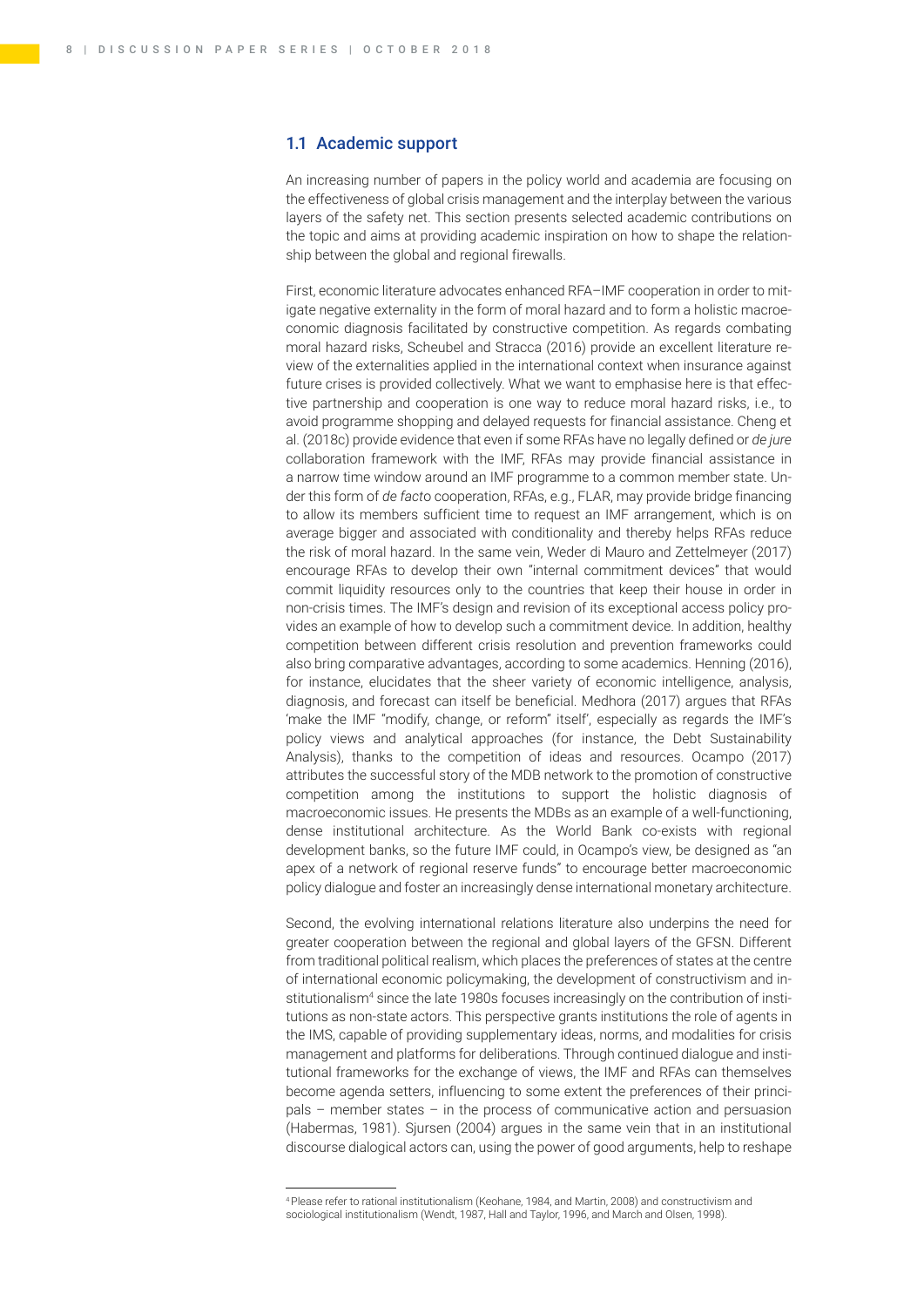<span id="page-10-0"></span>preferences and redefine interests. When applied to the current GFSN, the theory makes clear that exchanges, dialogue, and concrete cooperation activities will help all institutions to converge on some best practices and prevent unnecessary competition, ultimately protecting and strengthening the IMS. In addition, effective collaboration between the IMF and RFAs is also seen as a way to provide the global safety net with consistency and forestall conflicts, which are highlighted by the literature on institutional bypasses.5

#### 1.2 Comparative advantages from a practical perspective

In addition to the insight offered by academics, the operational history of the IMF and RFAs also provides useful evidence that enhanced collaboration can be mutually beneficial. Both the IMF and RFAs have comparative advantages to offer. And the comparative advantages of one institution may well offset the shortcomings of the other. Therefore, collaboration not only contributes to alleviating the risk of moral hazard when providing official sector assistance, it also addresses some inherent constraints of each type of organisation.

The IMF, which is at the centre of the GFSN as all RFAs recognise, has the longest and most well-established experience in economic surveillance, advising sovereign governments, and on the design of adjustment programmes, which RFAs aim to learn from and leverage. In addition, the IMF's role is well respected in the IMS, allowing it to act as a catalyst in unlocking other sources of financing, such as debt relief from Paris Club sovereign creditors (Cheng et al., 2018b) or private creditors (Erce and Riera-Crichton, 2015). Furthermore, the IMF is often deemed to provide the technical view of a non-partisan third party, independent of a given region's politics, adding a valuable external technical assessment of what is most needed to tackle a regional shock.

At the same time, RFAs are closer to the regional reality and have access to timely economic updates. They have an in-depth understanding of regional economic development, and are aware of potential political and institutional constraints. This characteristic also applies to the RFA covering a group of countries sharing similar economic features, i.e., the BRICS CRA. Moreover, the surveillance capacity of selected RFAs can also complement the IMF's analysis and help form a holistic picture of the risks facing a particular region given the increasingly complex picture of economic and financial interlinkages between economies. Furthermore, collaboration with RFAs could help to mitigate the stigma effects for which the IMF has been criticised (Denbee et al., 2016). Based on a global interconnectedness model, IMF (2017d) shows that co-financing with RFAs lessens IMF stigma, thus reducing the risk of delay in requesting IMF assistance and mitigating contagion risks. Finally, due to different financing modalities and governance structures, some RFAs can provide liquidity in crisis times more quickly than the IMF due to their size, institutional structure, and proximity to regional members. As pointed out earlier, however, this case could even further underline the need for cooperation, as some RFAs, in particular when they do not have the possibility or capacity to set programme conditionality, may need to rely on the IMF to alleviate moral hazard risks given that IMF lending tends to come with policy adjustment.

In addition, the potential complementarity between RFA and IMF toolkits could be further developed. This complementarity manifests in two ways.

First, RFAs can better tailor their toolkits to specific regional needs, even though the workhorse instruments are often similar across RFAs and the IMF. The tailored toolkit of RFAs can be useful especially when the IMF cannot provide financing due

<sup>5</sup> Please refer to Prado and Hoffman (2017) and Medhora (2017).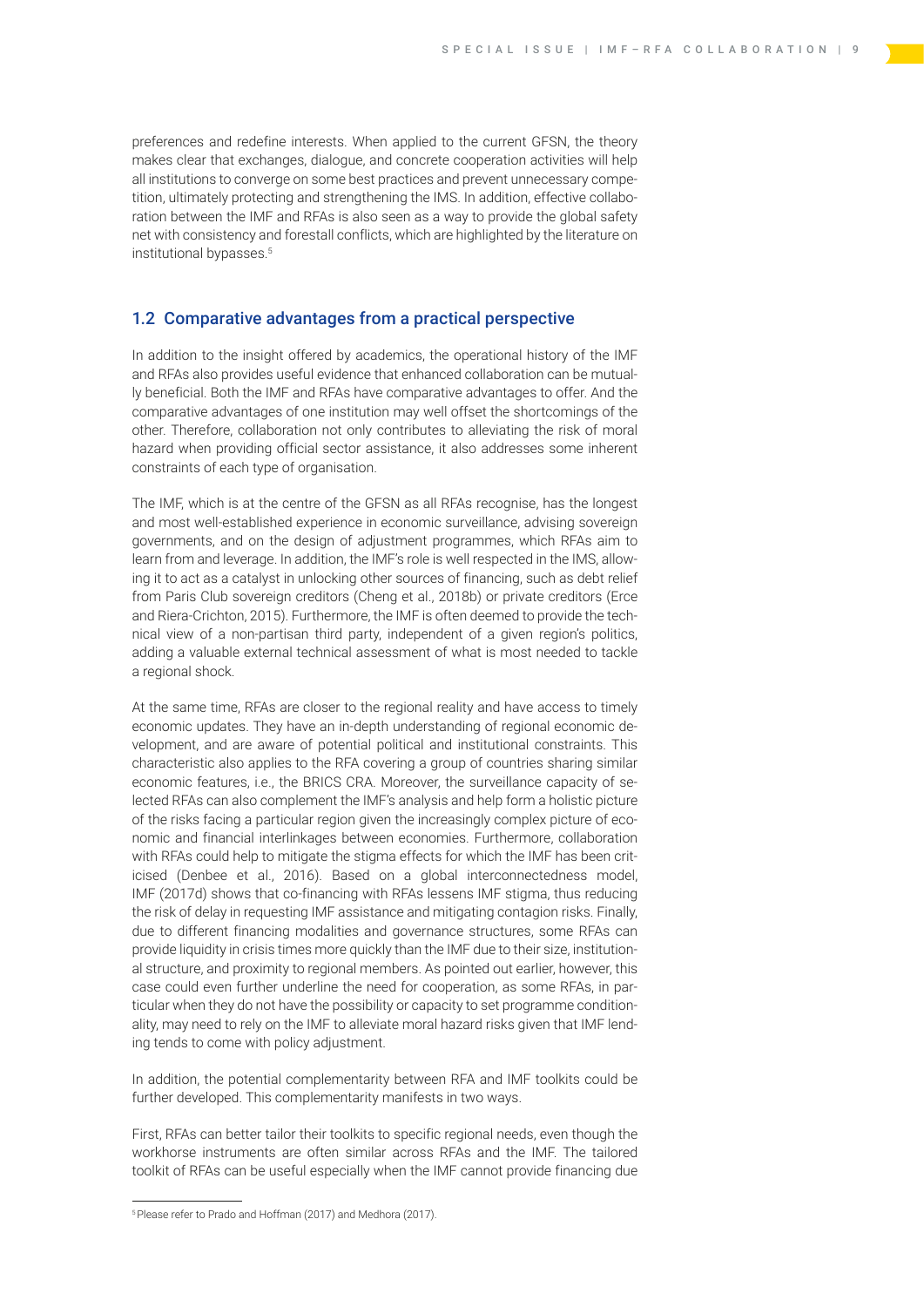to different constraints, e.g., lack of a specific instrument or stigma. Some RFAs have sector-specific instruments, for instance, the AMF's oil facility or the ESM's market purchase and bank recapitalisation tools. The EFSD, apart from its financial credits for balance-of-payments and budget support, also has investment loans and grants for development projects in its region. To be sure, the IMF also has concessional lending facilities for low-income countries besides its instruments under the General Resource Account. In addition, in 2017, the IMF reviewed its toolkit as part of its assessment of the adequacy of the GFSN (IMF, 2017b). It introduced a new signalling tool without financing, the Policy Coordination Instrument (PCI) (IMF, 2017a).

Second, RFAs can complement IMF financing not only by containing stigma, but also by increasing the overall firepower and offering complementary financing terms (costs and maturities). This would of course require that the institutions' legal and policy frameworks allow for an exploration of this complementarity. Figure 3 illustrates the maturity band of the available RFA and IMF instruments using publicly available information. We observe that the maturities of IMF financing are well situated in the middle zone; RFAs could complement IMF lending from both the shorter and the longer end of liquidity provision.





Note: Financing instruments alone are taken into account; precautionary instruments are excluded. The maturities presented are the range of weighted average maturities in existing financial assistance arrangements of RFAs whose instruments have *ad hoc* maturities determined on a case-by-case basis (e.g. European RFAs). For other RFAs, the maturities are those associated with the available lending instruments and defined in RFAs' legal documents.

Source: Depicted by the authors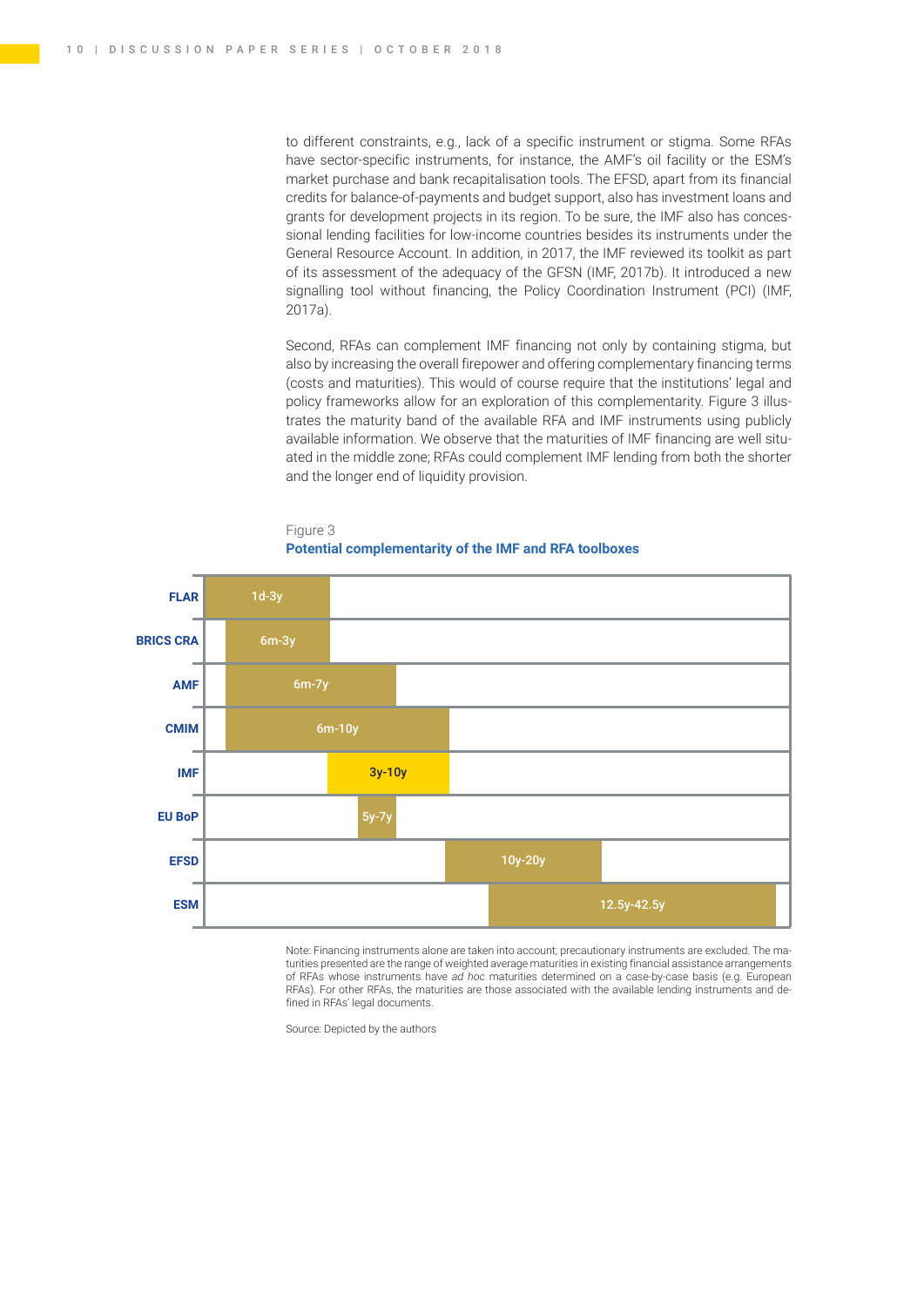<span id="page-12-0"></span>2. Stocktaking: current collaboration between RFAs and the IMF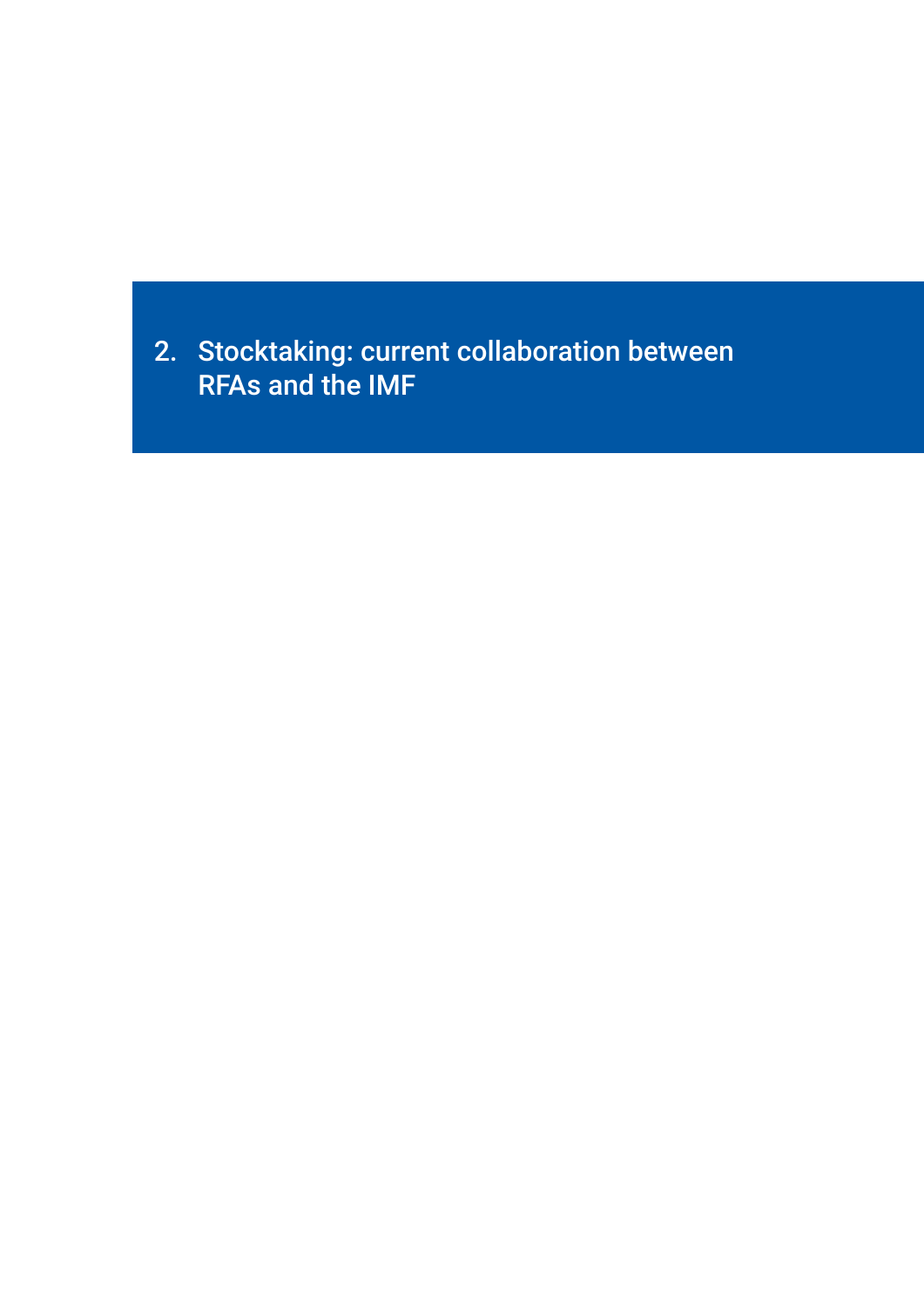<span id="page-13-0"></span>Before considering how to take IMF–RFA collaboration to the next level, this section illustrates how RFAs are currently working with the IMF. Based on concrete RFA examples, we observe that these current working relations cover a wide range of activities, such as capacity building, crisis prevention, and in-crisis collaboration.

### 2.1 Training and capacity building

Training and capacity building encompass all the activities designed to either strengthen an RFA's institutional capacity in crisis prevention and management or to develop specific state capacities in a common RFA and IMF member state. Looking at the RFAs presented in this paper, we see that many of them work with the IMF in this area, with varying formats and degrees of engagement.

The AMF has a long history of formal engagement with the IMF in training and capacity building activities. The AMF works with the IMF and other international organisations to provide training opportunities to Arab officials in various fields. The two organisations also offer joint technical assistance missions to their common member states, for instance, to develop domestic capital markets or strengthen statistical systems.

Box 2 illustrates a concrete example of AMF–IMF collaboration in this field, known as the Arab Debt Market Development Initiative (ADMDI). The two institutions formalised their cooperation to respond to the needs of their common membership in a Memorandum of Understanding (MoU) in April 2015. Beyond capacity building, the collaboration between the two also aims to safeguard macroeconomic and financial stability and to accelerate inclusive economic growth and job creation in the Arab region.

AMRO, the surveillance and research unit of the CMIM, has also developed joint capacity building activities with the IMF. For instance, AMRO and the IMF leverage the IMF-Singapore Regional Training Institute to deepen the collaboration on technical assistance and capacity building activities in the region. Moreover, AMRO and the IMF signed an MoU in October 2017, which allows for the exchange of views and information sharing on their common membership, staff exchange, and capacity building through joint activities.

In Europe, staff members of the EC and the ESM may participate in training courses at the IMF Joint Vienna Institute. In addition, as regards technical assistance to common member states or in third-party countries, the EU has become a key partner in, and the second largest financial contributor to, IMF capacity development. The EC and the IMF have provided an increasing number of technical assistance projects and training courses to their common member states or in third-party partner countries. This assistance touches upon a number of key topics, such as public finance management, debt sustainability analysis, and sovereign vulnerability assessment. The EC signed a new Framework Administrative Agreement for Capacity Development Cooperation on behalf of the European Union with the IMF in May 2015 to update the initial 2009 agreement.

EFSD and FLAR do not have a formal cooperation with the IMF in this field. But staff members from both institutions attend seminars and training courses offered at IMF training centres. The topics include, among others, public finance management, debt sustainability analysis, capital flows, and financial programming.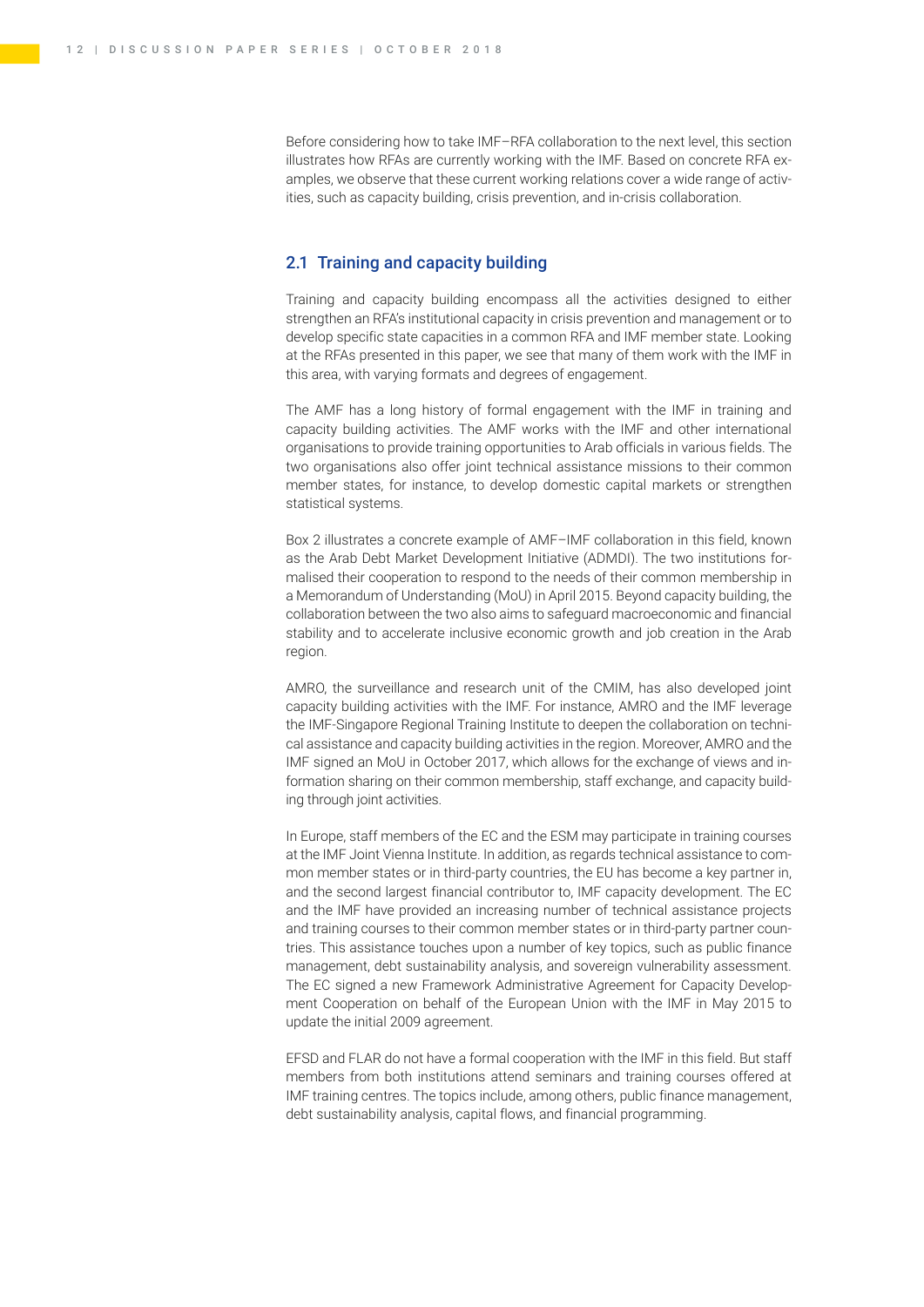## <span id="page-14-0"></span>Box 2. The Arab Debt Markets Development Initiative: an example of joint IMF and AMF technical assistance

The ADMDI is a joint project of AMF and the IMF. It aims to improve the efficiency and enhance the functioning of the public and corporate debt markets in Arab countries that are AMF members. To do so, the initiative assesses, under a common methodology, issues and challenges related to the framework for public debt management and the development of debt capital markets. Through its findings, the initiative intends to promote policies and actions for the Arab region that are consistent with international best practices.

The main benefits that are expected from the ADMDI include: (i) the identification of a regionally endorsed set of supply side policies that will develop and enhance a liquid bond market; (ii) the strengthening of the framework for the effective management of the associated debt; (iii) an improvement in the cost of financing of the public and private sector and/or a reduction in risk in their debt portfolio; (iv) an improvement in the regulatory environment and the infrastructure of the securities markets; (v) an overall strengthening of the domestic financial system, with enhanced access to capital markets for the public and private sector.

The joint needs assessment aims to provide a holistic overview of the current state of the local currency capital market in each country, identify key market development issues, and outline sequenced reforms for the policy makers as well as other stakeholders, including the market participants. Given the banking sector will play a dominant role in many emerging markets in the near- to medium-term future, the scope of the assessment covers not only the securities markets, but also a broader spectrum of capital markets, including the banking sector and foreign exchange, derivatives, and money markets. Because broader macroeconomic stability and a reliable legal and regulatory environment are typically prerequisites of capital market development, the assessment will also evaluate, among other matters, macroeconomic policy, financial sector regulation, market structure, market infrastructure, and the legal and regulatory framework.

### 2.2 Surveillance and consultation

Surveillance, one key function of a number of RFAs and the IMF, aims to detect latent or emerging risks early and advise member states to adopt relevant reforms to reduce the probability of occurrence and the impact of future crises.

AMF uses the conferences it organises jointly with the IMF to understand the IMF's view on economic surveillance in the region. One example is the Arab fiscal forum, a joint annual high-level meeting, which gathers policymakers and senior officials from the executive bodies in Arab countries, including Arab finance ministers and central bank governors as well as the IMF's managing director and AMF's director general chairman of the Board, to share ideas and expertise related to fiscal policies and reforms. The Forum provides an opportunity for ministers, governors, and senior officials to discuss the challenges that policymakers in the region are facing and exchange experiences on public finance management. It emphasises fiscal policy reforms that are essential to promoting inclusive and sustainable growth. It also addresses the regional and international economic developments and outlook, and the prospective implications on public finance in Arab countries.

AMRO is mandated to carry out regional economic surveillance in CMIM member economies and cross-country surveillance in the ASEAN+3 region. To this end, AMRO regularly exchanges views with the IMF on common members' economic and financial situations. Some of the channels of communication with the IMF include the annual AMRO–IMF joint seminar (see Box 3), informal participation in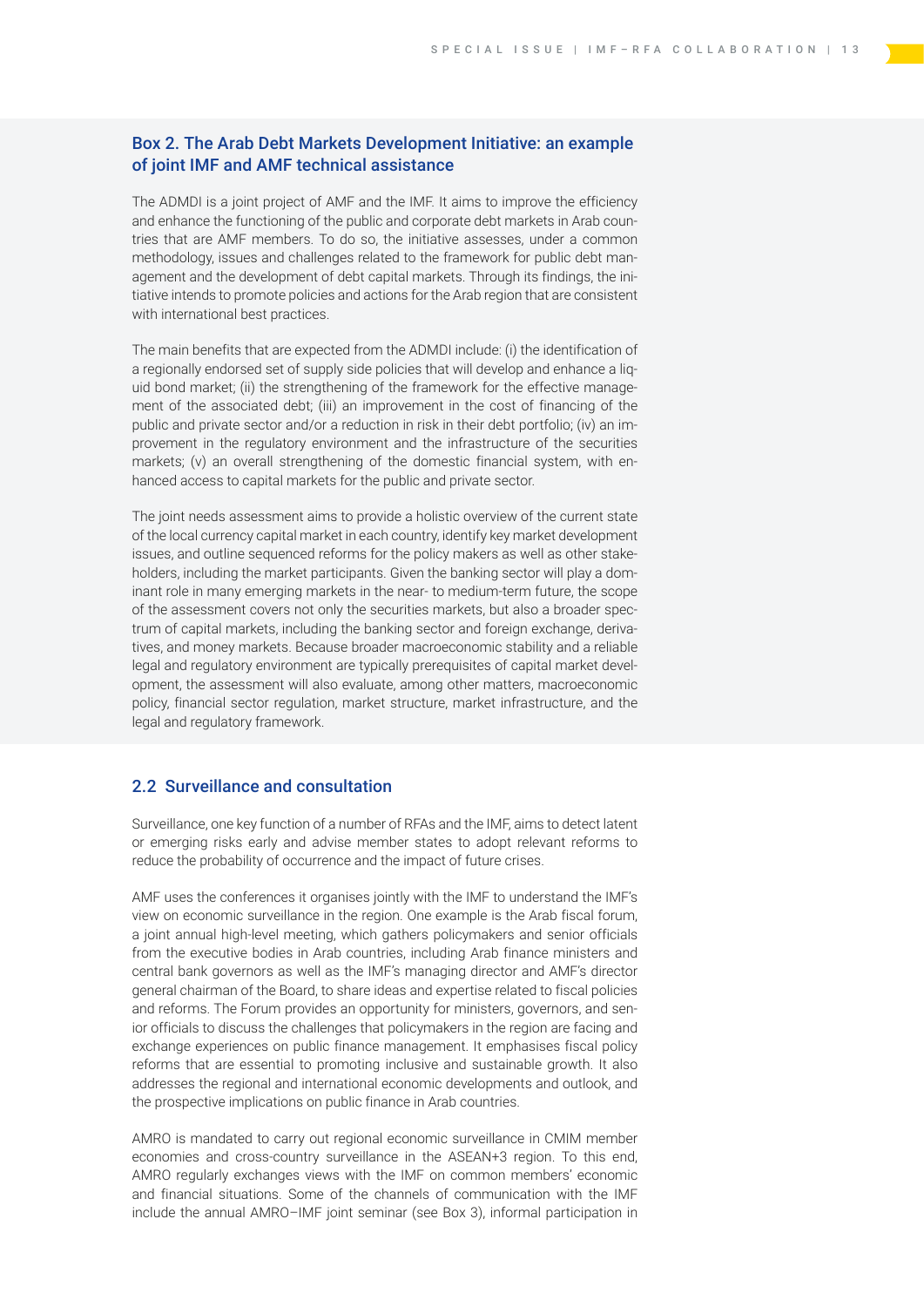selected meetings during IMF Article IV missions in the region, if available, and informal consultations with IMF staff during the Annual Meetings. The MoU signed between AMRO and the IMF will also enhance information sharing and leverage each institution's expertise in economic surveillance.

In Europe, economic surveillance and policy coordination in EU member states are enshrined in Union law and conducted by the EC, leaving limited scope for formal cooperation between European RFAs and the IMF in these areas. Although there is currently no formal framework for cooperation with the IMF, EU institutions have developed close informal contacts with the IMF for mutual consultation on economic developments via meetings with European Executive Directors at the IMF Executive Board and/or staff during their Spring and Annual Meetings, and the IMF's euro area Article IV consultation mission in the region.

FLAR does not have a regular framework for surveillance and consultation. However, FLAR has an informal and non-regular exchange of views and consultations with the IMF regarding topics of common interest such as regional economic risks and challenges, among other issues.

## Box 3. AMRO–IMF joint seminar: an annual framework for capacity building and macroeconomic consultation

As part of the effort to strengthen AMRO–IMF cooperation, the two organisations held the fifth annual edition of the AMRO-IMF joint seminar in January 2018. Since 2014, the seminar has covered a wide range of topics, such as promoting the use of local currencies in the ASEAN+3 region; the experience of macroprudential policies in ASEAN countries; macroprudential principles and policies; banking supervision priorities and capacities in ASEAN+3 economies; non-financial corporate bond financing in foreign currencies in ASEAN+3 emerging economies; and ASE-AN+3 region economies 20 years after the Asian financial crisis.

This seminar serves as a channel for AMRO to collaborate with the IMF and share information on regional economic surveillance, build capacity, gain credibility, and provide a platform for policy dialogue with ASEAN+3 members. AMRO has been able to leverage the IMF's experience in surveillance to build up its capabilities as the joint seminar facilitated a regular exchange of views on key issues in the region.

Over time, as AMRO's professional and technical capacity grew, this cooperation has become mutually beneficial. The organisations now have complementary roles in promoting informed policy dialogue, as well as information and knowledge exchange in areas of common interest. For instance, AMRO is proficient in macroeconomic and financial surveillance as well as risks and vulnerabilities in the ASEAN+3 region. On the other hand, the IMF, with its wider mandate, can offer expertise in lending, capacity development, and surveillance of other regions.

Through these annual seminars, AMRO–IMF collaboration has strengthened with each year. The seminars have also served as a stepping stone towards deepening engagement between the two institutions, and contributed to cooperation between regional frameworks and the GFSN as a whole.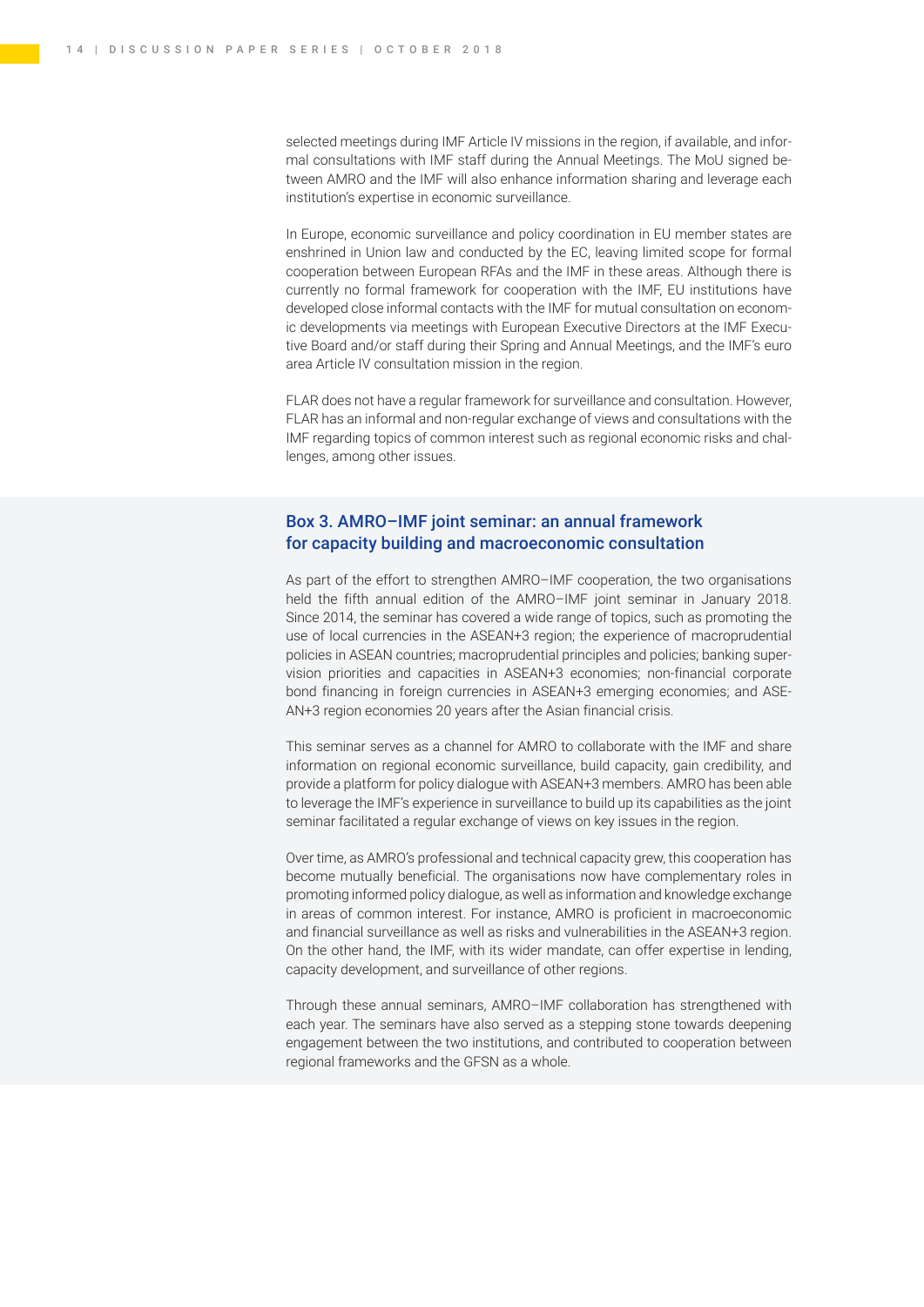#### <span id="page-16-0"></span>2.3 In-crisis collaboration

Provision of emergency lending is one of the primary mandates of both the IMF and RFAs. This is also the defining feature of RFAs, as liquidity provision, together with the policy reforms attached in some cases, help to restore macroeconomic and financial stability in the beneficiary member country and in a given region. The incrisis collaboration between RFAs and the IMF covers co-financing, programme design and negotiation, review and monitoring missions both during a programme as well as afterwards when a beneficiary member needs to make repayments to the financing institution.

As mentioned earlier, most of the adjustment programmes supported by both the IMF and RFAs between 2000 and 2016 took place in Europe. These began with the programmes supported by the EU Balance of Payments facility (in Latvia, Hungary, and Romania) and were followed by the euro area programmes provided by the European Union, the ESM and its predecessor, the EFSF. In addition to providing funds alongside the European institutions, the IMF also shared its long-standing experience in programme design and served as a technical advisor for the conception of the ESM programme in Spain, which focused exclusively on banking sector recapitalisation. The IMF could not provide co-financing because it cannot do sectoral lending. In addition, a number of countries (Ukraine, Tunisia, Moldova, Jordan and Georgia), which had already requested an IMF programme, have benefited from the EU MFA in recent years. Each of these MFA programmes was subject to a set of ex ante eligibility criteria and disbursements are conditional on successful reviews. Once a programme started, the EC took into account the IMF macro-framework and programme reviews and coordinated closely with IMF mission chiefs when implementing the MFA assistance. For all European assistance programmes, the European institutions and the IMF provided financial support with separate programmes in parallel – i.e., not a single joint programme – which are, however, based on consistent conditionality design.

### Box 4. In-crisis collaboration between the European institutions and the IMF

For EU BoP, EU MFA and EFSF/ESM programmes, the European institutions worked closely among themselves and together with the IMF for programme design, review, co-financing, and post-programme monitoring. During the euro area crisis, the term "Troika" – EC, ECB, and the IMF – was often used to designate the institutions that were involved in designing and negotiating conditionality with a beneficiary member in exchange for official sector lending.

The Troika was formed before the EFSF and the ESM were established. It crystallised when the IMF and EC provided financial assistance under EU BoP. The ECB joined in 2010 when the first assistance to Greece – bilateral in nature – was provided. In practice, the Troika's work focused on three areas: (i) formulation and regular update of the MoU containing specific policy conditionality and prior actions, ii) quarterly joint missions to the country, iii) formal surveillance reports.

When the ESM was established, the cooperation between the ESM, the other European institutions, and the IMF was codified in the ESM Treaty. The EC is officially entrusted by the ESM Board of Governors, in liaison with the ECB, with a number of tasks, including the assessment of the existence of a risk to financial stability and the debt sustainability of the country requesting ESM assistance. Under the Treaty, the EC also signs the MoU on behalf of the ESM. The ESM Managing Director is mandated to propose the financial terms of the stability support, including choice of instrument, financing maturity, and costs. After a programme is approved, the ESM Managing Director makes a proposal to the ESM Board of Directors on loan dis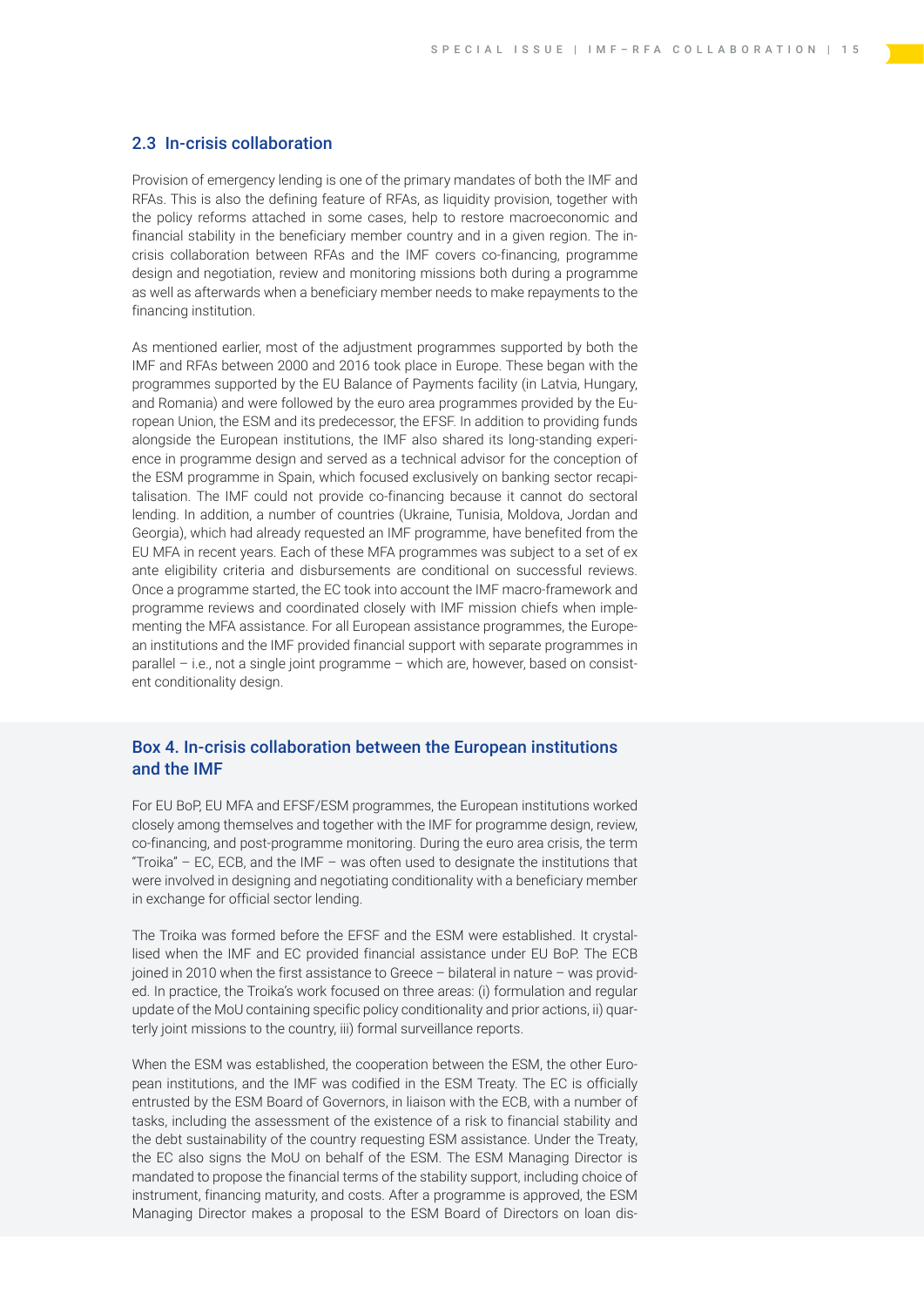bursements. Moreover, the ESM Treaty also foresees "[an] active participation of the IMF […] both at technical and financial level." (Recital 8 of the ESM Treaty). A euro area Member State requesting financial assistance from the ESM is expected to address, wherever possible, a similar request to the IMF. In practice, the IMF cofinanced with the ESM almost all euro area programmes, except the ESM programmes for Spain and Greece where the Fund provided valuable technical assistance in financial programming.

The role of the ESM in euro area programmes has evolved over time. At the beginning, the EFSF, the ESM's predecessor, functioned as a cash machine, raising money and disbursing loans. Over the years, the ESM has taken on additional tasks and has been more closely involved in the design and monitoring of the programmes. What was first a troika, has become a quartet.

Both CMIM and BRICS CRA retain the so-called IMF-linked portion. Only where there is an IMF-supported programme, or where an IMF-supported programme will be established in the very near future, can the requesting country request up to 100% of the total swap quota or the maximum arrangement amount. If not, 30% of each member's total swap quota is available. CMIM/AMRO have conducted joint test-runs with the IMF to make this cooperation framework fully operational. Since 2016, CMIM/AMRO have completed two test-runs jointly with the IMF. The third joint test-run is ongoing and will be completed in October 2018. The joint test-runs highlighted the importance of synchronisation of lending terms, including financing assurance, and early information-sharing, that will promote smooth coordination when co-financing is provided. Based on these joint tests, CMIM/AMRO have identified and reinforced some key terms of the CMIM Arrangement. They now allow, for example, a longer period of financing that is synchronised with the relevant IMF-supported programme through multiple renewals. An early information sharing scheme will also be established to promote a common view on economic and financial situations, financing needs, and policy recommendations, while maintaining the independence of the two institutions in their respective financing decisions.<sup>6</sup> BRICS CRA has also expressed willingness to test the readiness of its instruments, in particular for the IMF-linked portions.

As Cheng et al. (2018c) demonstrate, in-crisis collaboration can take not only an "institutionalised" form, as in Europe where the troika (EC, ECB, and IMF) worked together on programme design, negotiation, and monitoring, but it can also happen in a *de facto* fashion: an RFA can factor in a potential IMF programme – both its likelihood and size – when making a decision whether and how to provide its own assistance. FLAR provided such bridge loans to its member states to satisfy their liquidity needs while they awaited a full-fledged IMF programme. In 1999, for instance, FLAR provided US\$500 million in financial assistance to Colombia's central bank, in an environment of speculative attacks. Access to FLAR's resources allowed Colombia's economic authorities to gain time to formalise an agreement with the IMF on a larger balance of payments support loan (US\$2.7 billion). Empirically speaking, Cheng et al. (2018c) also show that similar *de facto* cooperation also exists between AMF and IMF programmes.

Finally, EFSD's collaboration with the IMF mostly takes place in member countries receiving EFSD's budget support. At the moment, this collaboration takes the form of periodic consultations on a country's current socio-economic situation and its longer-term challenges. The ongoing dialogue between the IMF and EFSD teams contributes to a greater consistency of the macroeconomic frameworks and policy matrixes of lending programmes supported by both institutions. Box 5 provides some examples on how EFSD has worked with the IMF in two programme countries.

<sup>&</sup>lt;sup>6</sup> See Joint Statement of the 21<sup>st</sup> ASEAN+3 Finance Ministers and Central Bank Governors' Meeting, May 2018, [http://www.amro-asia.org/wp-content/uploads/2018/05/Final-Draft-Joint-Statement-of-the-](http://www.amro-asia.org/wp-content/uploads/2018/05/Final-Draft-Joint-Statement-of-the-21st-AFMGM3_FINAL.pdf)[21st-AFMGM3\\_FINAL.pdf](http://www.amro-asia.org/wp-content/uploads/2018/05/Final-Draft-Joint-Statement-of-the-21st-AFMGM3_FINAL.pdf)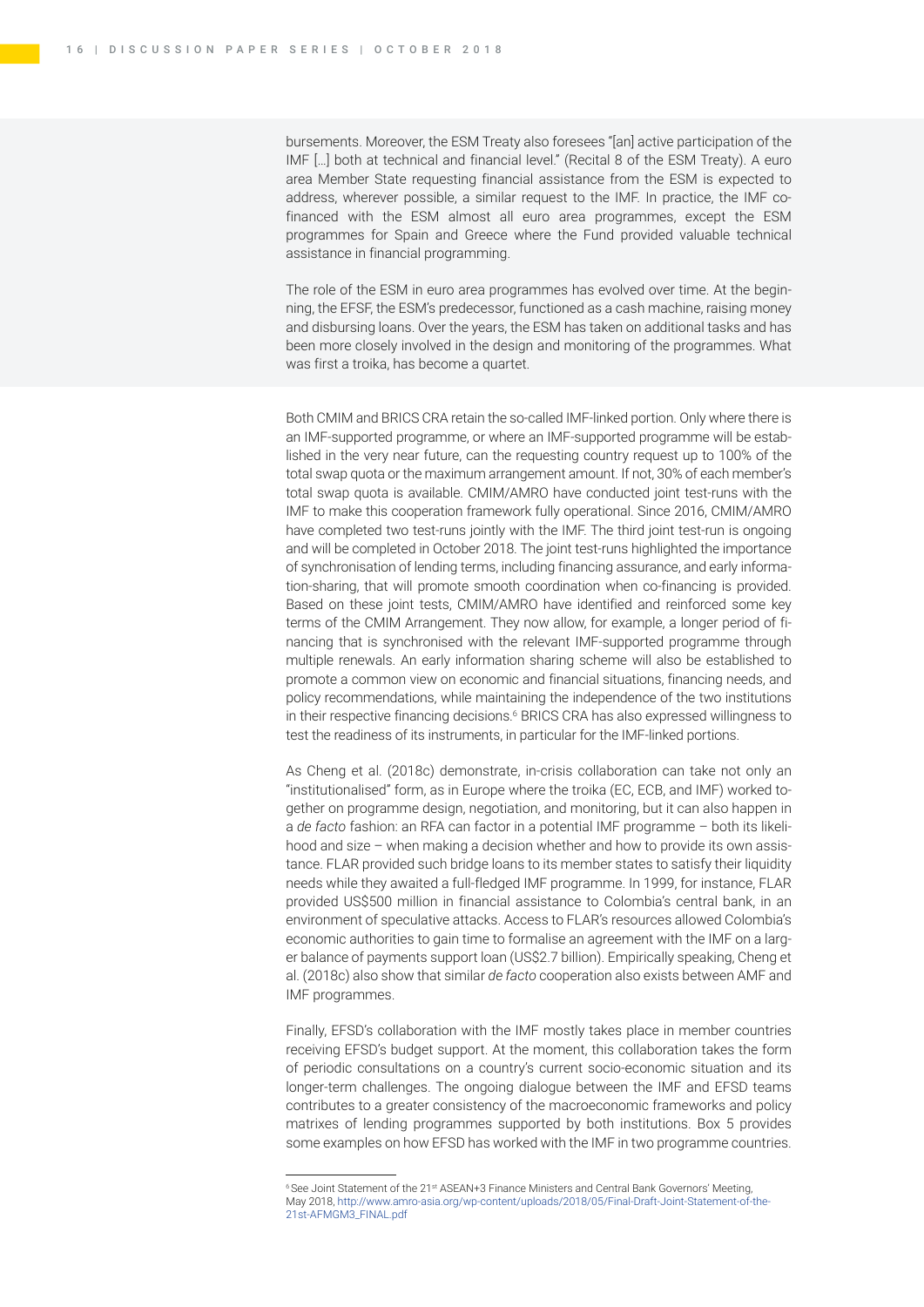## Box 5. Collaboration with the IMF in countries receiving EFSD's budget support

EFSD consultations with the IMF focus on the policies and reforms supported by the EFSD programmes, in the context of macroeconomic developments and major macroeconomic and structural challenges. Methodologies for calculating specific indicators in some instances are discussed to ensure consistent interpretation of their coverage and values. For instance, the IMF and EFSD had differing views on how to calculate the overall budget balance for Belarus.

If the IMF has an active programme in a country, the EFSD's programme concentrates as a rule on structural reforms to avoid duplication or contradiction in macroeconomic policy advice (e.g. in Tajikistan in 2010 and in Armenia in 2015–2017). Given the IMF's increased involvement in structural issues, the consultations on the direction and pace of structural reforms played an important role in designing the EFSD's programme in Belarus, which has been running since 2016.

The increase of utility tariffs in Belarus and the exchange rate regime in Tajikistan are among the examples of the consultations between EFSD and IMF country teams. Despite broad convergence of positions on these issues, there were some differing views. Thus, at the design stage of the EFSD programme in Belarus, the IMF's position on tariff increases was stricter, requiring full cost recovery of all utilities tariffs by end-2018, while the EFSD programme did not target full cost recovery within its programme timeframe. On the exchange rate regime, besides monitoring the *de facto* market situation, EFSD continues negotiations with authorities in Tajikistan to introduce legal mechanisms that would minimise the risk that multiple exchange rate practices re-emerge.

Finally, while EFSD is still in the process of establishing its post-programme monitoring system, the IMF's programme reviews and the Article IV reports for countries with completed EFSD programmes serve as an important source of information to assess ongoing programmes and formulate future programme agendas, while also underscoring the need to open up mutual data access.

In conclusion, the RFA-IMF cooperation already takes different forms, as summarised in Figure 4. The current collaboration between RFAs and the IMF depends very much on the mandates of the respective institutions, and how the shareholders of the institutions have designed this collaboration. Figure 4 also shows that cooperation can take place in a *de jure* – defined in RFAs' legal documents – or a *de facto* fashion, motivated by the practical needs of working together. Finally, there seems to be evidence that collaboration has occurred on an ongoing and continuous basis, covering both peace and crisis times. Concrete cooperation between RFAs and the IMF, however, must be developed to handle the period "running up" to the crisis.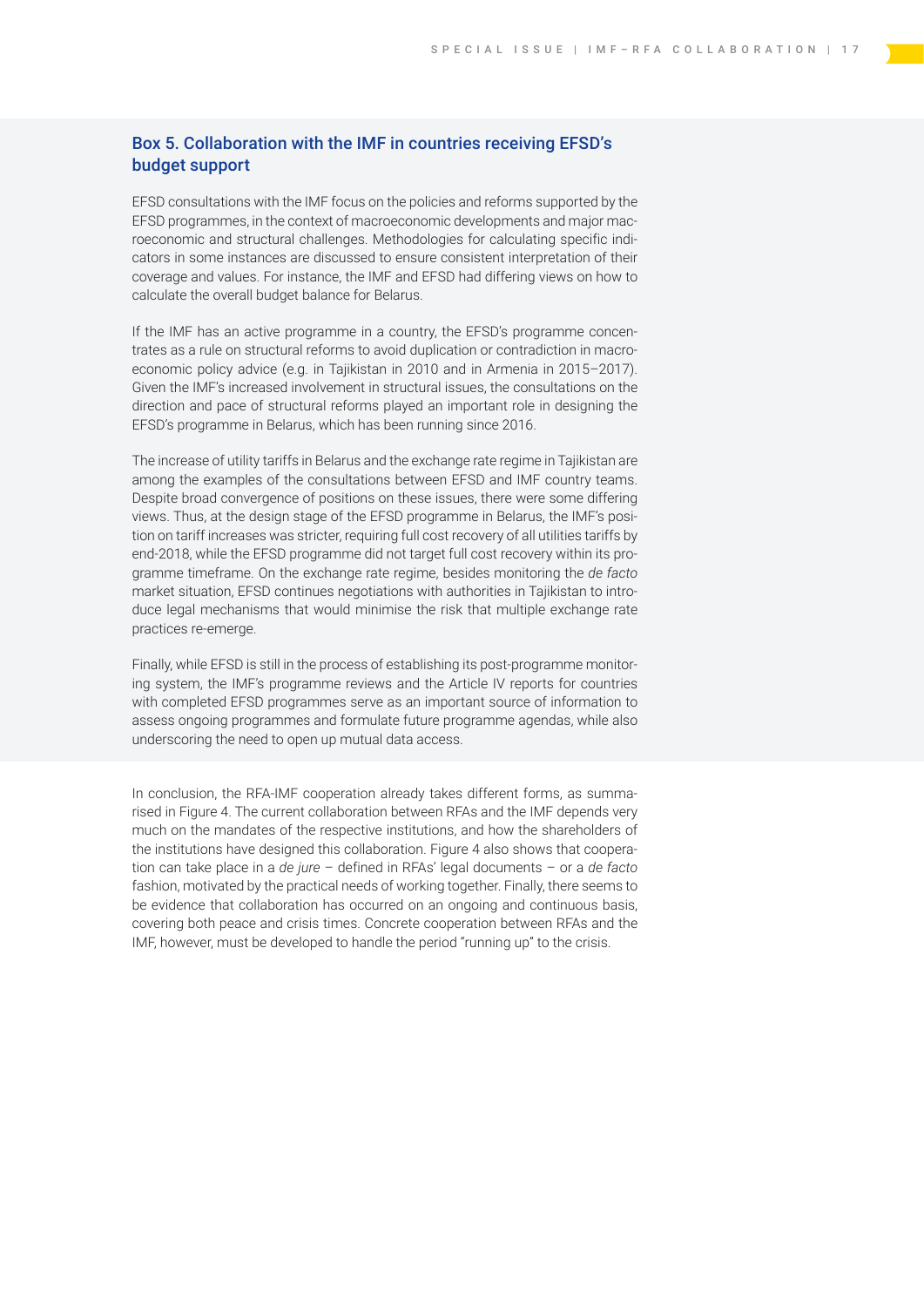#### Figure 4 **Mapping existing RFA–IMF collaboration modalities**



Note: \* Technical assistance

Source: Depicted by the authors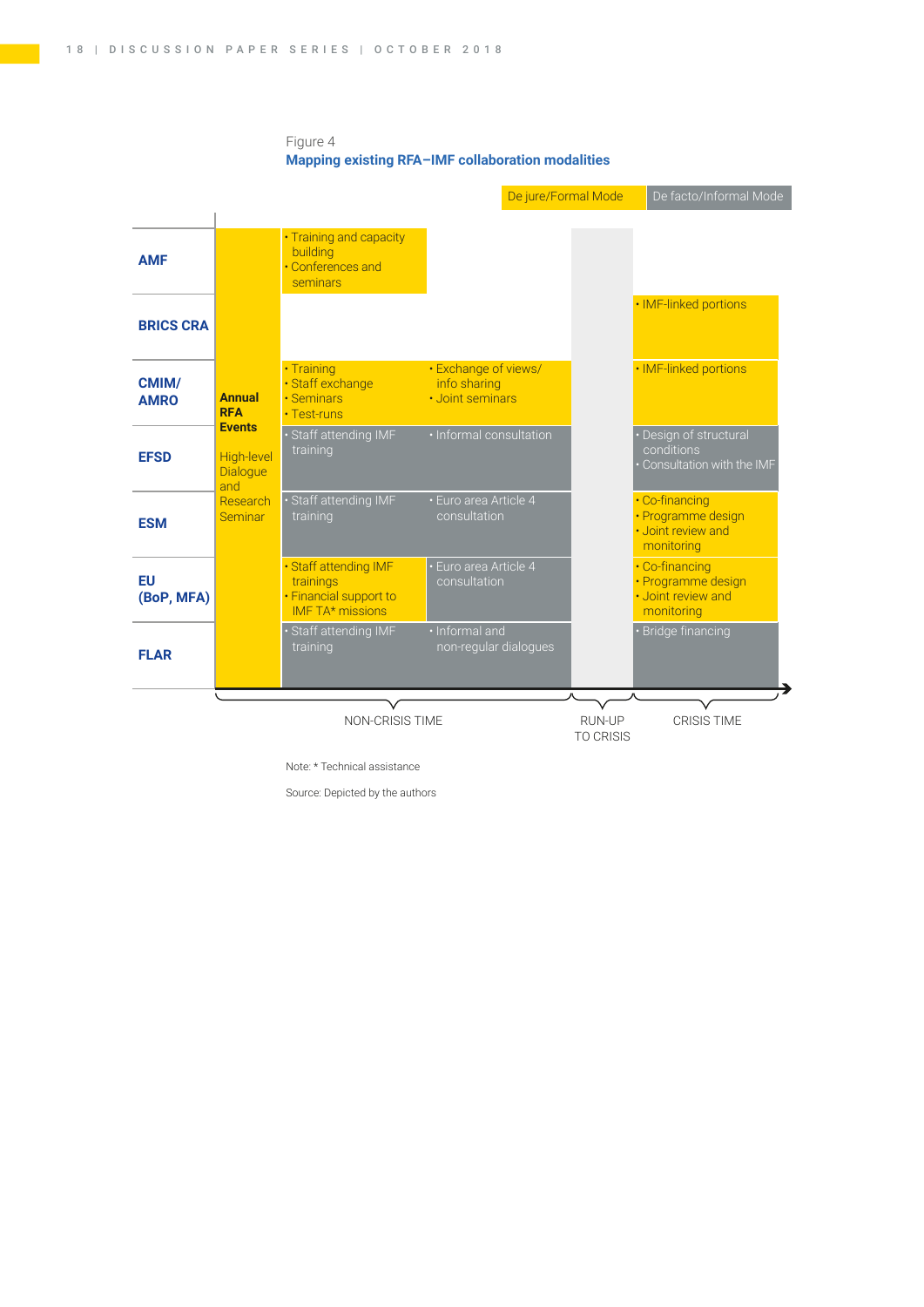<span id="page-20-0"></span>3. Shaping future collaboration: a proposal from RFAs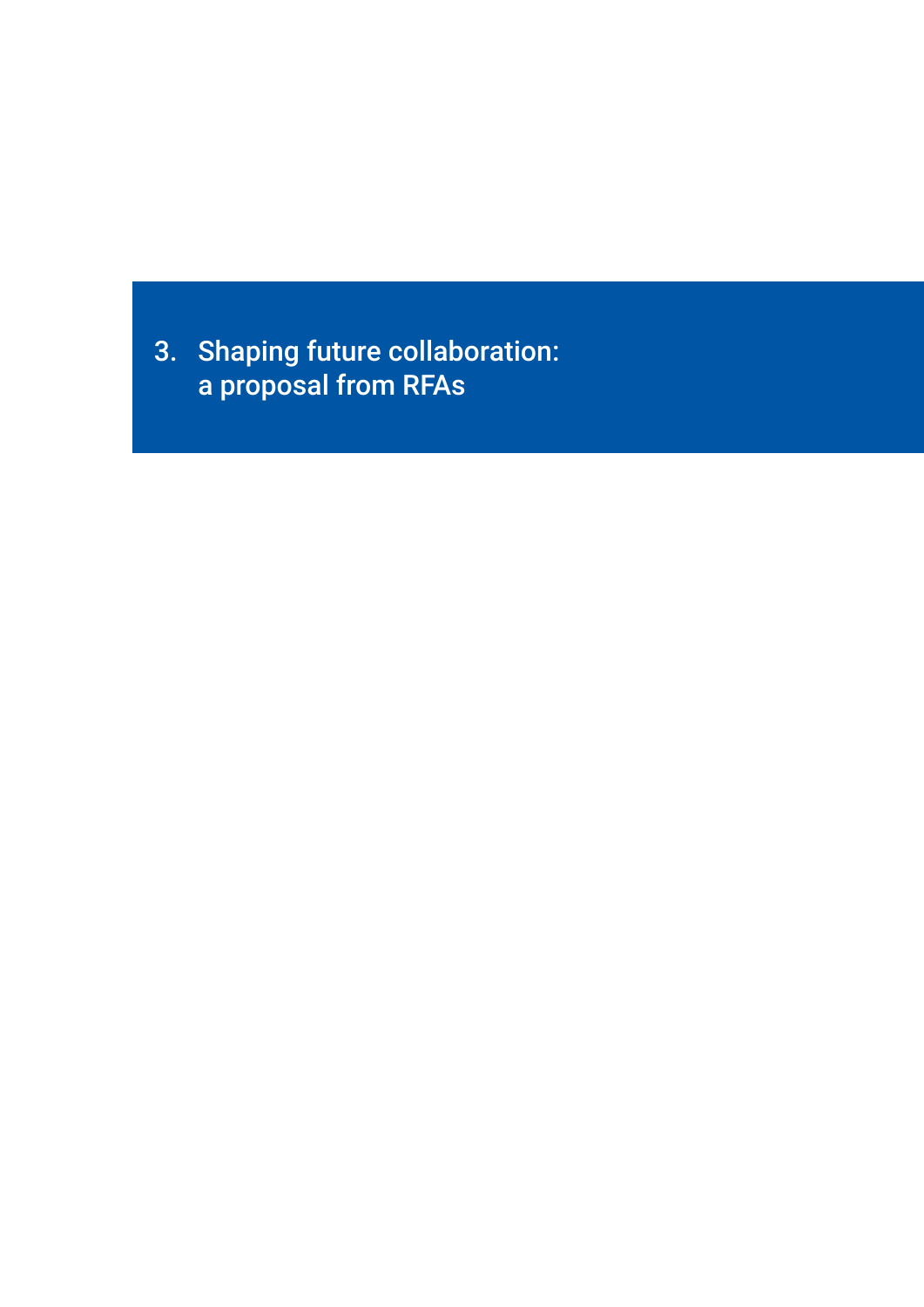<span id="page-21-0"></span>This section provides food for thought on further enhancing IMF–RFA collaboration, thus contributing to the coherence and effectiveness of the GFSN. We first present RFAs' feedback on the cooperation principles and modalities proposed by IMF (2017c). We then identify options for RFAs and the IMF to consolidate their current collaborative activities and explore new areas for the future. We distinguish between potential "quick wins" and longer-term strategic thinking.

### 3.1 RFAs' feedback on the IMF proposed cooperation principles and modalities

In 2017, the IMF published a series of policy papers with the objective of bolstering GFSN adequacy. This included the review of IMF precautionary instruments, the creation of the PCI, as well as the elaboration of six operational cooperation principles and three operational modalities for guiding IMF–RFA interactions. The proposed principles derive from lessons learned from past IMF–RFA collaboration, a test run with the CMIM, and the high-level IMF–RFA cooperation principles endorsed by the G20 in 2011. Figure 5 summarises the principles and modalities as proposed by the IMF based on RFAs' understanding.

#### Figure 5

**Summary of the IMF proposed operational principles and modalities of cooperation**  (IMF, 2017c)



Source: Depicted by the authors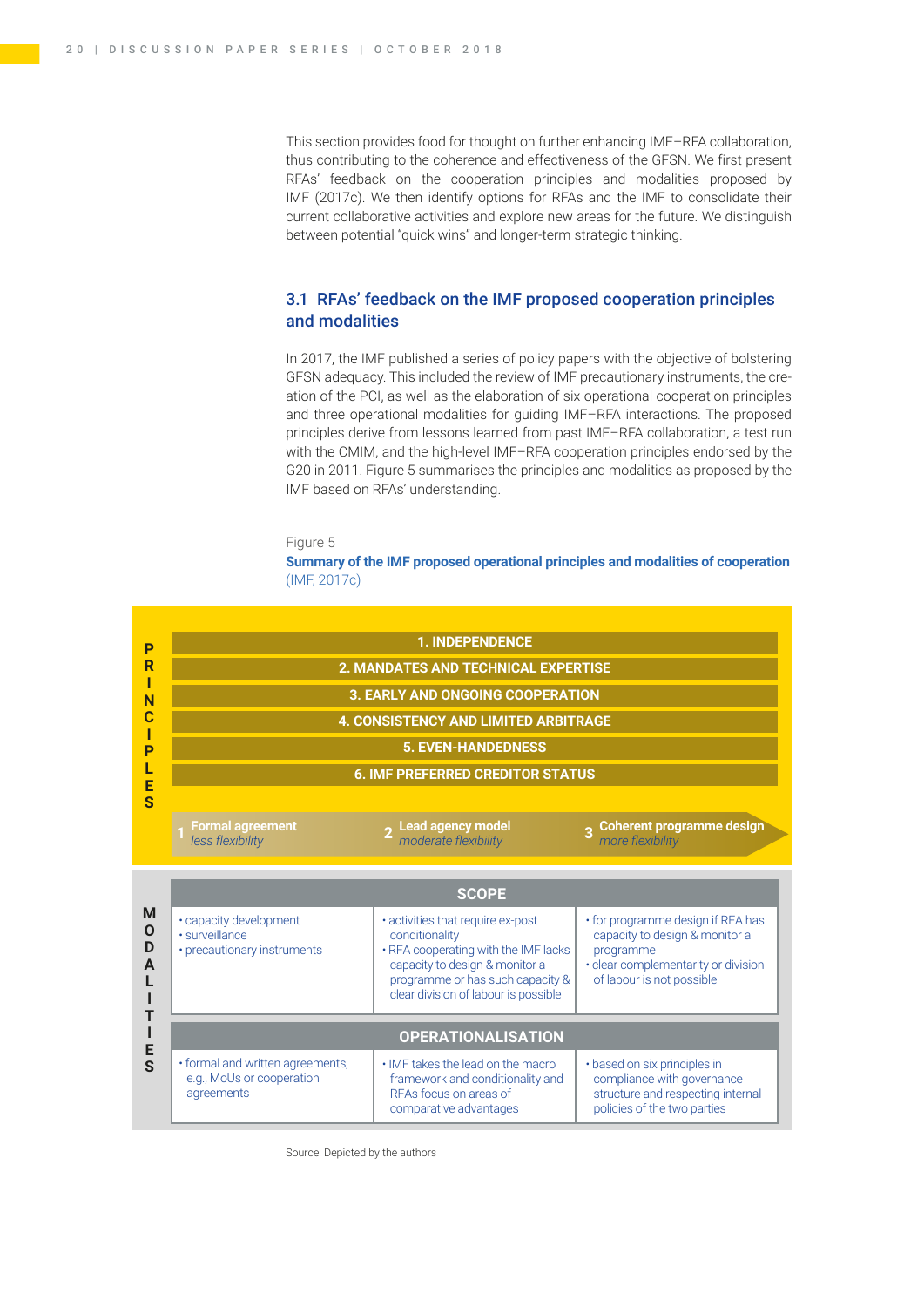First, we would like to emphasise that RFAs welcome the IMF's timely effort to update and operationalise the G20 high-level principles, elaborated several years ago, as the GFSN and IMF–RFA collaboration have evolved considerably.

Second, RFAs see the principles as an outcome of the shared willingness of the IMF and RFAs to engage in regular dialogue and consultation. To work out the principles and modalities for collaboration, the IMF reached out to all RFAs to inquire about RFAs' views on the particular issues to be addressed. RFAs provided their perspectives on a number of issues, e.g., surveillance, co-financing, capacity building, and information sharing. The IMF's outreach was announced at the 1<sup>st</sup> High-level RFA Dialogue co-organised by AMRO, the ESM, and FLAR in October 2016. Although RFAs were not formally invited to provide comments when the draft paper was ready, their views were represented by RFAs' shareholders at the IMF Executive Board.

In substance, RFAs concur with the IMF's proposal of a flexible approach to future collaboration, which should be based on comparative advantage of each regional arrangement given the great heterogeneity across RFAs' activities and missions in their respective regions. At the same time, we advocate some degree of formalisation of the IMF–RFA relationship in selected areas, such as training, capacity building, and information sharing. RFAs generally support the six high-level principles the IMF presents in its paper. These create a normative base for the cooperation framework activities of capacity building, surveillance, and instruments with both ex ante and ex post conditionality*.* The three operational modalities the IMF proposes in its paper – formal agreement, lead-agency model, and coherent programme design – offer a wide range of options with different degrees of flexibility for RFAs to consider based on their institutional needs and level of development.

In this paper, the authors would like to suggest areas for further clarification both to make the principles and modalities truly operational and to guide future IMF–RFA activities. First, there are still uncertainties around the three cooperation modalities. It is unclear, for instance, how the lead agency model could work in practice. Can an RFA take the leading role when it provides the largest financial contribution or the bulk of technical assistance? Another recurrent question is related to the division of labour when the IMF and an RFA co-finance. Shall RFAs and the IMF develop relevant guidelines to ensure tasks are assigned according to comparative advantages? The division of labour also matters for conditionality design, in those cases where RFAs have or will have their own conditionality design framework. In some cases (e.g. EFSD), RFAs are mostly involved in providing inputs on structural reforms given their expertise and knowledge of the regional economies. Given the time pressure to work out consistent and appropriate programmes in crisis times, mapping well-defined comparative advantages should be facilitated to the largest extent possible in non-crisis times.

Moreover, it would be important to know to what extent the proposed collaboration principles and modalities fully cover the run-up to the crisis period, which may be the most uncertain and difficult period for a country considering official sector assistance. This period also justifies the most collaboration and consultation among the institutions in charge of providing emergency liquidity and advice for policy reforms. The next section will provide some ideas for improvement in this area.

Finally, the IMF and RFAs must work together to further clarify the possibility of combined use of their respective instruments. So far, IMF policy papers explore this possibility purely from the perspective of its own legal and policy frameworks (e.g., for the new PCI). Whether the option of combined use is realistic and compatible with RFAs' legal and policy set-up remains unaddressed. For instance, some RFAs are not designed to link their financing arrangements with the PCI due to their existing legal framework. To extract instrument synergies, the IMF and RFAs need to examine jointly what is feasible given the legal and policy constraints.

In the next section, we would like to suggest some concrete options for further development of RFA working relations with the IMF in the near future and longer term.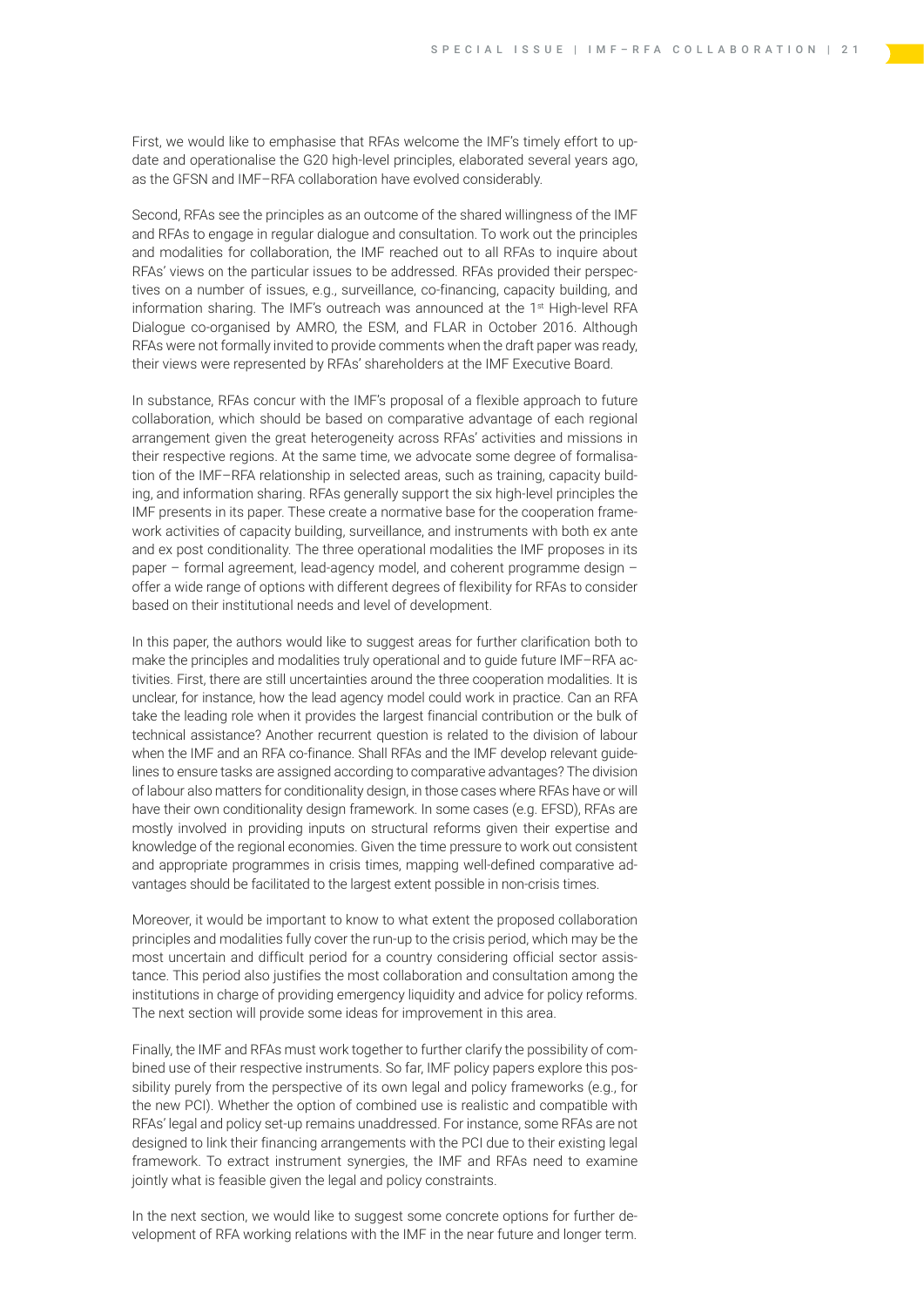## <span id="page-23-0"></span>3.2 Actions for fostering RFA–IMF collaboration in the short run

During the working session of the 2nd RFA Research Seminar on 18 May 2018, technical experts from different RFAs identified three broad avenues for future cooperation with the IMF – capacity building, information sharing and communication, and crisis prevention and resolution. RFAs share the view that capacity building and information sharing are two priority areas where relations could be strengthened in a timely fashion. Both areas have attracted the collective interest and agreement of RFAs. In addition, a few ideas for future collaboration in crisis prevention and resolution are elaborated below.

Before we present the content of our initiatives, a practical recommendation to carry forward our work on collaboration would be to form small discussion groups with staff members from RFAs and the IMF, which will aim to produce concrete deliverables within a pre-defined timeline. Each RFA can choose to lead the discussion on a selected topic, e.g., capacity building, information sharing, crisis prevention, incrisis lending, etc. The results can then be reported and discussed at the annual High-level RFA dialogue.

#### Capacity building

Capacity building is a primary priority for additional formalised engagement between RFAs and the IMF. RFAs would like to promote joint technical assistance missions with the IMF in their common member states. For instance, the IMF could consider including RFA staff members in its human resources pool for technical assistance based on the expertise needed. As per Section 2, the AMF provides concrete examples on how these joint technical assistance missions could work and benefit the relevant member states. RFAs could also survey, together with the IMF, the training needs of their common membership. Financial surveillance, statistical capacity, risk detection, financial programming, and debt sustainability analysis could be potential topics of interest.

Concerning institutional capacity, we underscore the benefits of joint research activities, like analytical work and seminars. The joint RFA research seminar, first organised in 2017, gathered academics, practitioners, and policymakers to discuss and update knowledge in key areas of daily operations of the different financial backstops. The first and second editions of the joint RFA research seminar explored risks and vulnerability detection models, regional spillover control, and conditionality design and implementation, among other topics. In the future, RFAs and the IMF could explore additional topics for research projects and seminars.

Joint training programmes can also help align key methodologies and best practices for economic surveillance and official-sector lending. The IMF has a number of regional training centres in the geographical regions where RFAs are located. RFAs could formalise the working relations with the IMF through staff training at these centres. The IMF could also invite RFAs to present their own analytical frameworks there. This could help compare approaches, and highlight the particular economic and political constraints of various regions. Some topics of training that might attract common interest among RFAs include macroeconomic forecasting, debt sustainability analysis, risk/vulnerability detection frameworks, banking sector surveillance, legal aspects related to programme design, IMF lending policies and frameworks, and liquidity forecasting. The two parties could organise one or two joint courses per year to discuss the technical issues of interest to all crisis resolution mechanisms.

Finally, staff exchange and secondment programmes can also improve mutual understanding of key working methods and analytical frameworks in different institutions. The AMRO–IMF MoU commits both institutions to staff exchange possibilities, and can act as an inspiration for collaboration with other RFAs.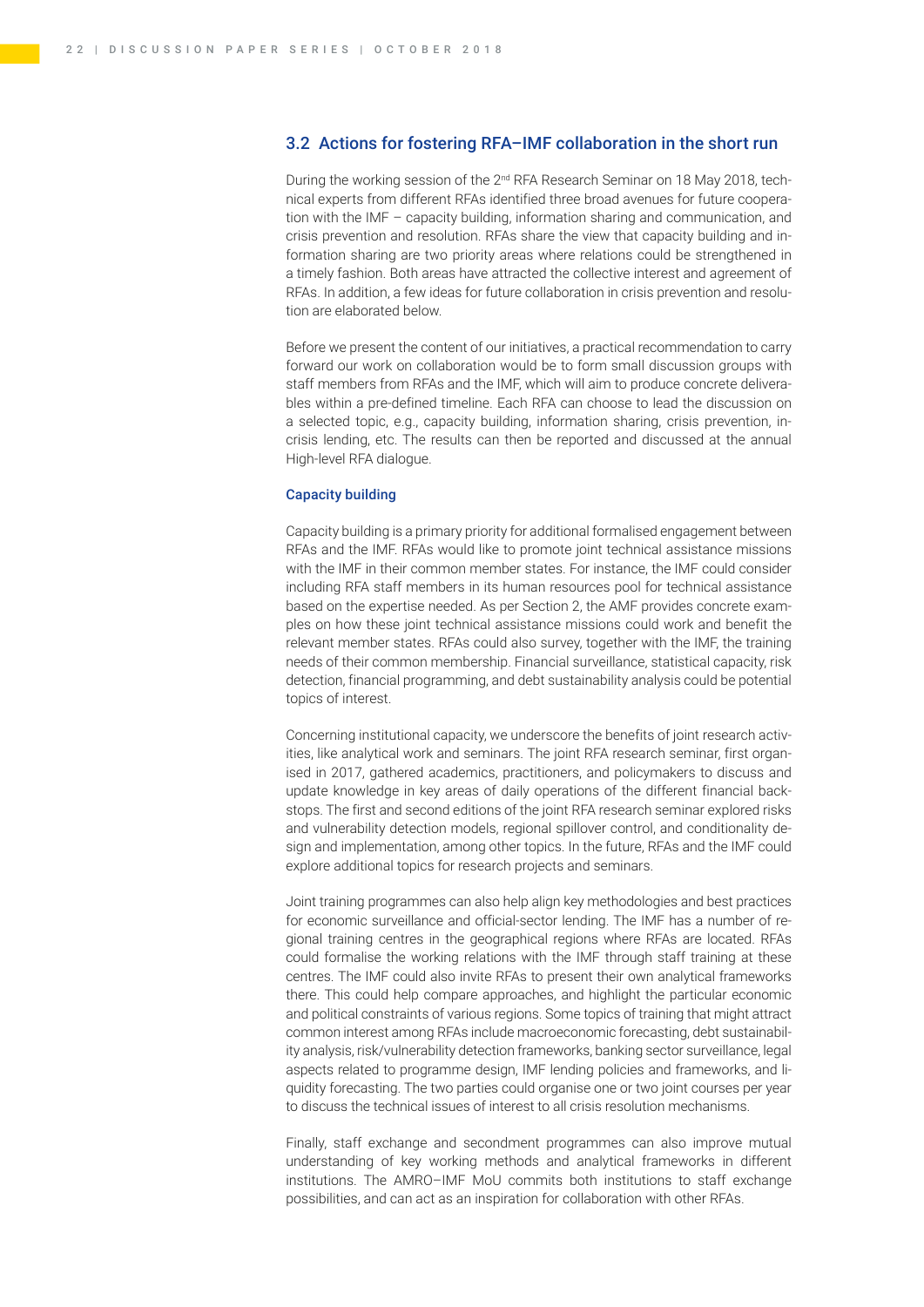#### Information sharing and communication

RFAs have also identified information sharing and communication as another area that could benefit from enhanced cooperation. The RFAs welcome the IMF's new policy for the exchange of documents between it and RFAs published in January 2018, following the update on its transmittal policy with other organisations. The IMF transmittal policy provides a formal framework, which was not previously available for RFAs, to access defined IMF documents. RFAs agree with the IMF on the criteria for document exchange: (1) commonality of operational interest, i.e., crisis resolution, (2) confidentiality and (3) reciprocity.

According to the IMF transmittal policy, routine access (after IMF Executive Board consideration), identified as a systematic document-sharing process, may have limited value at the current stage. Most of the listed documents (Article IV reports, selected issues, etc.) are accessible directly on the IMF website after publication. At best, this routine access only shortens the time for an RFA to receive the indicated documents. In comparison, non-routine access (after IMF paper issuance to the Board but before Board consideration) is a very useful proposal, which fully recognises the complementary role of RFAs in crisis prevention and resolution and facilitates early engagement. However, this access is programme-dependent (both the access right and the duration) rather than a general transmission channel. Enhancement of non-routine document sharing could thus be a potential future topic of discussion between the IMF and RFAs.

Additionally, more informal exchanges between RFAs and the IMF could be facilitated when co-financing in a common member state or when the IMF works on policies with implications for RFAs. The IMF's consultations with RFAs during its review of the Debt Sustainability Analysis and the Conditionality Guideline constitute a welcome step forward. RFAs could encourage such information exchange and invite the IMF when they undertake similar policy reviews. For instance, European partners invited the IMF to present its lending and policy frameworks with respect to debt sustainability management and restructuring. In sum, it seems important to us that RFAs and the IMF ensure a two-way information flow and learning process.

The IMF and RFAs could also benefit from granting access to one another's databases, which can be precisely defined in technical memoranda. Data sharing can not only facilitate cooperation in daily analytical work in different institutions but also reduce a burden on national authorities, which often have to provide the same information to a number of institutional partners.

Finally, another topic of interest is the communication of crisis resolution funds' activities to the general public for the purpose of raising public awareness and trust, and improving the transparency and accountability of public institutions. Some academics, such as Henning (2002), have advocated improving the transparency of RFAs. This topic was also discussed by RFAs together with the IMF in the High-level RFA Dialogue on 11 October 2017. The IMF has significant experience and established procedures for liaising with the general public, including civil society, and explaining its core operations. RFAs could learn from this experience to further develop their own communication strategies. In fact, in recent years, many RFAs have designed or revamped their websites, providing ample information in English on their operations. To further raise awareness about RFAs' work, one could also consider designing dedicated websites<sup>7</sup> to publish information about RFAs' joint activities, in particular the annual policy dialogue among themselves and with the IMF. As regards public accountability of financial backstops, RFAs can consider conducting surveys to assess how the general public understands and supports their work. In

<sup>7</sup> Some inspiring websites include the annual G20 or BRICS presidency websites, as well as the website on the reforms of the International Monetary System that was created during the French G20 presidency: <http://www.imsreform.org/>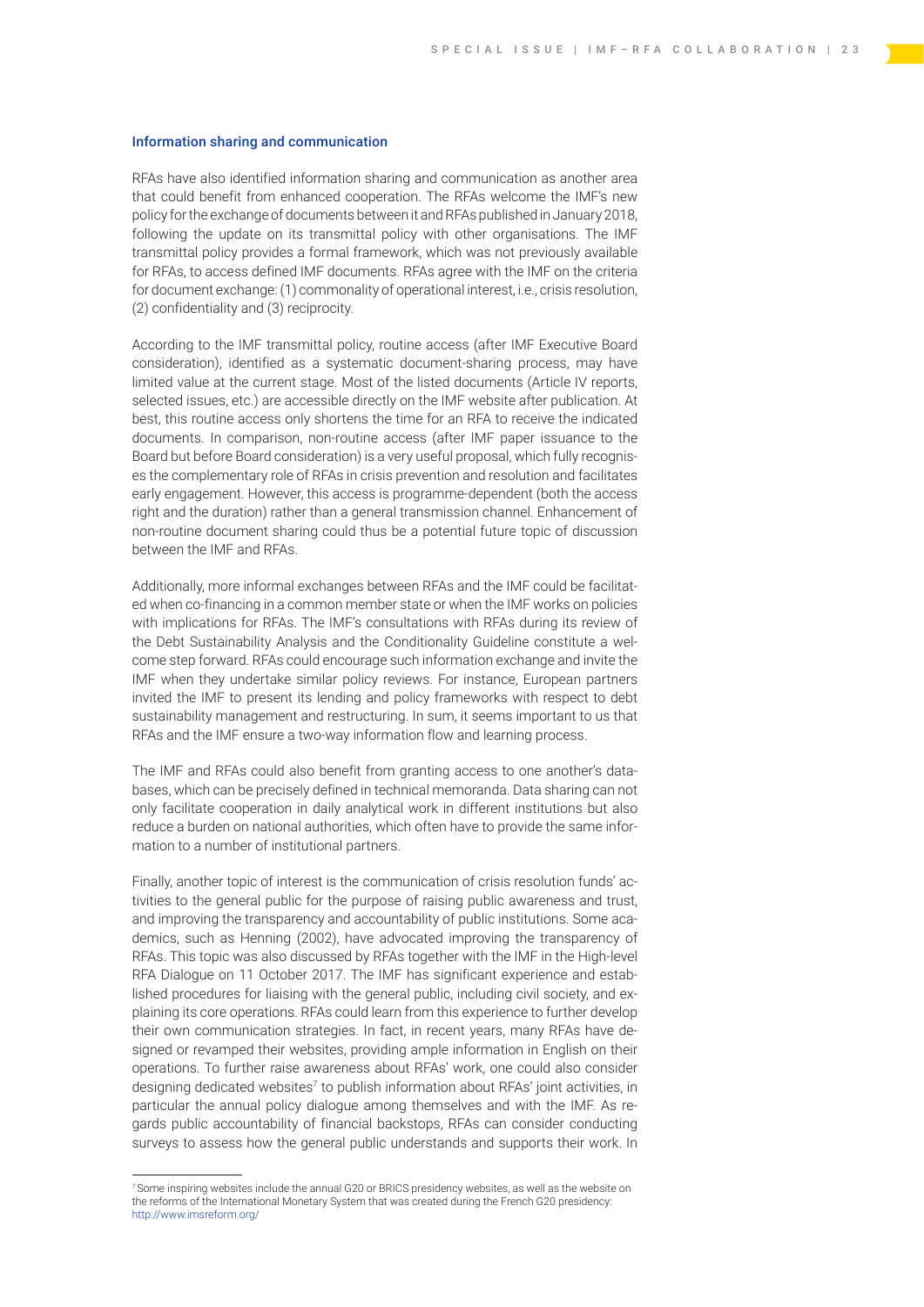Europe, some institutions have done such an exercise (e.g., the Eurobarometer survey conducted by the EC) to assess public opinion and trust towards their work. Finally, the conduct of independent programme evaluation is another way to assess the effectiveness of programmes and to enhance accountability of crisis resolution funds vis-à-vis the general public. The ESM, for example, commissioned a first independent evaluation in 2017 (Tumpel-Gugerell, 2017), with inputs from the IMF and other partner institutions. In the future, the RFAs willing to conduct programme evaluations could work together with the IMF to define best practices to ensure a more effective experience and to ease access to each other's staff to collect inputs.

#### Crisis prevention and resolution

As per Section 2, there are strong incentives to encourage cooperation in crisis prevention and resolution. However, given the heterogeneity of RFAs, especially in terms of their respective mandates, and the diverse nature of shocks they are created to deal with, it is more difficult to form uniform proposals. The elements below aim to provide some food for thought for general consideration.

First, for some RFAs that are mandated to provide economic surveillance in their respective regions, there is a strong willingness to pursue the IMF's proposal to strengthen collaboration in surveillance with the sharing of information through, among other channels, "participation of RFA staff in selected Fund Article IV meetings (in cases where capacity development of the RFA is needed) conditional on the consent of the member and Fund mission chief […]" (IMF, 2017c, p. 23). AMRO staff, for instance, has already participated on a partial basis in the IMF Article IV mission in one of the CMIM member countries and found the experience useful in perceiving the difference of the two institutions' understanding of the macroeconomic and financial situation of a target country. EFSD and FLAR also share the view that the quality of macroeconomic consultation on surveillance matters could be substantially improved if RFA staff members could join selected meetings during IMF missions and its Spring and Annual Meetings.

Second, the period between the detection of imminent risks and the formal request from a member state for financial assistance poses acute risks and heightened uncertainties. In response, many RFAs indicated the need to examine the possibilities for collaboration in the period "running up" to the crisis. The institution which a member country approaches first for potential assistance could advise the country to consider additional financing sources and keep peer institutions updated should confidentiality policy allow. The IMF's approach to official sector lending encompasses this idea, for instance, in its financial assurances policy. Institutions can also consider further strengthening the information-sharing framework to help detect and share rising risks early at events like the annual RFA–IMF Dialogue framework.

Regarding in-crisis lending, RFAs have deepened and will further maintain a comprehensive understanding of the evolving IMF policies and instruments (including lending and precautionary instruments under the General Resources Account, but also non-financing instruments, and the toolkit for low-income countries). These efforts aim to help RFAs explore the complementarity of their toolkits with the IMF's and, in some cases, align their internal procedures to facilitate more effective collaboration. One exercise that RFAs and the IMF can consider is for their staff to co-author a working paper serving as a joint instrument manual. Such a manual or instruction book could provide practical information on the instruments available at different institutions, especially regarding the access policy, conditionality design, financial features, and decision-making structure. This manual could also help enhance the predictability of RFAs' and the IMF toolkits, an area for improvement identified by IMF (2016).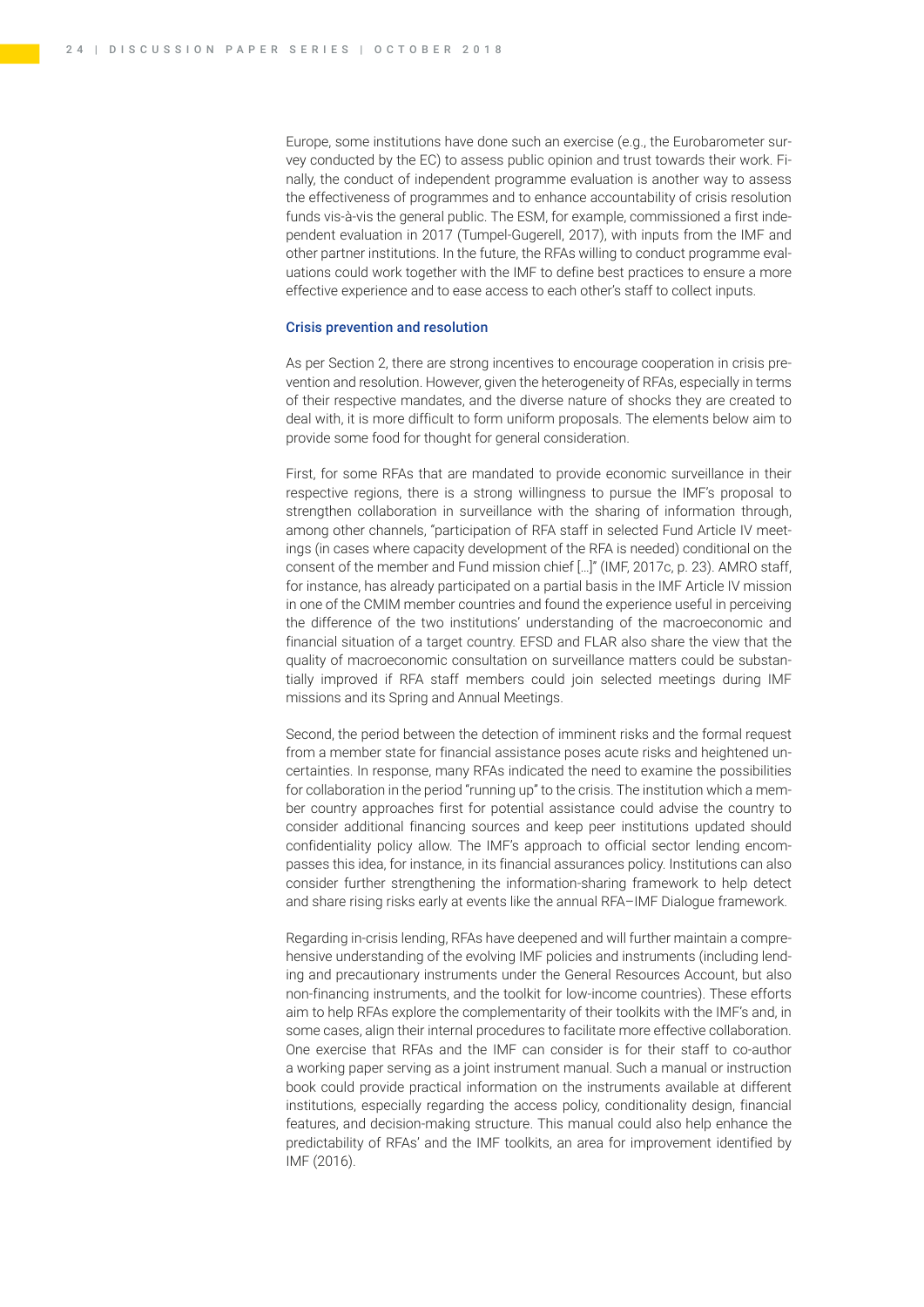<span id="page-26-0"></span>Another way to evaluate the effectiveness of combined IMF and RFA instruments in times of crisis is through test-runs of instruments for potential collaboration. CMIM– IMF test runs have provided useful lessons on the need to reconcile different lending frameworks in terms of legal and policy constraints, e.g., the IMF's financing assurances policy and preferred creditor status. Euro area programmes where the IMF co-financed have also provided similar lessons. In particular, test-runs could be organised between the IMF and RFAs that have not had formal links to the IMF. The IMF and the RFA organising the test run could, for instance, consider inviting other RFAs to participate as observers, without prejudice to each institution's confidentiality policy.

Finally, the experiences of the euro area highlight that technical interaction between European institutions and the IMF can get complicated on a country-by-country basis because of differences in the assumptions used, independent procedures, and shareholders' views. The resolution of differing views over programme design and conditions remains an issue in certain situations. Comparing key assumptions, models, and data sources to better understand each institution's frameworks for macroeconomic analysis will ease the identification of differences. When the IMF Executive Directors were discussing the policy paper on IMF–RFA collaboration, they agreed that formal mechanisms for resolving difficulties may be counterintuitive. We share this view. Nevertheless, exchanges of views on programme collaboration should be encouraged to the greatest extent possible. The benefits would also carry over to external stakeholders when the IMF and RFAs co-finance a programme but reach different technical assessments or propose different solutions. Consistent and coherent communication during IMF and RFA co-financing is in line with the principle of consistency. How to implement such collaboration still needs more collective reflection.

#### 3.3 Strategic reflection on long-term collaboration goals

Certain topics, in particular, require long-term collective reflection and discussion. Such topics can benefit from short-term activities focused on building a common understanding and strategic vision. The issues presented below aim to set a basis for such joint work and cooperation initiatives.

First, it is necessary to place the resources available in RFAs and the IMF into the broader context of the multi-layered GFSN. A recurring theme in academic work and policy debates is whether there is an optimal sequencing for a sovereign state to have recourse to the different layers. This sequencing depends on the types of crises and the countries requesting assistance, and ultimately remains a national decision. From an academic perspective, Denbee et al. (2016) present a stylised decision tree for the order in which different resources in the GFSN could be used, based on the type and size of the shocks. From a policy perspective, some former finance ministers from Asian and Latin American countries, who attended our joint RFA research seminars, indicated that resource choice for crisis resolution is affected by several factors: the financial and political cost of the available resources, the incumbent government's political capital and appetite to support reforms, and the stigma attached to the resources based on past experience. In Indonesia, for instance, the government adopted a strategy of reserve accumulation as a means of selfinsurance after the Asian financial crisis. During the global financial crisis, the country privileged resources from BSA and the ADB instead of turning to CMIM or the IMF. These country experiences call for joint thinking about strategic complementarities within the GFSN, especially between RFAs and the IMF, which should ideally surpass the current approach of "parallel" processes. For instance, the sequencing issue could be understood as horizontal diversification of GFSN resources to cover different periods or needs (from precautionary to actual financing needs).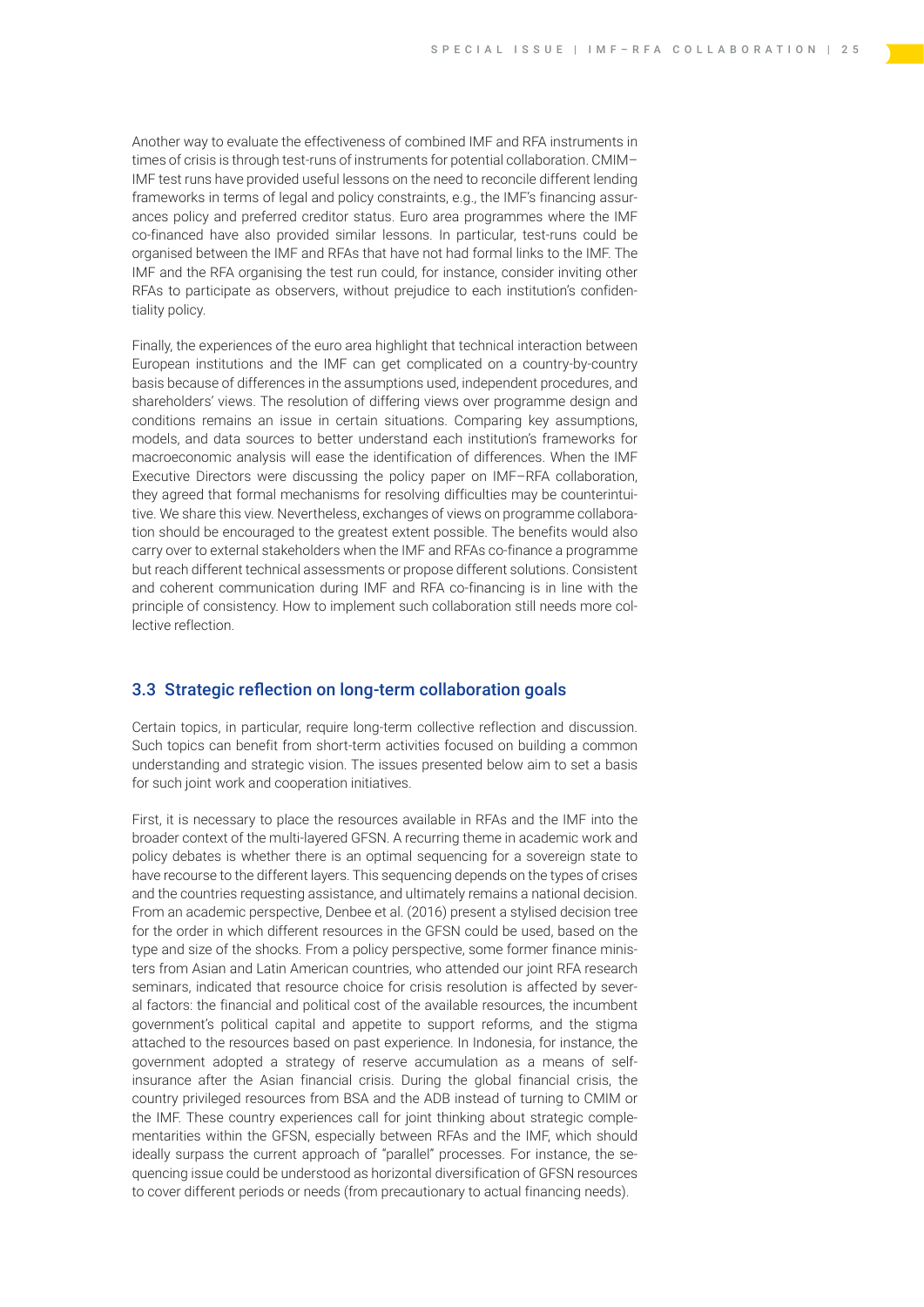Figure 6

Second, the international community has long advocated greater cooperation on capacity development and crisis prevention in low-income countries. Given that the IMF has a global representation while some RFAs also cover less-developed member countries, how to improve assistance to countries that remain most vulnerable to shocks is another long-term issue. The IMF and RFAs could help their lessdeveloped common member states familiarise themselves with the resources and procedures for crisis management.

Third, the uneven coverage of the GFSN is a fact and needs to be thought through carefully. Members of the G20 IFA Working Group have often raised concerns about the persistence of gaps in the GFSN, noting that many countries remain uncovered by any RFA, notably in Sub-Saharan Africa. The G20 Eminent Persons Group also pointed to a number of gateway economies, especially in Latin America, e.g., Argentina and Mexico, which are not covered by a regional arrangement.

Figure 6 illustrates the lack of full options of the GFSN in in Africa and in Central Asia. Most countries in these regions are solely covered by the IMF.



Note: We use categorical variables to proxy the coverage of the GFSN. The value 1 is assigned to a given layer of protection for a country in 2016 if (i) for international reserves, the stock of foreign reserves can cover at least three-month imports or the country issues a reserve currency (i.e., Canada, euro area, Japan, Switzerland, UK and US); (ii) for the bilateral swap lines, the country concerned has a bilateral arrangement with a major central bank (e.g., US, ECB, China, India, Japan, etc.); (iii) the country is a member of an RFA; (iii) it is a member of the IMF. Data source: IMF International Financial Statistics, IMF (2016), Aizenman et al. (2011), and ESM staff calculations.

Source: Depicted by the authors

Finally, some RFAs together with the IMF might face the challenge of securing sufficient and financially favourable resources for crisis lending in the future. As Cheng and Lennkh (2018a) illustrate, RFAs and the IMF have different funding strategies and financial structures. In the future, it seems advisable to reflect on how a differentiated treatment of foreign reserves, the use of SDRs and the related financing modalities can help RFAs secure sufficient lending resources while alleviating member states' burdens. Box 6 presents the FLAR case as regards the treatment of FLAR membership in external liquidity statistics.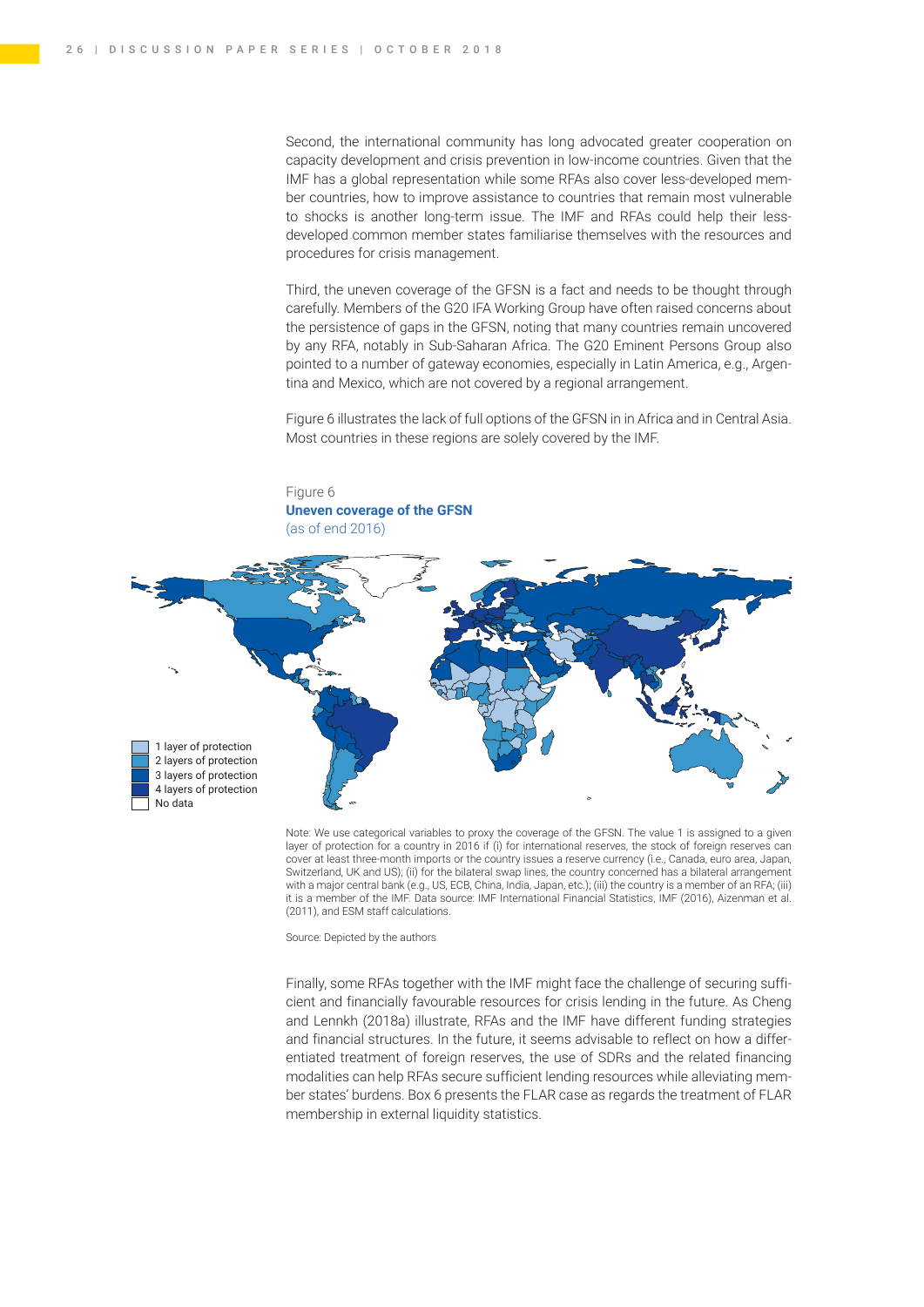### Box 6. FLAR membership in external liquidity statistics

Capital contributions to FLAR come from the international reserves of the member countries' central banks. Between 2001 and 2015, the IMF and FLAR as well as the member countries discussed how to classify these contributions in the central banks' balance sheets. This is an important issue, as FLAR members need to use their reserves in US dollars to make their paid-in contributions to FLAR.

Since capital contributions to the multilateral body are not categorised as part of the international reserves, membership costs, particularly for countries of smaller economic size, are high.

In May 2015, FLAR and the IMF agreed on a mechanism to account for a portion of the paid-in capital in FLAR as part of a member country's international reserves. This mechanism could be applied to new members of the institution. Despite this step forward, there may still be an important space for cooperation with the IMF Statistics Department, which could enhance the visibility of the benefits of membership in an RFA through its treatment of the countries' external liquidity registration statistics, and thereby strengthen a component of the GFSN.

For the wider use of Special Drawing Rights (SDR), we acknowledge that this is a far-reaching topic. This topic could, however, be relevant for both the IMF and some RFAs in the long-run. IMF (2018) has looked at this issue recently as one possible way to address the limitations of official liquidity provisions through the GFSN but concludes that there are too many challenges for a wider use of the SDR. Future academic research and policy discussions may provide clearer directions on the role of the SDR in supporting a well-resourced GFSN and potential interlinkages between RFAs' and IMF's financing.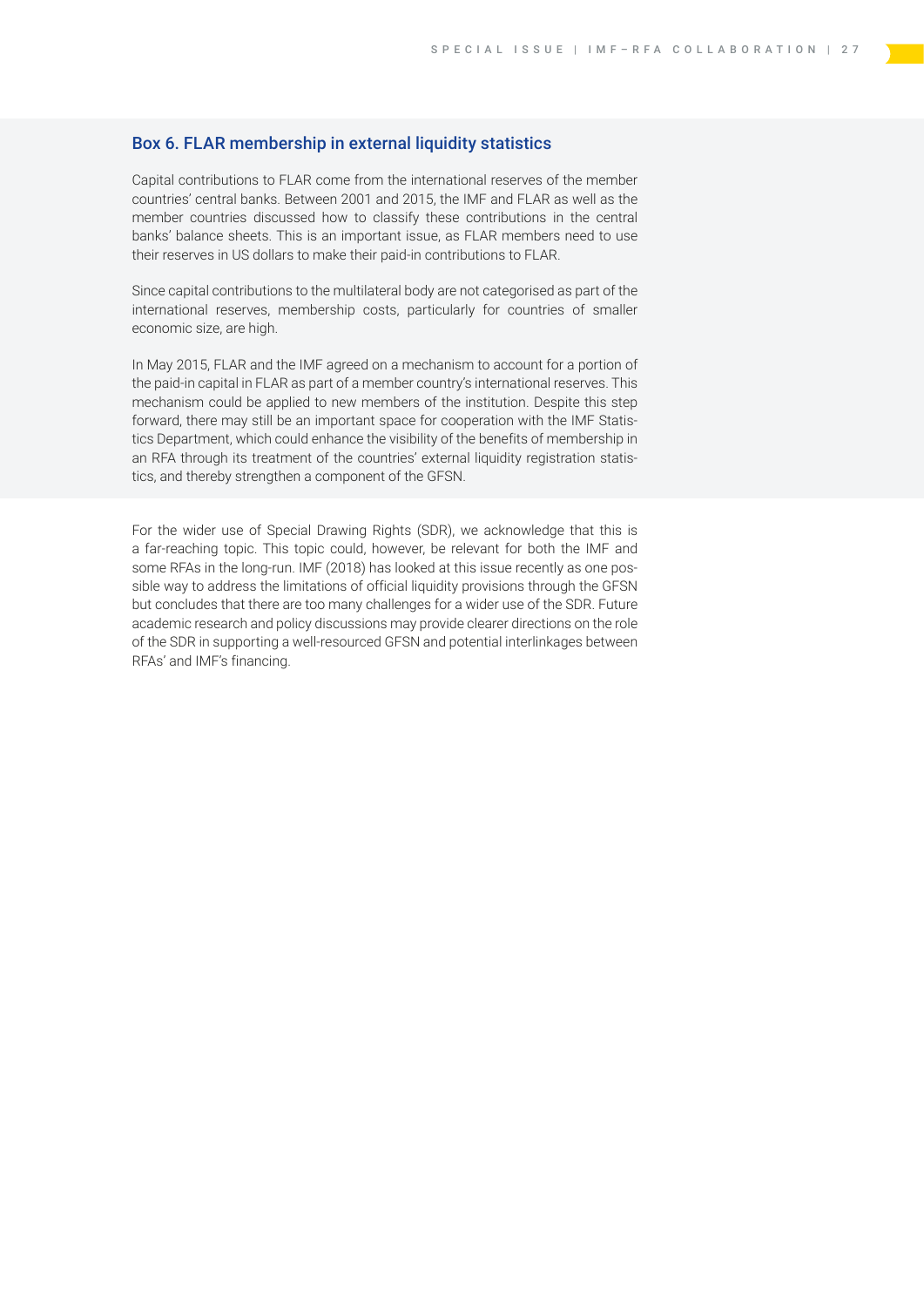## <span id="page-29-0"></span>**Conclusion**

This paper, which results from a joint effort of RFAs, sheds light on the existing cooperation between RFAs and the IMF across a number of activities and offers some "quick wins" and long-term strategic reflections to further develop the working relations between RFAs and the IMF. It also forms a collective reply to the IMF's recent policy paper on collaboration issues.

As the paper has highlighted, we have witnessed significant progress towards enhancing the coordination and cooperation within the GFSN in recent years, especially between the two layers of protection requiring multilateral decisionmaking. The RFAs and the IMF have strengthened cooperation through concrete activities, such as joint seminars, technical assistance missions, high-level dialogues, and test-runs. This practical approach to improving cooperation was also highly appreciated by the members of the G20 IFA Working Group.

In addition to taking stock of what has been achieved, we have also made a few proposals to further improve RFA-IMF collaboration in the future, which we submit for the consideration of the heads of RFAs and of the IMF. Broadly speaking, our proposals identify options to improve cooperation in three areas: capacity building and training, information sharing and communication, as well as crisis prevention and management. We acknowledge the complexity of implementing different options given the varying mandates and institutional constraints in RFAs and the IMF. Therefore, we invite our leaders to provide guidance on how to prioritise key short-, medium-, and long-term objectives. Some options can thus be quick wins, such as joint research projects, training programmes, and the development of a manual detailing the procedures and conditions to use the IMF's and RFAs' toolkits. Some other topics require longer-term reflection, such as the sequenced use of GFSN resources and its uneven coverage. One practical recommendation to carry forward our work on collaboration would be to form small discussion groups with staff members from RFAs and the IMF tasked with concrete assignments. The institutions can meet at the annual research seminar to evaluate progress in the respective areas. The information can then be reported back to the heads of RFAs at the High-level RFA dialogue every year.

Last but not least, we believe that enhanced RFA–RFA collaboration, though not the main focus of this paper, can benefit future discussions on enhancing RFA–IMF working relations. As the paper clarified in the introduction, both a bilateral and a multilateral approach to RFA–IMF collaboration are useful. The bilateral consultations between the IMF and an RFA can address many institution-specific issues, whereas the multilateral approach can provide a more systemic way to address important issues of RFAs' common concern. In the past years, a group of RFAs have also worked very closely together to build the basis of this multilateral framework among RFAs, for instance by organising the annual High-level RFA dialogue since 2016 and the joint RFA research seminar since 2017. MoUs between some RFAs were also signed to better codify the existing working relations. This current joint paper also epitomises the strong commitment of RFAs to working together and to finding solutions to the questions that have a common denominator. In drafting this paper, colleagues from different institutions also put forward a variety of ideas to further consolidate RFAs' working relations in the future, which could be an excellent topic to explore jointly in our next paper.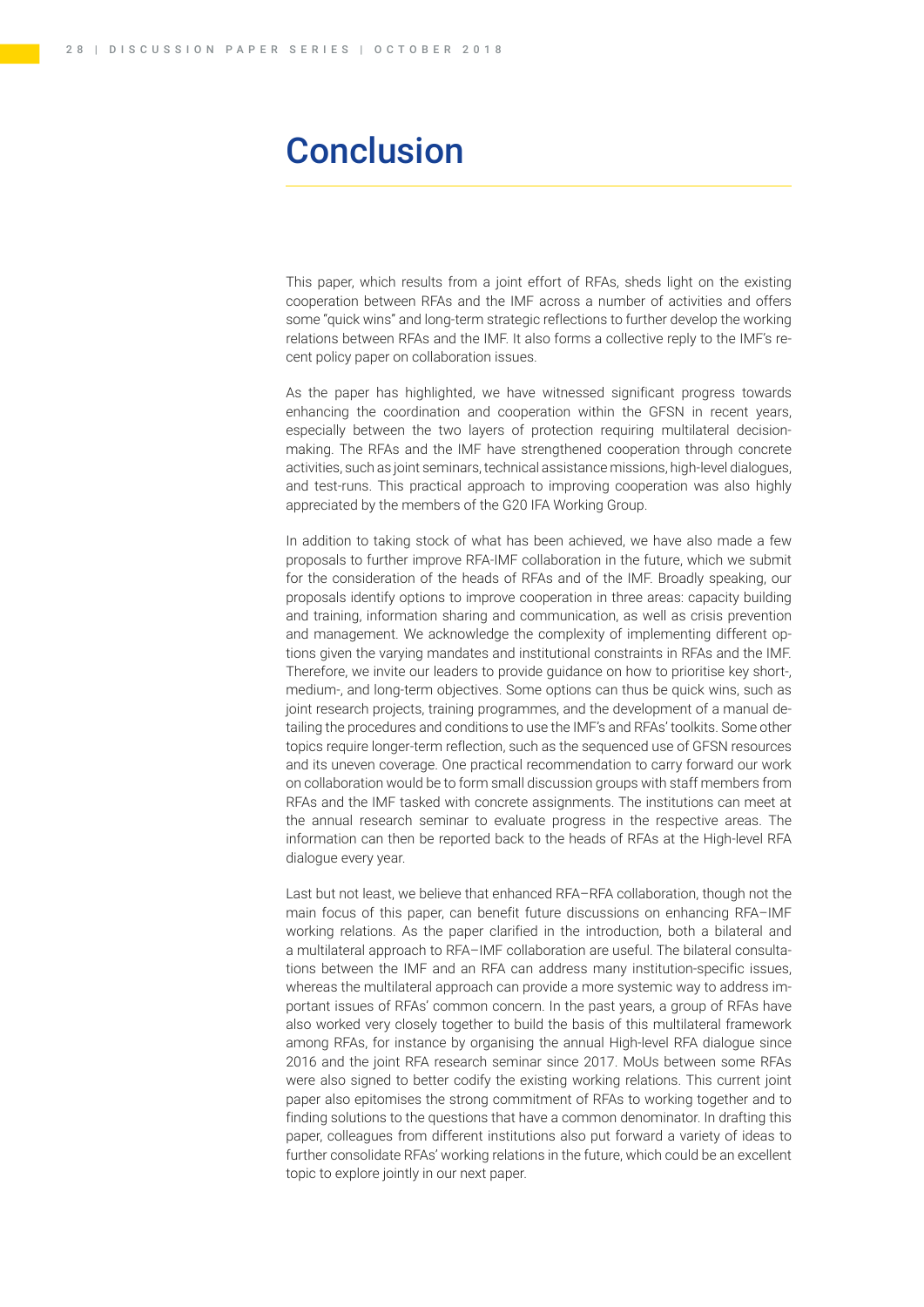## <span id="page-30-0"></span>References

- Aizenman, J., Jinjarak, Y., and Park, D. (2011). International reserves and swap lines: Substitutes or complements? *International Review of Economics and Finance, 20(1)*, 5-18.
- AMRO, ESM, FLAR and AMF. (2016, 6 October). *Joint statement on the 1st High-Level RFA Dialogue.* Retrieved from [http://www.amro-asia.org/strengthen](http://www.amro-asia.org/strengthening-a-multi-layered-global-financial-safety-net-is-critical-to-secure-macroeconomic-and-financial-stability/)[ing-a-multi-layered-global-financial-safety-net-is-critical-to-secure-macroe](http://www.amro-asia.org/strengthening-a-multi-layered-global-financial-safety-net-is-critical-to-secure-macroeconomic-and-financial-stability/)[conomic-and-financial-stability/](http://www.amro-asia.org/strengthening-a-multi-layered-global-financial-safety-net-is-critical-to-secure-macroeconomic-and-financial-stability/)
- AMRO, ESM, FLAR and AMF. (2017, 11 October). *Joint statement on the 2nd High-Level RFA Dialogue: New Development, Cooperation and Capacity Building.* Retrieved 23 January 2018, from [https://www.esm.europa.eu/press-releases/](https://www.esm.europa.eu/press-releases/joint-statement-2nd-high-level-rfa-dialogue-new-development-cooperation-and-capacity) [joint-statement-2nd-high-level-rfa-dialogue-new-development-coopera](https://www.esm.europa.eu/press-releases/joint-statement-2nd-high-level-rfa-dialogue-new-development-cooperation-and-capacity)[tion-and-capacity](https://www.esm.europa.eu/press-releases/joint-statement-2nd-high-level-rfa-dialogue-new-development-cooperation-and-capacity)
- Cheng, G. (2016). *The Global Financial Safety Net through the Prism of G20 Summit.* ESM Working Paper Series 13, European Stability Mechanism.
- Cheng, G., and Lennkh, A. R. (2018a). *RFAs' Financial Structures and Lending Capacities: a statutory, accounting and credit rating perspective.* European Stability Mechanism.
- Cheng, G., Diaz-Cassou, J., and Erce, A. (2018b). *Official Debt Restructurings and Development.* Dallas: Globalization and Monetary Policy Institute Working Paper 339, Federal Reserve Bank of Dallas.
- Cheng, G., Giraldo, C., and Hamel, M. (2018c). *IMF-RFA cooperation: a de facto approach.* European Stability Mechanism.
- Denbee, E., Jung, C., and Paternò, F. (2016). *Stitching together the global financial safety net.* London: Bank of England Financial Stability Paper No. 36.
- ECA. (2015). *Financial assistance provided to countries in difficulties. Special report no 18/2015.* Luxembourg: European Court of Auditors.
- ECA. (2017). *The Commission´s intervention in the Greek financial crisis. Special report No 17/2017.* Luxembourg: European Court of Auditors.
- ECB. (2018). *Strengthening the Global Financial Safety Net. Moving relations between the IMF and Regional Financing Arrangements forward. Occasional Paper Series No 207*. Frankfurt: European Central Bank.
- Erce, A., and Riera-Crichton, D. (2015). *Catalytic IMF? A Gross Flows Approach.* Luxembourg: ESM Working Paper 9.
- Habermas, J. (1981). *The Theory of Communicative Action.* Beacon Press.
- Hall, P. A., and Taylor, R. C. (1996). Political Science and the Three New Institutionalisms. *Political Studies Vol. 44, Issue 5*, 936-957.
- Henning, R. (2002). Comparison of Other Regional Financial Arrangements with the CMI. In R. C. Henning, *East Asian Financial Cooperation* (pp. 49-62). Peterson Institute for International Economics.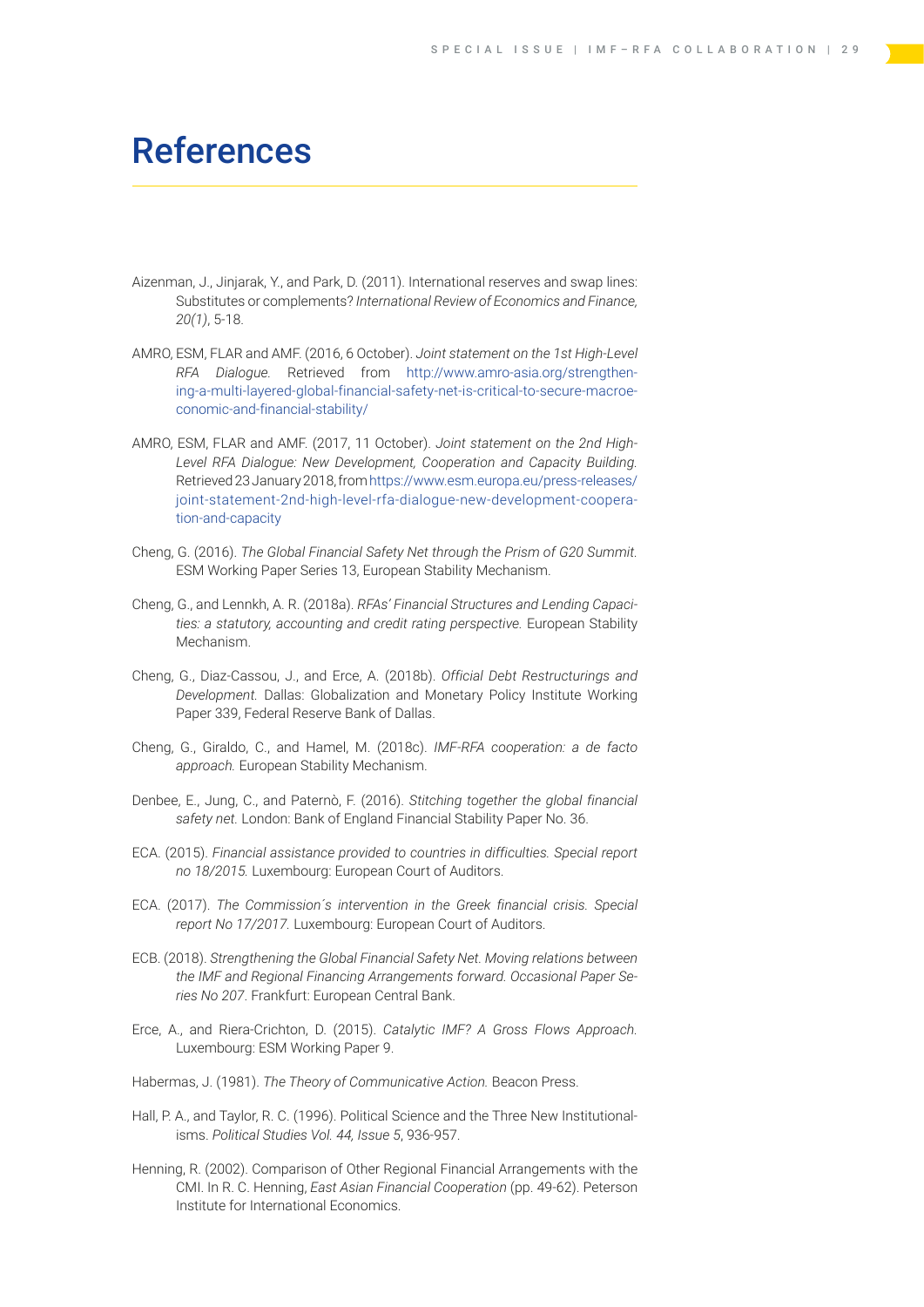- Henning, R. (2017). *Tangled Governance: International Regime Complexity, the Troika, and the Euro Crisis.* Oxford: Oxford University Press.
- IEO. (2016). *The IMF and the Crises in Greece, Ireland, and Portugal.* Washington, D.C.: International Monetary Fund.
- IMF. (2013). *Stocktaking the Fund's Engagement With Regional Financing Arrangements.* International Monetary Fund, Washington, D.C.
- IMF. (2016). *Adequacy of the Global Financial Safety Net.* IMF Policy Paper, Washington, D.C.
- IMF. (2017a). *Adequacy of the Global Financial Safety Net--Proposal for a New Policy Coordination Instrument.* Washington, D.C.: International Monetary Fund.
- IMF. (2017b). *Adequacy of the Global Financial Safety Net—Review of the Flexible Credit Line and Precautionary and Liquidity Line, and Proposals for Toolkit Reform—Revised Proposals.* Washington, D.C.: International Monetary Fund.
- IMF. (2017c). *Collaboration between Regional Financing Arrangements and the IMF.* Washington, D.C.: International Monetary Fund.
- IMF. (2017d). *Collaboration between Regional Financing Arrangements and the IMF Background Paper.* IMF. Washington, D.C.: IMF.
- IMF. (2018). *Considerations on the role of the SDR.* Washington, D.C.: International Monetary Fund.
- Keohane, R. O. (1984). *After Hegemony.* New Jersey: Princeton University Press.
- March, J., & Olsen, J. (1998). The institutional dynamics of international political orders. *International Organisation*.
- Martin, L. L. (2008). International Economic Institutions. In R. A. Sarah A. Binder, *The Oxford Handbook of Political Institutions.* Oxford: Oxford University Press.
- Medhora, R. P. (2017). Monetary unions, regional financial arrangements and central bank swap lines: bypasses to the IMF. *American Journal of International Law AJIL Unbound Vol. 111*, 241-246.
- Ocampo, J. A. (2017). *Resetting the International Monetary (Non) System.* Oxford, United Kingdom : Oxford University Press.
- Prado, M. M., and Hoffman, S. J. (2017). The Concept of an International Institutional Bypass. *Symposium on International Institutional Bypass.*
- Scheubel, B., and Stracca, L. (2016). *What do we know about the global financial safety net? Rationale, data and possible evolution.* ECB Occasional Paper Series, European Central Bank.
- Sjursen, H. (2004). Changes to European security in a communicative perspective. *Cooperation and Conflics Vol. 39 (2)*, 107-128.
- Tumpel-Gugerell, G. (2017). *EFSF/ESM Financial Assistance Evaluation Report.* Luxembourg: European Stability Mechanism.
- Weder di Mauro, B., and Zettelmeyer, J. (2017). *The New Global Financial Safety Net: Struggling for Coherent Governance in a Multipolar System.* Centre for International Governance Innovation.
- Wendt, A. E. (1987). The agent-structure problem in international relations theory. *International Organization Vol. 41*, pp. 335-370 .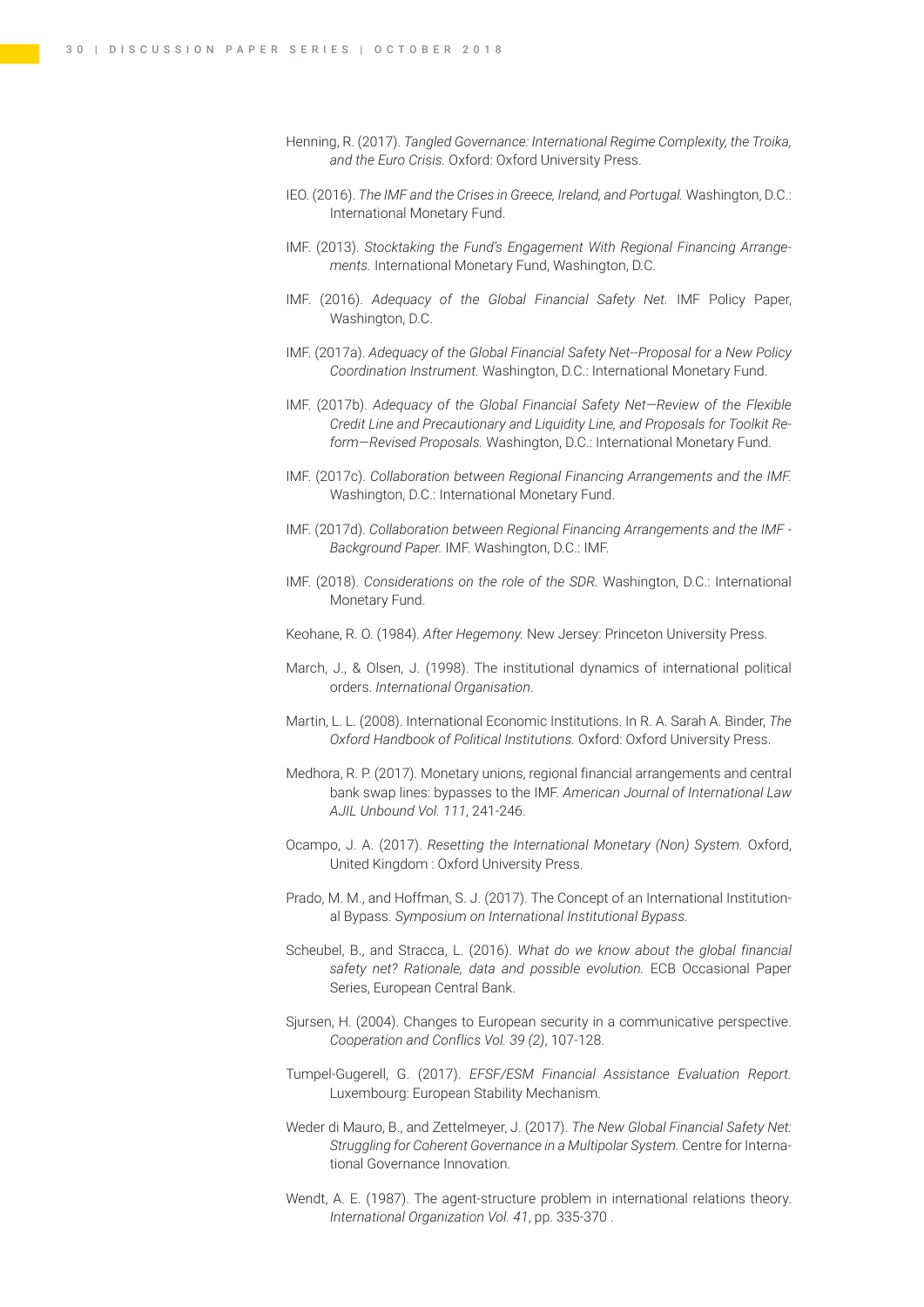## <span id="page-32-0"></span>Annex

#### 1. G20 principles for cooperation between the IMF and Regional Financing Arrangements as endorsed by G20 Finance Ministers and Central Bank Governors on October 15, 2011

In November 2010, G20 Leaders also tasked G20 Finance Ministers and Central Bank Governors to explore "ways to improve collaboration between RFAs and the IMF across all possible areas". Based on contributions by the EU and by ASEAN+3 countries members of the G20, the following non-binding broad principles for cooperation have been agreed. Also, collaboration with the IMF should be tailored to each RFA in a flexible manner in order to take account of region-specific circumstances and the characteristics of RFAs.

- 1) An enhanced cooperation between RFAs and the IMF would be a step forward towards better crisis prevention, more effective crisis resolution and would reduce moral hazard. Cooperation between RFAs and the IMF should foster rigorous and even-handed surveillance and promote the common goals of regional and global financial and monetary stability.
- 2) Cooperation should respect the roles, independence and decision-making processes of each institution, taking into account regional specificities in a flexible manner.
- 3) While cooperation between RFAs and the IMF may be triggered by a crisis, ongoing collaboration should be promoted as a way to build regional capacity for crisis prevention.
- 4) Cooperation should commence as early as possible and include open sharing of information and joint missions where necessary. It is clear that each institution has comparative advantages and would benefit from the expertise of the other. Specifically, RFAs have better understanding of regional circumstances and the IMF has a greater global surveillance capacity.
- 5) Consistency of lending conditions should be sought to the extent possible, in order to prevent arbitrage and facility shopping, in particular as concerns policy conditions and facility pricing. However, some flexibility would be needed as regards adjustments to conditionality, if necessary, and on the timing of the reviews. In addition, definitive decisions about financial assistance within a joint programme should be taken by the respective institutions participating in the programme.
- 6) RFAs must respect the preferred creditor status of the IMF.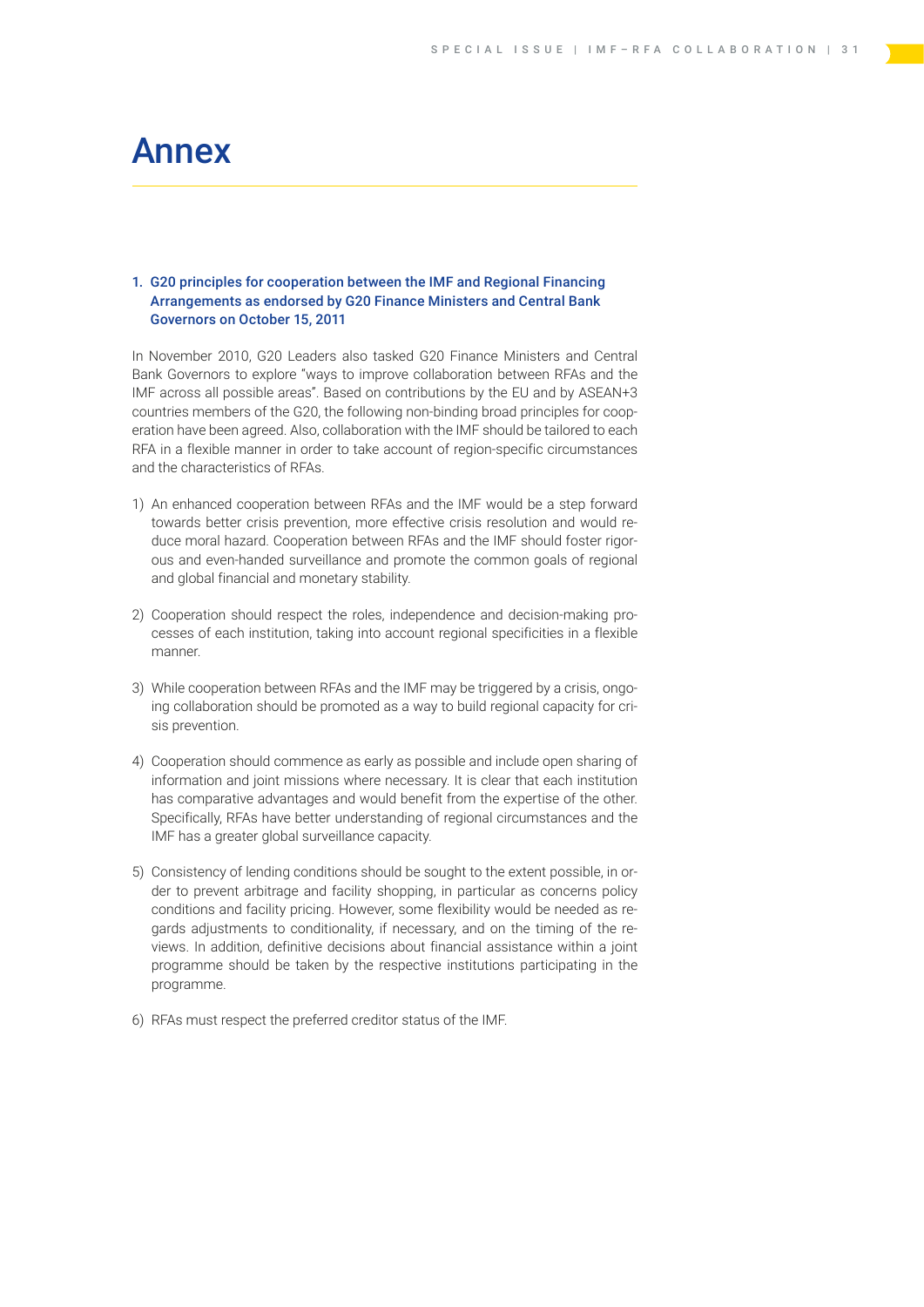## 2. Basic information on major RFAs

| <b>Arab Monetary Fund (AMF)</b>                |                                                                                                                                                                                                                                                                  |  |  |  |
|------------------------------------------------|------------------------------------------------------------------------------------------------------------------------------------------------------------------------------------------------------------------------------------------------------------------|--|--|--|
| Establishment history                          | Established in 1976 under the Articles of Agreement of the Arab Monetary<br>Fund                                                                                                                                                                                 |  |  |  |
| Membership                                     | 22 countries of the Arab League: Algeria, Bahrain, Comoros, Djibouti, Egypt,<br>Iraq, Jordan, Kuwait, Lebanon, Libya, Mauritania, Morocco, Oman, Palestine,<br>Qatar, Saudi Arabia, Somalia, Sudan, Syria, Tunisia, UAE, Yemen                                   |  |  |  |
| Resources and maximum<br>lending capacity      | 771 million Arab Accounting Dinar (about US\$3.3 billion) at end April 2018                                                                                                                                                                                      |  |  |  |
| Instruments                                    | Automatic Ioan, Compensatory Ioan, Ordinary Ioan, Extended Ioan; Oil facility,<br>Structural adjustment facility, Trade reform facility, SME's conducive environ-<br>ment support facility, Short-term liquidity facility                                        |  |  |  |
| Surveillance and<br>monitoring                 | AMF conducts regular surveys                                                                                                                                                                                                                                     |  |  |  |
| Conditionality                                 | Policy reform programmes                                                                                                                                                                                                                                         |  |  |  |
| Current working relation-<br>ship with the IMF | Joint work covers technical assistances, high-level policy dialogue, and<br>capacity-building activities                                                                                                                                                         |  |  |  |
| Recent activities                              | · 2017: Compensatory loan (13.4 million AAD) to Tunisia, Structural adjust-<br>ment facility (69 million AAD) to Morocco.                                                                                                                                        |  |  |  |
|                                                | • 2018 (as of end of June): Compensatory loan (18.5 million AAD) to Tunisia,<br>SME facility (18.5 million AAD) to Tunisia, SME facility (22.8 million AAD) to<br>Sudan, SME facility (87.7 million AAD) to Egypt (loan approved but contract<br>not yet signed) |  |  |  |
|                                                |                                                                                                                                                                                                                                                                  |  |  |  |
|                                                | <b>BRICS Contingent Reserve Arrangement (CRA)</b>                                                                                                                                                                                                                |  |  |  |
| Establishment history                          | Established in July 2014 with the Treaty establishing the Contingent Reserve<br>Arrangement and operationalised with the Inter-Central Bank Agreement in<br><b>July 2015</b>                                                                                     |  |  |  |
| Membership                                     | Brazil, Russia, India, China, South Africa                                                                                                                                                                                                                       |  |  |  |
| Resources and maximum<br>lending capacity      | Foreign exchange reserves from the five members for a total amount of<br>US\$100 billion                                                                                                                                                                         |  |  |  |
| Instruments                                    | • A precautionary facility and a liquidity facility                                                                                                                                                                                                              |  |  |  |
|                                                | • For each of the two facilities, a portion is stand-alone (de-linked portion) and<br>another portion is linked to an IMF programme (IMF-linked portion)                                                                                                         |  |  |  |
| Surveillance and<br>monitoring                 | No formal surveillance function but there is research capacity provided by<br>each of the central banks that collaborate                                                                                                                                         |  |  |  |
| Conditionality                                 | Yes, for the IMF-linked portion                                                                                                                                                                                                                                  |  |  |  |
| Current working relation-<br>ship with the IMF | • Members can access up to 30% of their total allocation without an IMF<br>programme. The maximum access limit per country is conditional on an<br>IMF programme.                                                                                                |  |  |  |
|                                                | • No test runs                                                                                                                                                                                                                                                   |  |  |  |
| Recent activities                              | None                                                                                                                                                                                                                                                             |  |  |  |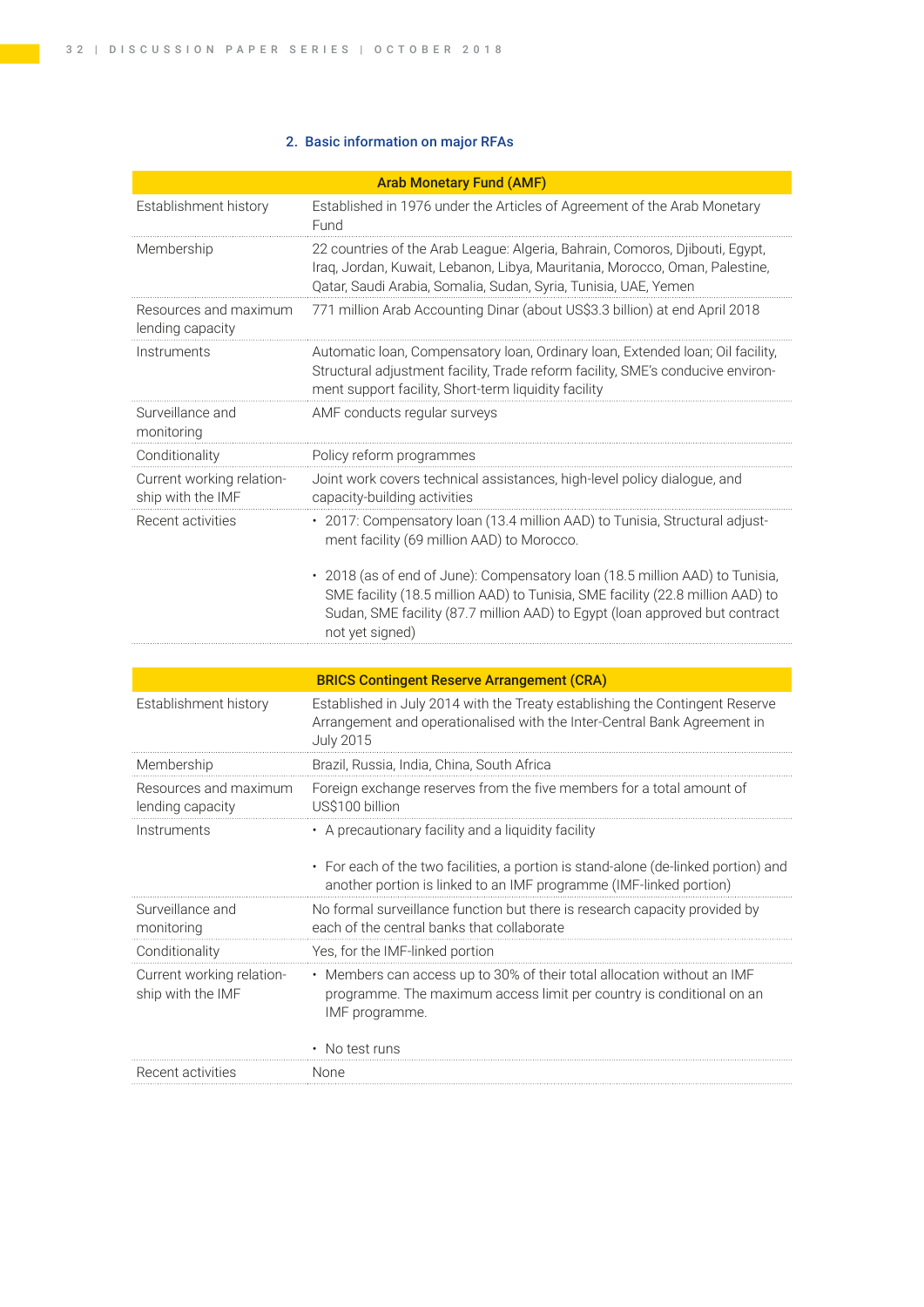<u> Tanzania (</u>

 $\sum_{i=1}^n$ 

|                                                | <b>Chiang Mai Initiative Multilateralisation (CMIM)</b>                                                                                                  |
|------------------------------------------------|----------------------------------------------------------------------------------------------------------------------------------------------------------|
| Establishment history                          | Established in 2010 and upgraded in 2014 with doubling of the total resources<br>(to US\$240 billion from US\$120 billion)                               |
| Membership                                     | Brunei Darussalam, Cambodia, Indonesia, Lao PDR, Malaysia, Myanmar,<br>Philippines, Singapore, Thailand, Vietnam, China, Hong Kong SAR, Japan,<br>Korea  |
| Resources and maximum<br>lending capacity      | Foreign exchange reserves from the members for a total amount of<br>US\$240 billion                                                                      |
| Instruments                                    | • CMIM Precautionary Line (CMIM-PL) for crisis prevention and CMIM<br>Stability Facility (CMIM-SF) for crisis resolution                                 |
|                                                | • For each of the two facilities, a portion is stand-alone (de-linked portion) and<br>another portion is linked to an IMF programme (IMF-linked portion) |
| Surveillance and<br>monitoring                 | CMIM is supported by a regional surveillance organisation, the ASEAN+3<br>Macroeconomic Research Office or AMRO                                          |
| Conditionality                                 | Conditionality framework under development for CMIM-SF (with or without<br>the IMF linkage)                                                              |
| Current working relation-<br>ship with the IMF | 30% of each member's swap quota is usable without the IMF programme. The<br>maximum access limit per country is conditional on an IMF programme          |
| Recent activities                              | The first periodic review is underway to review all terms and conditions of the<br><b>CMIM Agreement</b>                                                 |
|                                                |                                                                                                                                                          |

| <b>Eurasian Fund for Stabilization and Development (EFSD)</b> |                                                                                                                                                                                                                                                                                      |  |  |
|---------------------------------------------------------------|--------------------------------------------------------------------------------------------------------------------------------------------------------------------------------------------------------------------------------------------------------------------------------------|--|--|
| Establishment history                                         | Established in 2009 as the Eurasian Economic Community (EURASEC)<br>Anti-Crisis Fund. Renamed in 2015 due to abolishment of the EURASEC. Apart<br>from name change the amendments brought grant financing facility on board<br>in addition to financial credits and investment loans |  |  |
| Membership                                                    | Armenia, Belarus, Kazakhstan, Kyrgyz Republic, Russia, and Tajikistan                                                                                                                                                                                                                |  |  |
| Resources and maximum<br>lending capacity                     | US\$8.5 billion                                                                                                                                                                                                                                                                      |  |  |
| Instruments                                                   | Financial credits, Investment Ioans, Grants                                                                                                                                                                                                                                          |  |  |
| Surveillance and<br>monitoring                                | Ongoing informal dialogue in the form of working meetings during the IMF<br>and the EFSD field missions on programme countries which contribute to<br>greater consistency of macroeconomic frameworks and policy matrixes of<br>lending programmes, supported by both institutions   |  |  |
| Conditionality                                                | Reform programme                                                                                                                                                                                                                                                                     |  |  |
| Current working relation-<br>ship with the IMF                | Collaboration takes the form of periodic consultations on current socio-eco-<br>nomic situation in a country under a programme and its longer-term challeng-<br>es                                                                                                                   |  |  |
| Recent activities                                             | • December 2017. Final 3 <sup>rd</sup> tranche in the amount of US\$100 million of the<br>US\$300 million financial credit to Armenia disbursed                                                                                                                                      |  |  |
|                                                               | • October 2017. 5 <sup>th</sup> tranche in the amount of US\$200 million of the US\$2 bil-<br>lion financial credit to Belarus disbursed                                                                                                                                             |  |  |
|                                                               | • June 2017. 4 <sup>th</sup> tranche in the amount of US\$300 million of the US\$2 billion<br>financial credit to Belarus disbursed                                                                                                                                                  |  |  |
|                                                               | • April 2017. 3rd tranche in the amount of US\$300 million of the US\$2 billion<br>financial credit to Belarus disbursed                                                                                                                                                             |  |  |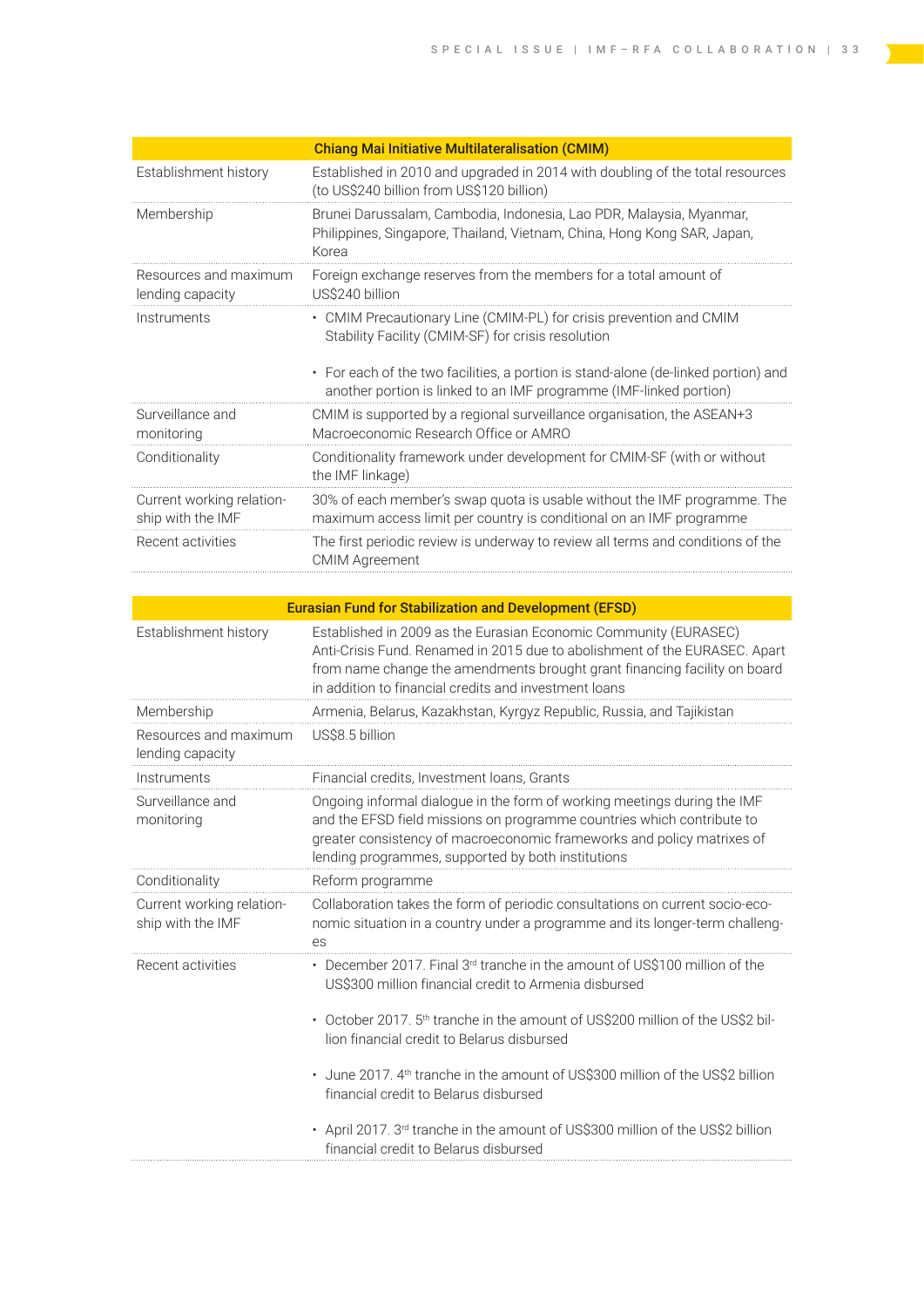|                                                | <b>European Stability Mechanism (ESM)</b>                                                                                                                                                                                                                                                                                                                                                                             |  |  |
|------------------------------------------------|-----------------------------------------------------------------------------------------------------------------------------------------------------------------------------------------------------------------------------------------------------------------------------------------------------------------------------------------------------------------------------------------------------------------------|--|--|
| Establishment history                          | Established by the ESM Treaty signed in February 2012. The ESM replaces the<br>EFSF, <sup>8</sup> and becomes the permanent crisis resolution mechanism in the euro<br>area                                                                                                                                                                                                                                           |  |  |
| Membership                                     | 19 euro area countries: Austria, Belgium, Cyprus, Estonia, Finland, France,<br>Germany, Greece, Ireland, Italy, Latvia, Lithuania, Luxembourg, Malta, the<br>Netherlands, Portugal, Slovakia, Slovenia, and Spain                                                                                                                                                                                                     |  |  |
| Resources and maximum<br>lending capacity      | • Authorised capital of €704.8 billion composed of €80.55 billion paid-in<br>capital and €624.25 billion committed callable capital                                                                                                                                                                                                                                                                                   |  |  |
|                                                | • Legally defined maximum lending capacity of €500 billion                                                                                                                                                                                                                                                                                                                                                            |  |  |
| Instruments                                    | • Loans within a macroeconomic adjustment programme                                                                                                                                                                                                                                                                                                                                                                   |  |  |
|                                                | • Primary market purchases                                                                                                                                                                                                                                                                                                                                                                                            |  |  |
|                                                | · Secondary market purchases                                                                                                                                                                                                                                                                                                                                                                                          |  |  |
|                                                | • Precautionary instruments                                                                                                                                                                                                                                                                                                                                                                                           |  |  |
|                                                | • Loans for indirect bank recapitalisation                                                                                                                                                                                                                                                                                                                                                                            |  |  |
|                                                | • Direct recapitalisation of institutions                                                                                                                                                                                                                                                                                                                                                                             |  |  |
| Surveillance and<br>monitoring                 | Early Warning System to detect repayment risks and allow for corrective<br>actions for countries having received EFSF/ESM financial assistance                                                                                                                                                                                                                                                                        |  |  |
| Conditionality                                 | ESM provides support subject to strict conditionality, appropriate to the<br>financial assistance instrument chosen. Such conditionality may range from<br>a macro-economic adjustment programme to continuous respect for<br>pre-established eligibility conditions                                                                                                                                                  |  |  |
| Current working relation-<br>ship with the IMF | Cooperation between the ESM and the IMF takes different forms: involvement<br>of the IMF in the design of euro area programmes, co-financing, joint pro-<br>gramme reviews and post-programme monitoring activities, and consulta-<br>tions in the framework of euro area Article IV. In the case where the IMF did<br>not provide financial support (e.g. Spain), it played a crucial role as a technical<br>advisor |  |  |
| Recent activities                              | • Ireland (2011-2013): €17.7 billion from EFSF                                                                                                                                                                                                                                                                                                                                                                        |  |  |
|                                                | · Portugal (2011-2014): €26 billion from EFSF                                                                                                                                                                                                                                                                                                                                                                         |  |  |
|                                                | · Greece (2012-2015): €130.9 billion from EFSF                                                                                                                                                                                                                                                                                                                                                                        |  |  |
|                                                | • Spain (2012-2013): €41.3 billion from ESM                                                                                                                                                                                                                                                                                                                                                                           |  |  |
|                                                | • Cyprus (2013-2016): €6.3 billion from ESM                                                                                                                                                                                                                                                                                                                                                                           |  |  |
|                                                | • Greece (2015-2018): €61.9 billion from ESM                                                                                                                                                                                                                                                                                                                                                                          |  |  |

<sup>8</sup> The European Financial Stability Facility (EFSF) was created as a temporary crisis resolution fund by the euro area member states in June 2010. The EFSF ceased to provide new financial assistance as of 30 June 2013 with the creation of the ESM. It will continue to exist until "all Funding Instruments issued by EFSF and any reimbursement amounts due to Guarantors have been repaid in full (EFSF Framework Agreement, Article 11)."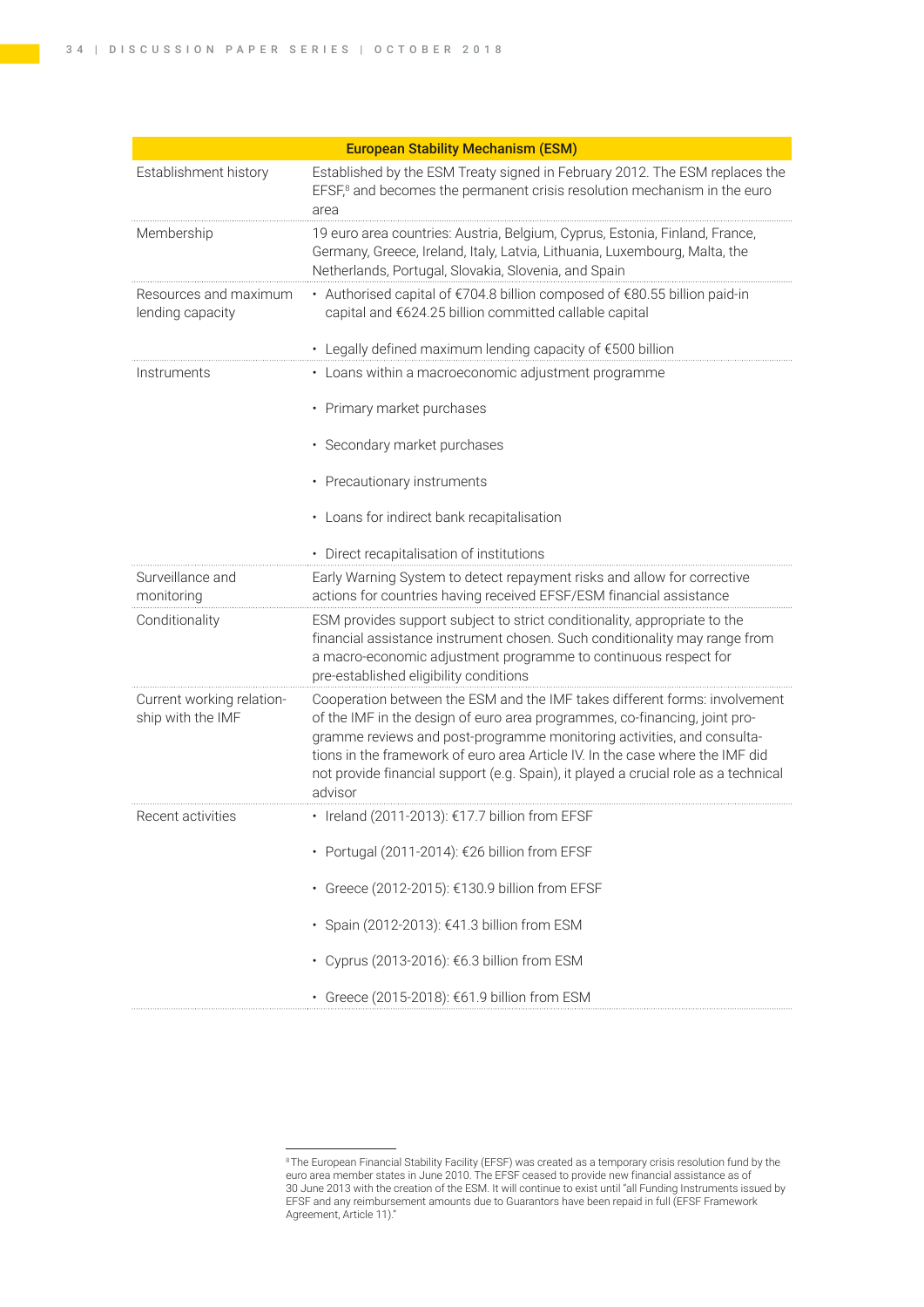÷

| <b>European Union Balance of Payments Facility</b> |                                                                                                                                                                                                                                          |  |  |
|----------------------------------------------------|------------------------------------------------------------------------------------------------------------------------------------------------------------------------------------------------------------------------------------------|--|--|
| Establishment history                              | • Established as a single facility providing medium-term financial assistance<br>for Member States' balances of payments in 1988 by Council Regulation<br>(EEC) No 1969/88 of 24 June 1988                                               |  |  |
|                                                    | • Updated in 2002 by Treaty on the Functioning of the European Union and<br>Council Regulation (EC) No 332/2002                                                                                                                          |  |  |
| Membership                                         | • Designated for EU countries outside the euro area                                                                                                                                                                                      |  |  |
|                                                    | • Currently Bulgaria, Croatia, Czech Republic, Denmark, Hungary, Poland,<br>Romania, Sweden, UK                                                                                                                                          |  |  |
| Resources and maximum<br>lending capacity          | • Maximum lending capacity of $E$ 50 billion                                                                                                                                                                                             |  |  |
|                                                    | • Funds are borrowed on the financial markets, backed by EU-own resources                                                                                                                                                                |  |  |
| Instruments                                        | Loan (can be used as a precautionary credit line)                                                                                                                                                                                        |  |  |
| Surveillance and<br>monitoring                     | Compliance with the conditions of the Memorandum of Understanding (MoU)<br>is verified to disburse loan tranches                                                                                                                         |  |  |
| Conditionality                                     | • Conditionality is set in the MoU                                                                                                                                                                                                       |  |  |
|                                                    | • Content: measures to ensure the strength of public finances and the<br>stability of the financial sector, structural reforms to improve economic<br>competitiveness and growth, achieve price stability and safeguard against<br>fraud |  |  |
| Current working relation-<br>ship with the IMF     | Coordinated effort to meet financing needs and to align programmes of each<br>institution in a particular country                                                                                                                        |  |  |
| Recent activities                                  | · Hungary (2008-2010): €5.5 billion disbursed; post-programme surveillance<br>ended in 2015                                                                                                                                              |  |  |
|                                                    | • Latvia (2008-2012): €2.9 billion disbursed; post-programme surveillance<br>ended in 2015                                                                                                                                               |  |  |
|                                                    | • Romania: one financial assistance programme (2009-2011) with €5 billion<br>disbursed and two precautionary arrangements (2011-2013 and<br>2013-2015); post-programme surveillance ended in 2018                                        |  |  |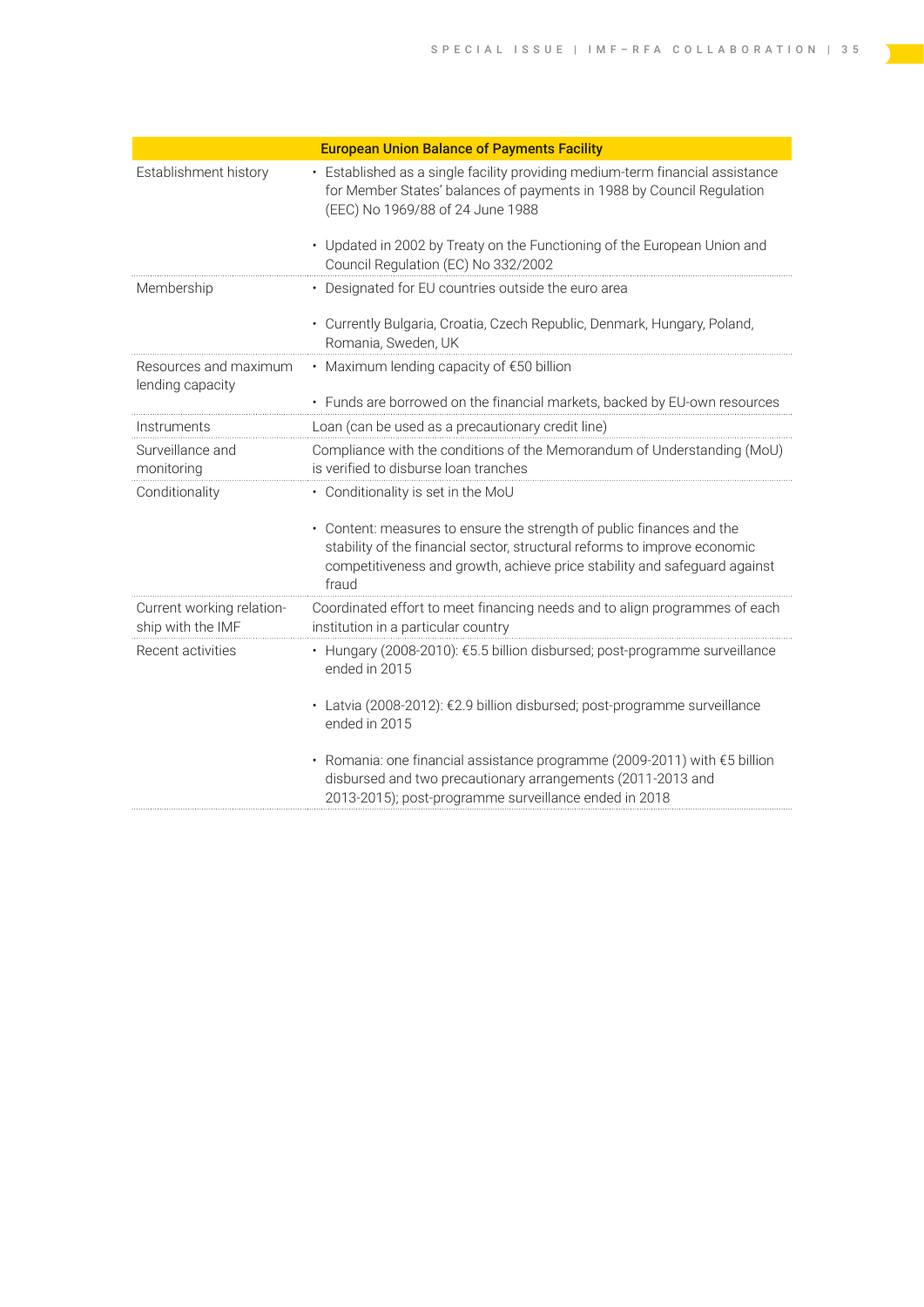| <b>European Union Macro Financial Assistance Facility</b> |                                                                                                                                                                                                                                                                                                                                                                                                                                                                                                                                                                                                                                                                                                                                                                                                                                                                                                                                                                |  |  |
|-----------------------------------------------------------|----------------------------------------------------------------------------------------------------------------------------------------------------------------------------------------------------------------------------------------------------------------------------------------------------------------------------------------------------------------------------------------------------------------------------------------------------------------------------------------------------------------------------------------------------------------------------------------------------------------------------------------------------------------------------------------------------------------------------------------------------------------------------------------------------------------------------------------------------------------------------------------------------------------------------------------------------------------|--|--|
| Establishment history                                     | The first Macro-Financial Assistance (MFA) operations were undertaken<br>in 1990. Governed by:                                                                                                                                                                                                                                                                                                                                                                                                                                                                                                                                                                                                                                                                                                                                                                                                                                                                 |  |  |
|                                                           | • the Treaty on the Functioning of the European Union, and in particular<br>Article 212(2);                                                                                                                                                                                                                                                                                                                                                                                                                                                                                                                                                                                                                                                                                                                                                                                                                                                                    |  |  |
|                                                           | · Joint Declaration by the European Parliament and the Council of August 2013                                                                                                                                                                                                                                                                                                                                                                                                                                                                                                                                                                                                                                                                                                                                                                                                                                                                                  |  |  |
| Membership                                                | Non EU countries that are geographically, economically, and politically close to<br>the EU, and that fulfil the eligibility criteria linked to the assistance                                                                                                                                                                                                                                                                                                                                                                                                                                                                                                                                                                                                                                                                                                                                                                                                  |  |  |
| Resources and maximum<br>lending capacity                 | . €2.0 billion per year in loan disbursements (as agreed in the Multiannual<br>Financial Framework (MFF) Mid-Term Review projections)                                                                                                                                                                                                                                                                                                                                                                                                                                                                                                                                                                                                                                                                                                                                                                                                                          |  |  |
|                                                           | • Plus an element of grants financed by the EU budget (€42 million for 2018)                                                                                                                                                                                                                                                                                                                                                                                                                                                                                                                                                                                                                                                                                                                                                                                                                                                                                   |  |  |
| Instruments                                               | Loan and/or grant                                                                                                                                                                                                                                                                                                                                                                                                                                                                                                                                                                                                                                                                                                                                                                                                                                                                                                                                              |  |  |
| Surveillance and<br>monitoring                            | • MFA disbursements are dependent on successful reviews, and tied to<br>the fulfilment of conditionality (see below)                                                                                                                                                                                                                                                                                                                                                                                                                                                                                                                                                                                                                                                                                                                                                                                                                                           |  |  |
|                                                           | • The implementation of conditions is closely monitored by the EC, in close<br>coordination with the EU Delegations. The IMF and World Bank are also<br>consulted on areas of their work (e.g. IMF on conditions concerning reforms<br>in the financial sector). Furthermore, the Commission undertakes review<br>missions on the ground to verify the implementation                                                                                                                                                                                                                                                                                                                                                                                                                                                                                                                                                                                          |  |  |
| Conditionality                                            | • Ex ante eligibility and ex post conditionality.                                                                                                                                                                                                                                                                                                                                                                                                                                                                                                                                                                                                                                                                                                                                                                                                                                                                                                              |  |  |
|                                                           | • Content: Political pre-conditions; economic policy reforms; IMF programme<br>on-track                                                                                                                                                                                                                                                                                                                                                                                                                                                                                                                                                                                                                                                                                                                                                                                                                                                                        |  |  |
| Current working relation-<br>ship with the IMF            | MFA complements and is conditional on the existence of an adjustment and<br>reform programme agreed between the beneficiary country and the IMF.<br>However, while the other EU RFAs (ESM, Balance of Payments) and the IMF<br>jointly negotiate programme design, conditionality, and programme monitor-<br>ing, MFA procedures are separate and more independent from IMF pro-<br>gramme governance. The existence of an IMF programme is a necessary but<br>not a sufficient condition for an MFA operation to be launched, as the EU may<br>consider that, after assessment of political, economic and financial situation,<br>the necessary conditions for an MFA programme are not met. Once an MFA<br>operation is launched however, the EC takes into account the IMF mac-<br>ro-framework and programme reviews and coordinates closely with IMF<br>mission chiefs when designing and implementing the assistance, albeit short,<br>of joint missions |  |  |
| Recent activities                                         | • 2018: Ukraine - Fourth MFA of up to €1 billion in loans                                                                                                                                                                                                                                                                                                                                                                                                                                                                                                                                                                                                                                                                                                                                                                                                                                                                                                      |  |  |
|                                                           | • 2018: Georgia - MFA of €45 million (€10 million in the form of grants and<br>up to €35 million in loans)                                                                                                                                                                                                                                                                                                                                                                                                                                                                                                                                                                                                                                                                                                                                                                                                                                                     |  |  |
|                                                           | • 2017: Moldova − MFA of €100 million (€40 million in grants and up to<br>€60 million in loans)                                                                                                                                                                                                                                                                                                                                                                                                                                                                                                                                                                                                                                                                                                                                                                                                                                                                |  |  |
|                                                           | • 2016: Jordan - additional MFA of €200 million in loans                                                                                                                                                                                                                                                                                                                                                                                                                                                                                                                                                                                                                                                                                                                                                                                                                                                                                                       |  |  |
|                                                           | • 2016: Tunisia - additional MFA of €500 million in loans                                                                                                                                                                                                                                                                                                                                                                                                                                                                                                                                                                                                                                                                                                                                                                                                                                                                                                      |  |  |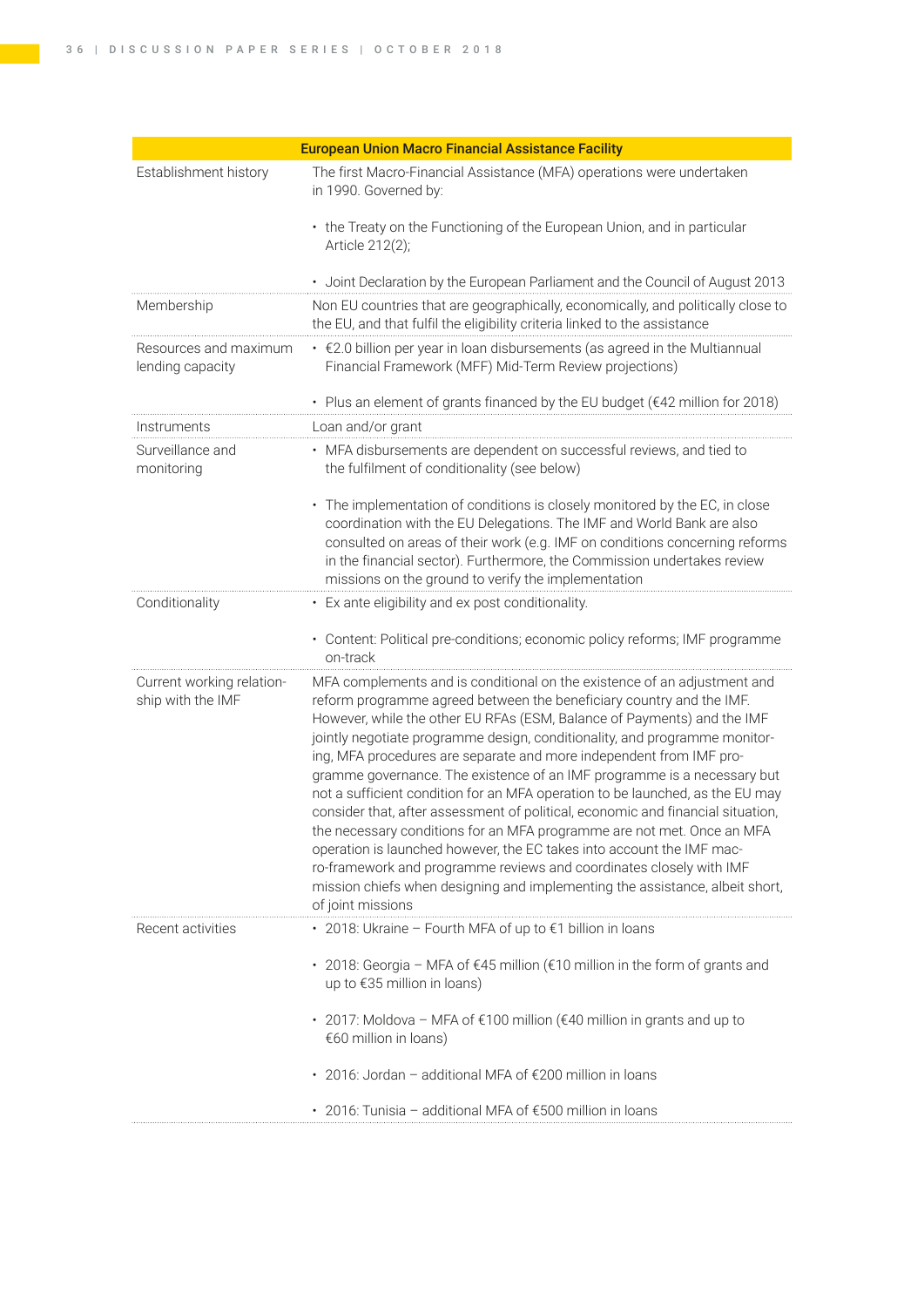|                                                | <b>Latin American Reserve Fund (FLAR)</b>                                                                                                                                                                                                                                                                                                                                                     |
|------------------------------------------------|-----------------------------------------------------------------------------------------------------------------------------------------------------------------------------------------------------------------------------------------------------------------------------------------------------------------------------------------------------------------------------------------------|
| Establishment history                          | The Andean Reserve Fund was established in 1978, which became the FLAR<br>in 1991 to allow membership from all Latin American countries.                                                                                                                                                                                                                                                      |
| Membership                                     | Bolivia, Colombia, Costa Rica, Ecuador, Paraguay, Peru, Uruguay, and<br>Venezuela                                                                                                                                                                                                                                                                                                             |
| Resources and maximum<br>lending capacity      | · In 2017, paid-in capital of US\$3.0 billion                                                                                                                                                                                                                                                                                                                                                 |
|                                                | • Maximum FLAR's capacity of loan disbursement 2017 (US\$4.9 billion) = 75%<br>of the paid-in capital (US\$2.2 billion) + Notes up to 65% of the paid-in capital<br>(US\$1.9 billion) + Deposit book funds (US\$800 million)                                                                                                                                                                  |
| Instruments                                    | • Balance of payments support: This facility has a three-year maturity and<br>one-year grace period for the amortisation of the loan principal. The access<br>limit is 2.5 times paid-in capital for Colombia, Costa Rica, Paraguay, Peru,<br>Uruguay, and Venezuela, and 2.6 times paid-in capital for Bolivia and<br>Ecuador. The interest rates on loans are set at 3-month Libor + spread |
|                                                | • Liquidity credit: This instrument has a maturity up to one year. The access<br>limit is one time paid-in capital for Colombia, Costa Rica, Paraguay, Peru,<br>Uruguay and Venezuela, and 1.1 times paid-in capital for Bolivia and<br>Ecuador. Interest rates are set equal to 3-month Libor + spread                                                                                       |
|                                                | • Contingency credit: This instrument has a six-month maturity. The access<br>limit is two times paid-in capital for Colombia, Costa Rica, Paraguay, Peru,<br>Uruguay and Venezuela, and 2.1 times paid-in capital for Bolivia and<br>Ecuador. Interest rates are set at 3-month Libor + spread                                                                                               |
| Surveillance and<br>monitoring                 | FLAR has a surveillance function and monitors lending operations                                                                                                                                                                                                                                                                                                                              |
| Conditionality                                 | No conditionality. The central bank of the country requesting the loan must<br>provide a report on the monetary, credit, exchange, fiscal, and trade policies to<br>be implemented to correct the disequilibria. FLAR's Board examines the<br>country's report. FLAR's staff presents a report on the economic programme<br>to the Board of Directors                                         |
| Current working relation-<br>ship with the IMF | Some FLAR staff attends IMF training centre programmes                                                                                                                                                                                                                                                                                                                                        |
| Recent activities                              | • 2018: Balance of payments support (US\$1 billion) to Costa Rica                                                                                                                                                                                                                                                                                                                             |
|                                                | · 2017: Liquidity credit (US\$485 million) to Venezuela                                                                                                                                                                                                                                                                                                                                       |